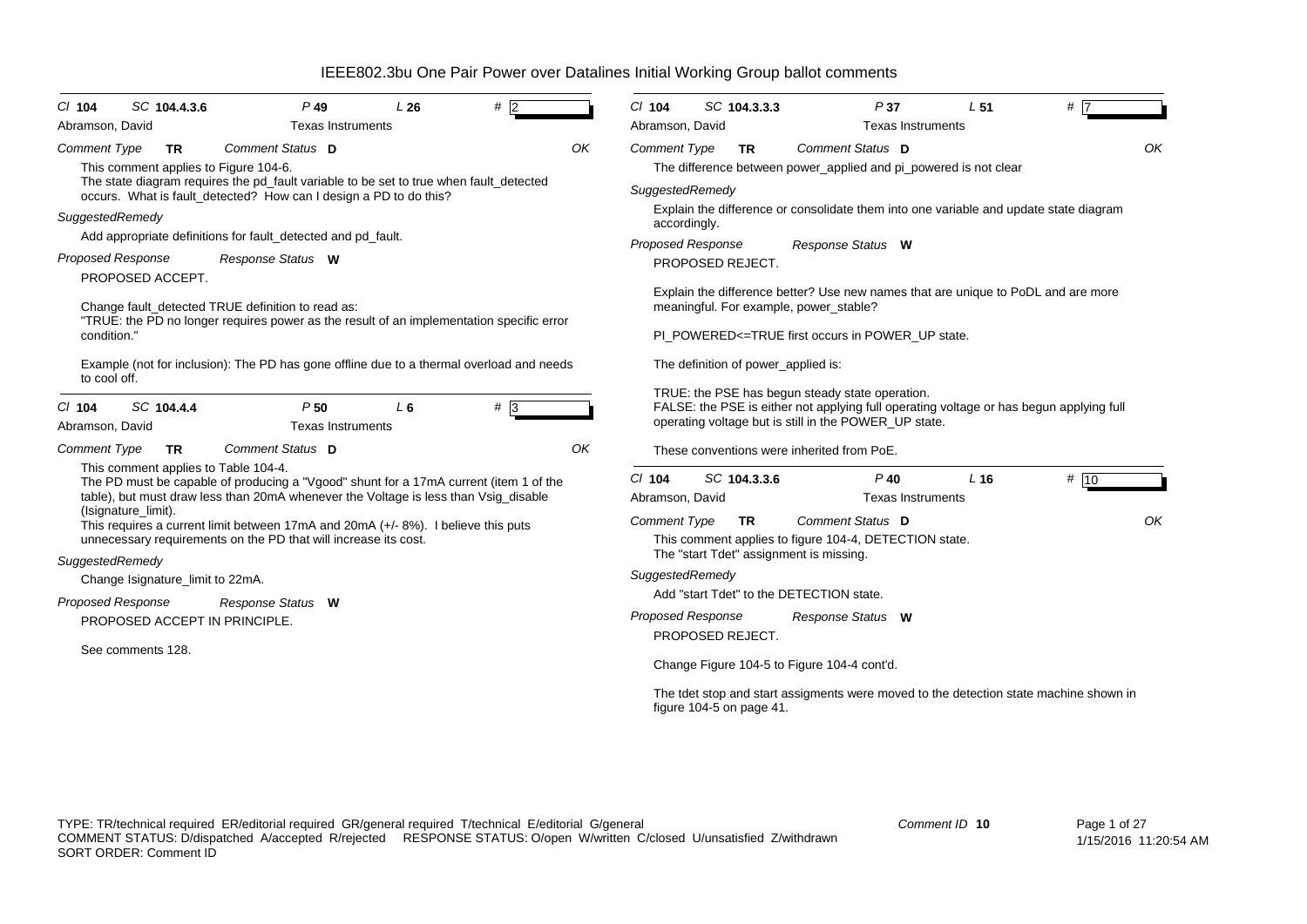| SC 104.3.3.6<br>$CI$ 104                                                                                                                                                                                 | $P$ 40                                                                                                                                                                                                                                                                                                                                                                                                                                                                | L48             | $#$ 11 |    | $Cl$ 104                                                                      | SC 104.3.6                                                                                      |                                                                                                                                                                                                                                                         | $P$ 44                                                                                                                                                                                                                                                                                                                                                                                                         |                          | L <sub>13</sub> | # 16                                                                                                                                                                                                                                                                                |  |  |  |  |
|----------------------------------------------------------------------------------------------------------------------------------------------------------------------------------------------------------|-----------------------------------------------------------------------------------------------------------------------------------------------------------------------------------------------------------------------------------------------------------------------------------------------------------------------------------------------------------------------------------------------------------------------------------------------------------------------|-----------------|--------|----|-------------------------------------------------------------------------------|-------------------------------------------------------------------------------------------------|---------------------------------------------------------------------------------------------------------------------------------------------------------------------------------------------------------------------------------------------------------|----------------------------------------------------------------------------------------------------------------------------------------------------------------------------------------------------------------------------------------------------------------------------------------------------------------------------------------------------------------------------------------------------------------|--------------------------|-----------------|-------------------------------------------------------------------------------------------------------------------------------------------------------------------------------------------------------------------------------------------------------------------------------------|--|--|--|--|
| Abramson, David<br><b>Comment Type</b><br>ER<br>This comment applies to Figure 104-4.<br>the previous state? I think no.<br>SuggestedRemedy<br><b>Proposed Response</b><br>PROPOSED ACCEPT IN PRINCIPLE. | <b>Texas Instruments</b><br>Comment Status D<br>Do we need to call out values for pi_sleeping and pi_powered if they haven't changed from<br>Remove pi_sleeping and pi_powered assignments in the sleep state. The whole state<br>machine should be checked for this situation. The overload state has the same problem.<br>Response Status W                                                                                                                         |                 |        | OK | Abramson, David<br>Comment Type<br>SuggestedRemedy                            | <b>TR</b>                                                                                       |                                                                                                                                                                                                                                                         | Comment Status D<br>This comment applies to Table 104-3 (continued).<br>can by more than twice as high (1.36A according to Table 104-1).<br>maximum load current of 1.73A (1.27x larger than PoDL).<br>100uA), so why not lower the minimum?<br>Increase the MVFS current range from (5mA to 10mA) to (2mA to 10mA).                                                                                           | <b>Texas Instruments</b> |                 | OK<br>The MVFS threshold is the same same as for existing AT PoE, but the operating current<br>In addition, event the new BT standard has doubled the MPS window width (4-14mA) for a<br>I believe PDs need to drop their current to below 2mA in sleep mode (acutally Isleep_pd is |  |  |  |  |
| multiple entry points.<br>See commet 106.                                                                                                                                                                | Remove superfluous pi_sleeping and pi_powered assignments in SETTLE_SLEEP.<br>Remove pi_detecting and pi_powered in IDLE state.<br>Remove pi_powered and pi_sleeping from SLEEP state.<br>Retain assignments in OVERLOAD state since the overload_detected entry arc has                                                                                                                                                                                              |                 |        |    |                                                                               |                                                                                                 | <b>Proposed Response</b><br>Response Status W<br>PROPOSED ACCEPT IN PRINCIPLE.<br>TFTD.<br>2mA MFVS min may be too close Iwakeup max of 1.85mA. Is 3mA OK?<br>$Cl$ 104<br>SC 104.4.3.3<br>$P$ 47<br>L 22<br><b>Texas Instruments</b><br>Abramson, David |                                                                                                                                                                                                                                                                                                                                                                                                                |                          |                 |                                                                                                                                                                                                                                                                                     |  |  |  |  |
| SC 104.3.6<br>$Cl$ 104<br>Abramson, David<br><b>Comment Type</b><br>ER<br>SuggestedRemedy<br>remove the additional information reference.<br>Proposed Response<br>PROPOSED ACCEPT IN PRINCIPLE.          | $P$ 43<br><b>Texas Instruments</b><br>Comment Status D<br>This comment applies to Item 3 in Table 104-3.<br>Section 104.3.6.1 (additional information column) doesn't mention anything about dV/dt.<br>Add section to explain these specs (if needed) and correct the section referenced. Or<br>Response Status W<br>Should reference 104.3.6.3. Change subclause title to "PSE ripple and transients".<br>Fix cross reference to be 104.3.6.3 and see 75 (do later). | L <sub>15</sub> | # 15   | OK | <b>Comment Type</b><br>SuggestedRemedy<br><b>Proposed Response</b><br>Values: | <b>TR</b><br>variable POR is poorly defined.<br>PROPOSED ACCEPT.<br>diagram to the RESET state. |                                                                                                                                                                                                                                                         | Comment Status D<br>Is power-on reset defined somewhere? This is a data spec after all.<br>Response Status W<br>Replace POR with pd_reset and define as in 802.3at:<br>"An implementation-specific control variable that unconditionally resets the PD state<br>TRUE: The device has been reset.<br>FALSE: The device has not been reset (default)."<br>Editorial license to fix PD state machine accordingly. |                          |                 | OK<br>Change variable to something like "pd_reset" as in PoE. See Clause 33 for proper text.                                                                                                                                                                                        |  |  |  |  |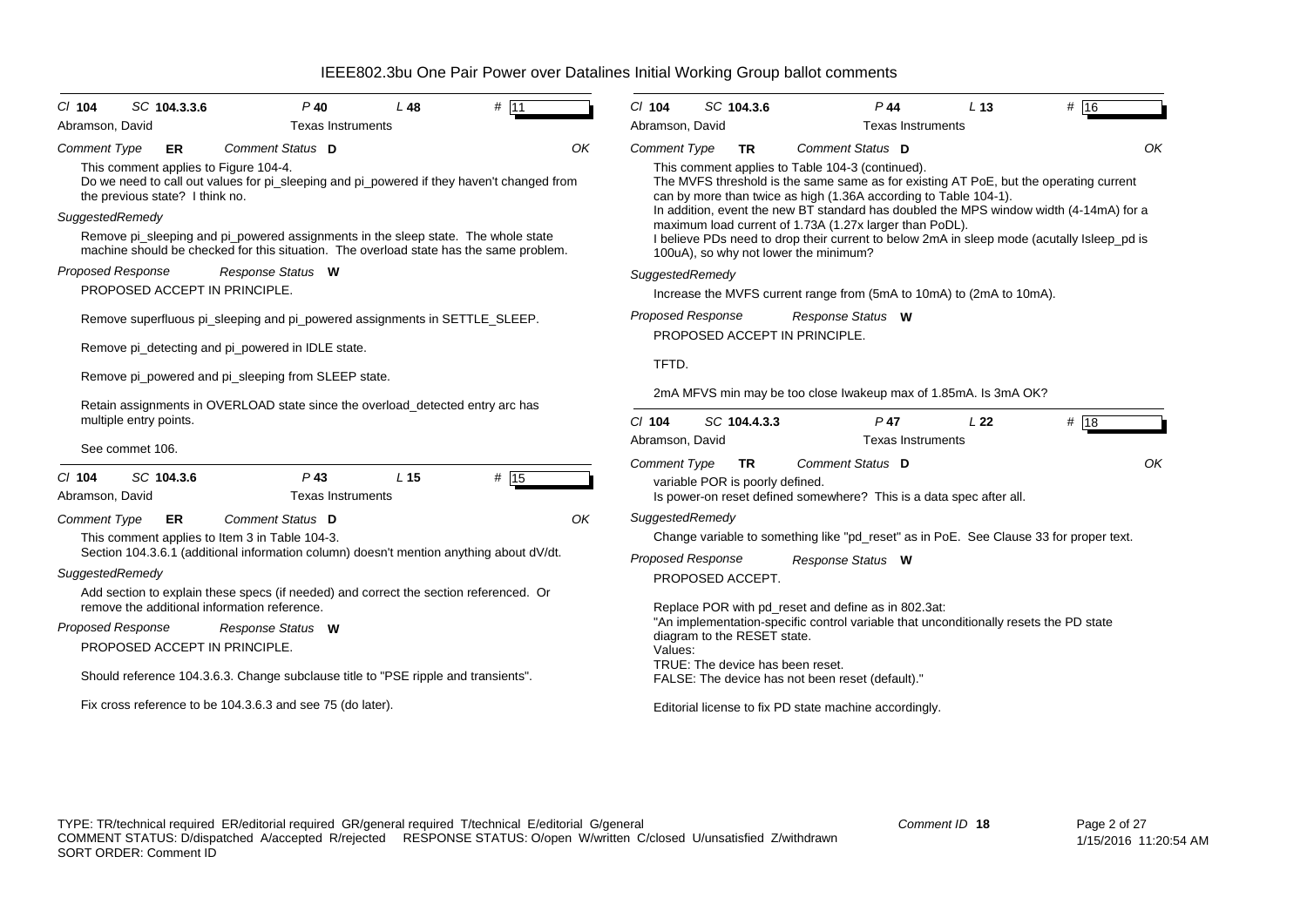| SC 104.4.3.3<br>$CI$ 104<br>Abramson, David   | $P$ 47<br><b>Texas Instruments</b>                                                                                                                                                                                                                                                           | L26             | # 19              |    | $Cl$ 104<br>Andrewartha, Mike | SC 104.3.6.2.1                |                                                                    | $P$ 44<br>Microsoft | L <sub>45</sub> | $#$ 27                                                                                                                                                                                                                                                                                                                                                     |
|-----------------------------------------------|----------------------------------------------------------------------------------------------------------------------------------------------------------------------------------------------------------------------------------------------------------------------------------------------|-----------------|-------------------|----|-------------------------------|-------------------------------|--------------------------------------------------------------------|---------------------|-----------------|------------------------------------------------------------------------------------------------------------------------------------------------------------------------------------------------------------------------------------------------------------------------------------------------------------------------------------------------------------|
| <b>Comment Type</b><br>ER                     | Comment Status D<br>The definitions of the "present_XXX" varaibles are poor.                                                                                                                                                                                                                 |                 |                   | OK | <b>Comment Type</b>           | <b>TR</b>                     | Comment Status D                                                   |                     |                 | OK<br>This subclause needs clarification to indicate the required PSE behavior on an overload                                                                                                                                                                                                                                                              |
| SuggestedRemedy<br>to the PD PI."             | Change definition of TRUE and FALSE for present_det_sig, present_iwakeup, and<br>present mfvs from "present the xxx signature" and "do not present the xxx signature." to:<br>"the xxx signature is to be applied to the PD PI." and "the xxx signature is not to be applied                 |                 |                   |    | rules for doing so.           |                               |                                                                    |                     |                 | condition. The PSE state diagram has an overload state and there are variables and<br>associated timers described the state diagram does not show detection of an overload<br>condition, starting or stopping the associated timers or removing power. 104.3.6.2.1<br>immplies that a PSE can remeove power during a current limiting condition but has no |
| <b>Proposed Response</b>                      | Response Status W                                                                                                                                                                                                                                                                            |                 |                   |    | SuggestedRemedy               |                               |                                                                    |                     |                 | Add appropriate language to the subclause and/or transitions to the state diagram to                                                                                                                                                                                                                                                                       |
| PROPOSED ACCEPT IN PRINCIPLE.                 |                                                                                                                                                                                                                                                                                              |                 |                   |    |                               |                               | details of overload detection, timeout and resulting power removal |                     |                 | clearly explain the required operation in the event of a short circuit condition as well as the                                                                                                                                                                                                                                                            |
| See comment 275.                              |                                                                                                                                                                                                                                                                                              |                 |                   |    | <b>Proposed Response</b>      |                               | Response Status W                                                  |                     |                 |                                                                                                                                                                                                                                                                                                                                                            |
| SC 104.5.2<br>$Cl$ 104                        | P <sub>53</sub>                                                                                                                                                                                                                                                                              | L <sub>28</sub> | # $\overline{26}$ |    |                               | PROPOSED REJECT.              |                                                                    |                     |                 |                                                                                                                                                                                                                                                                                                                                                            |
| Andrewartha, Mike                             | Microsoft                                                                                                                                                                                                                                                                                    |                 |                   |    |                               | No specific remedy suggested. |                                                                    |                     |                 |                                                                                                                                                                                                                                                                                                                                                            |
| <b>Comment Type</b><br><b>TR</b>              | Comment Status D                                                                                                                                                                                                                                                                             |                 |                   | OK |                               |                               |                                                                    |                     |                 |                                                                                                                                                                                                                                                                                                                                                            |
| limiting output current for a period of TLIM. | This paragraph defines a requirement for the PSE to withstand short circuit current of<br>I_LIM max indefinitely. This appears to contradict the requirements in 104.3.6.2.1 for                                                                                                             |                 |                   |    |                               |                               |                                                                    |                     |                 |                                                                                                                                                                                                                                                                                                                                                            |
| SuggestedRemedy                               |                                                                                                                                                                                                                                                                                              |                 |                   |    |                               |                               |                                                                    |                     |                 |                                                                                                                                                                                                                                                                                                                                                            |
| or the other.                                 | Remove the contradiction or clarify the intent through appropriate changes in one section                                                                                                                                                                                                    |                 |                   |    |                               |                               |                                                                    |                     |                 |                                                                                                                                                                                                                                                                                                                                                            |
| <b>Proposed Response</b><br>PROPOSED REJECT.  | Response Status W                                                                                                                                                                                                                                                                            |                 |                   |    |                               |                               |                                                                    |                     |                 |                                                                                                                                                                                                                                                                                                                                                            |
| in Table 104-3.                               | The paragraph requires that the PSE be able to survive a short for an indefinite time, but it<br>does not require that the short circuit current flow continuously during the short. It only<br>requires that the magnitude of the the current into the short not exceed Ilim max as defined |                 |                   |    |                               |                               |                                                                    |                     |                 |                                                                                                                                                                                                                                                                                                                                                            |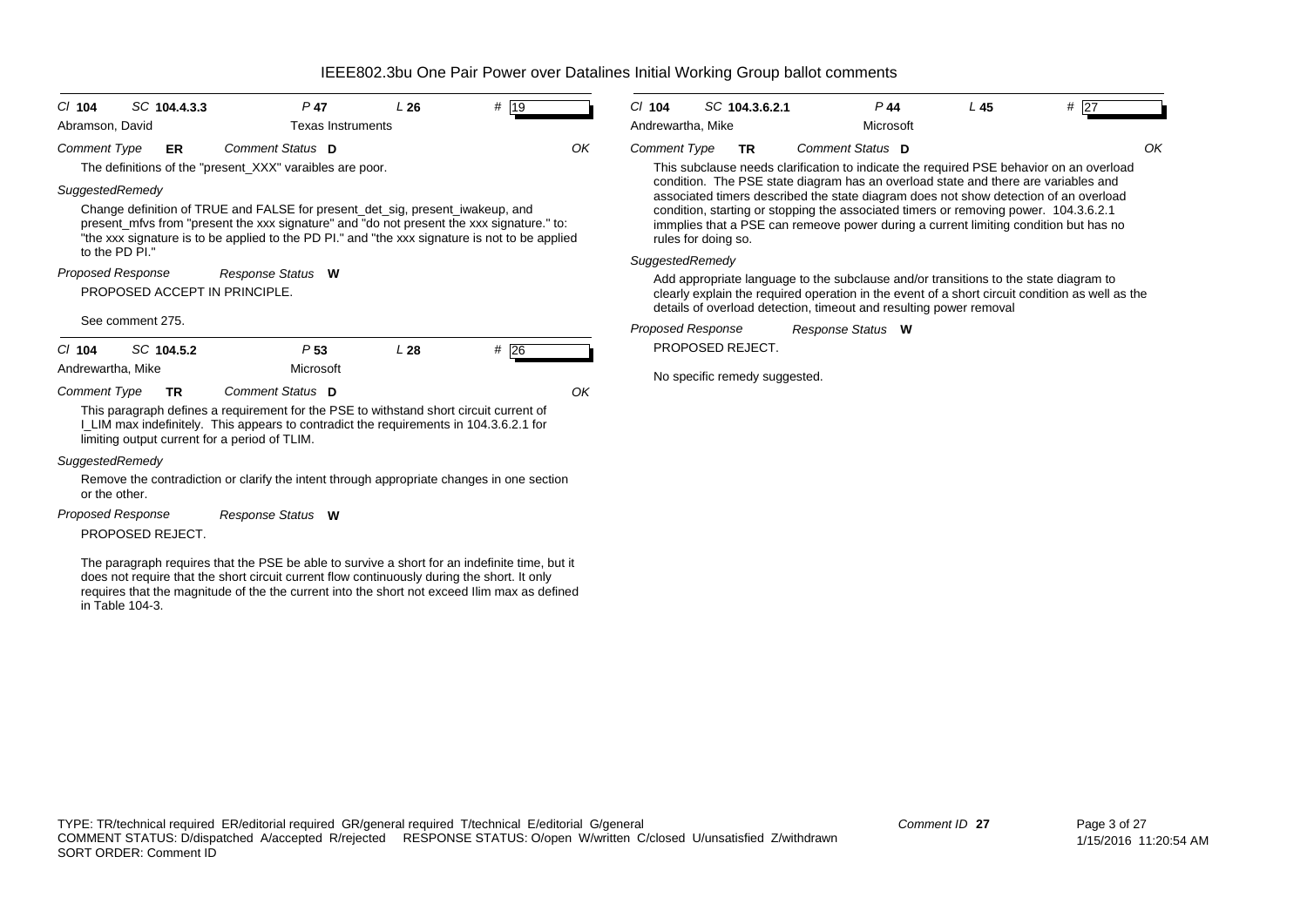| $CI$ 104<br>Andrewartha, Mike | SC 104.5.2                    | P <sub>53</sub><br>Microsoft                                                                                                                                                                                                                                                                                                                                                | L28            | #28  | $Cl$ 104<br>Beaudoin, Denis | SC 104.6.2                            | P <sub>55</sub><br>TI                                                                                                                                                                  | L <sub>6</sub> | # 54 |  |
|-------------------------------|-------------------------------|-----------------------------------------------------------------------------------------------------------------------------------------------------------------------------------------------------------------------------------------------------------------------------------------------------------------------------------------------------------------------------|----------------|------|-----------------------------|---------------------------------------|----------------------------------------------------------------------------------------------------------------------------------------------------------------------------------------|----------------|------|--|
| <b>Comment Type</b>           | <b>TR</b>                     | Comment Status D                                                                                                                                                                                                                                                                                                                                                            |                | OK   | <b>Comment Type</b>         | T                                     | Comment Status D                                                                                                                                                                       |                | Οŀ   |  |
|                               |                               | The draft does not address the system level impact of a short circuit. 104.5.2 states a<br>requirement that the PSE is not damaged if the PI is shorted for an indefinite time but it<br>does not address the resulting temperature rise in the link segment, presumably a cable.<br>Without knowing more about the cable construction we don't know the impact of a short. |                |      | operation.                  |                                       | : There doesn't seem to be any support for polarity inversion as supported on most other<br>POE clauses. In previous POE clauses there is a Bridge Diode that allows either polarity   |                |      |  |
| SuggestedRemedy               |                               |                                                                                                                                                                                                                                                                                                                                                                             |                |      | SuggestedRemedy             |                                       |                                                                                                                                                                                        |                |      |  |
|                               |                               | Add appropriate language to ensure that a short circuit does not result in an exothermic                                                                                                                                                                                                                                                                                    |                |      |                             |                                       | Add support for either polarity at the slave end of the link.                                                                                                                          |                |      |  |
|                               |                               | event in the link segment. Possible remedies include:                                                                                                                                                                                                                                                                                                                       |                |      |                             |                                       | Texas Instruments dbeaudoin@ti.com W: 214-480-3287/77 M: 214-475-9193                                                                                                                  |                |      |  |
|                               |                               | A time limit before PSE shutdown on short circuit, rather than the current indefinite                                                                                                                                                                                                                                                                                       |                |      | <b>Proposed Response</b>    |                                       | Response Status W                                                                                                                                                                      |                |      |  |
| requirement.                  |                               |                                                                                                                                                                                                                                                                                                                                                                             |                |      |                             | PROPOSED REJECT.                      |                                                                                                                                                                                        |                |      |  |
|                               |                               | Appropriate cable construction requirements to ensure that the worst case I_LIM current<br>does not cause an unsafe temperature rise in the link segment.                                                                                                                                                                                                                   |                |      |                             | inversion is therefore not justified. | Automotive applications which are the primary target for PoDL do not require polarity<br>inversion as the connectors are fail safe. Additional complexity required to support polarity |                |      |  |
|                               |                               | Other solutions as may be envisioned by the task force.                                                                                                                                                                                                                                                                                                                     |                |      | $Cl$ 104                    | SC 104.6.3.4                          | P <sub>57</sub>                                                                                                                                                                        | $L$ 40         | # 61 |  |
|                               | <b>Proposed Response</b>      | Response Status W                                                                                                                                                                                                                                                                                                                                                           |                |      | Carlson, Steven             |                                       | High Speed Design, In                                                                                                                                                                  |                |      |  |
|                               | PROPOSED REJECT.              |                                                                                                                                                                                                                                                                                                                                                                             |                |      | <b>Comment Type</b>         | <b>TR</b>                             | Comment Status D                                                                                                                                                                       |                | Ωŀ   |  |
|                               |                               | A PSE is required to remove power during a current limiting event after a max delay of<br>75ms. The minimum overload delay is 0.75s, and then there is the minimum restart delay                                                                                                                                                                                            |                |      |                             |                                       | Table 104-7-SCCP electrical requirements lists electrical requirments for SCCP, but no rise<br>or fall times are specified, nor is a maximum bus capacitance.                          |                |      |  |
|                               |                               | of 0.5s. This yields a worst case duty cycle of 6% in the event that there is a persistent<br>short in the cable of the PD which limits average power dissipation to a safe level for the                                                                                                                                                                                   |                |      | SuggestedRemedy             |                                       |                                                                                                                                                                                        |                |      |  |
| cable.                        |                               |                                                                                                                                                                                                                                                                                                                                                                             |                |      |                             |                                       | Add rise and fall time, and bus capacitance specifications to Table 104-7.                                                                                                             |                |      |  |
| $CI$ 104                      | SC 104.7.3                    | P62                                                                                                                                                                                                                                                                                                                                                                         | L <sub>1</sub> | # 51 | <b>Proposed Response</b>    |                                       | Response Status W                                                                                                                                                                      |                |      |  |
| Anslow, Pete                  |                               | Ciena                                                                                                                                                                                                                                                                                                                                                                       |                |      |                             |                                       | PROPOSED ACCEPT IN PRINCIPLE.                                                                                                                                                          |                |      |  |
| <b>Comment Type</b>           | Е                             | Comment Status D<br>The table in 104.7.3 "Major capabilities/options" is empty.                                                                                                                                                                                                                                                                                             |                | OK   |                             | 2 item 5 and 104-6 item 6b).          | See 121 and 255. During SCCP, PSE Cout and PD Cin are limited to 0.2uF (see Table 104-                                                                                                 |                |      |  |
| SuggestedRemedy               |                               | Either add some entries or remove the section.                                                                                                                                                                                                                                                                                                                              |                |      |                             |                                       |                                                                                                                                                                                        |                |      |  |
|                               | <b>Proposed Response</b>      | Response Status W                                                                                                                                                                                                                                                                                                                                                           |                |      |                             |                                       |                                                                                                                                                                                        |                |      |  |
|                               | PROPOSED ACCEPT IN PRINCIPLE. |                                                                                                                                                                                                                                                                                                                                                                             |                |      |                             |                                       |                                                                                                                                                                                        |                |      |  |
|                               |                               |                                                                                                                                                                                                                                                                                                                                                                             |                |      |                             |                                       |                                                                                                                                                                                        |                |      |  |
|                               | TFTD. See comments 84 and 88. |                                                                                                                                                                                                                                                                                                                                                                             |                |      |                             |                                       |                                                                                                                                                                                        |                |      |  |

*Comment ID* **61**

*OK*

*OK*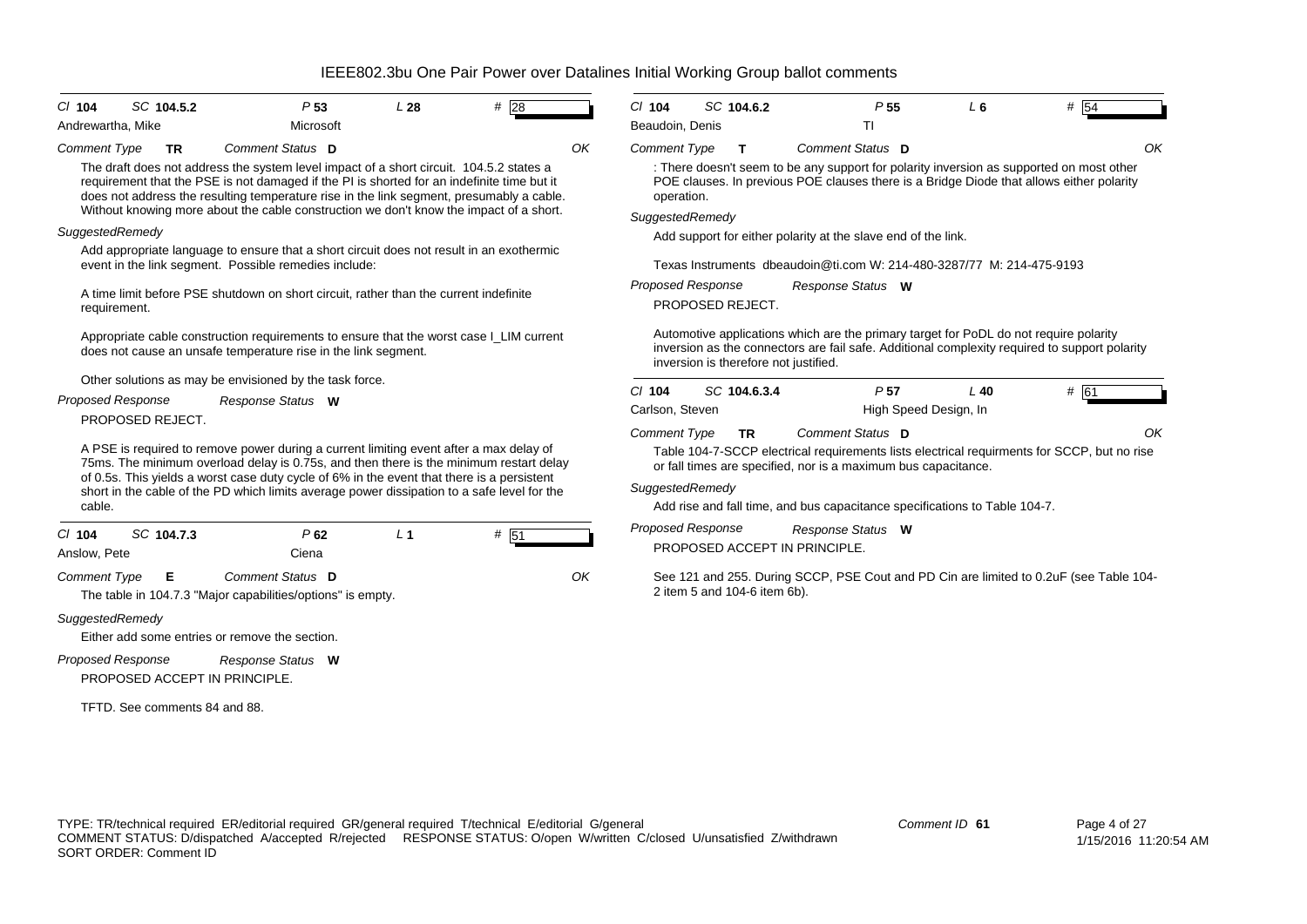| $CI$ 104<br>Chabot, Craig | SC 104.7.4                                                                           | P62<br>UNH-IOL                                                                                                                                                              | L <sub>1</sub> | # 62 | $Cl$ 104<br>Darshan, Yair       | SC 104.2                 | P35<br>Microsemi                                                                                                                                                                                                    | L34             | # $\overline{72}$ |
|---------------------------|--------------------------------------------------------------------------------------|-----------------------------------------------------------------------------------------------------------------------------------------------------------------------------|----------------|------|---------------------------------|--------------------------|---------------------------------------------------------------------------------------------------------------------------------------------------------------------------------------------------------------------|-----------------|-------------------|
| <b>Comment Type</b>       | <b>ER</b><br>PICS revision is required.                                              | Comment Status D<br>Changes to the text made for D2.0 have altered Shalls throughout the text, and therefore, a                                                             |                | OK   | <b>Comment Type</b><br>-Vpse oc | <b>TR</b>                | Comment Status D<br>Some of the terms in Table 104-1 are not defined.<br>-IPI (need to be defined in Figure 104.3                                                                                                   |                 | OK                |
| SuggestedRemedy           | See chabot_3bu_1_0116                                                                |                                                                                                                                                                             |                |      | SuggestedRemedy                 |                          |                                                                                                                                                                                                                     |                 |                   |
|                           | Proposed Response                                                                    | Response Status W                                                                                                                                                           |                |      |                                 |                          | Define Vpse_oc and IPI in notes below Table 104-1                                                                                                                                                                   |                 |                   |
|                           | PROPOSED ACCEPT IN PRINCIPLE.                                                        |                                                                                                                                                                             |                |      | <b>Proposed Response</b>        |                          | Response Status W<br>PROPOSED ACCEPT IN PRINCIPLE.                                                                                                                                                                  |                 |                   |
|                           | TFTD. See comments 200 and 212.                                                      |                                                                                                                                                                             |                |      |                                 |                          | See comment 273. Editor given license to add definitions.                                                                                                                                                           |                 |                   |
| $Cl$ 104<br>Chacon, ???   | SC 104.3.3.6                                                                         | $P$ 40<br>???                                                                                                                                                               | L <sub>5</sub> | # 63 | $Cl$ 104                        | SC 104.2                 | P35                                                                                                                                                                                                                 | L <sub>18</sub> | # $\sqrt{73}$     |
| <b>Comment Type</b>       | т                                                                                    | Comment Status D                                                                                                                                                            |                | OK   | Darshan, Yair                   |                          | Microsemi                                                                                                                                                                                                           |                 |                   |
|                           |                                                                                      | BallotID 20080305GOT: Based on the convention where a pi_* signal is assigned only if a                                                                                     |                |      | <b>Comment Type</b>             | <b>TR</b>                | Comment Status D                                                                                                                                                                                                    |                 | OK                |
|                           |                                                                                      | state changes its value when such state is entered, the following changes should be made<br>for consistency. However, these changes are not required to understand the FSM. |                |      |                                 |                          | The DC loop resistance is defined for 12 V system but it is not defined for 24V and 48V                                                                                                                             |                 |                   |
|                           | State: DETECTION, POWER UP                                                           |                                                                                                                                                                             |                |      | SuggestedRemedy                 |                          |                                                                                                                                                                                                                     |                 |                   |
|                           | Remove "pi sleeping <= FALSE<br>State: POWER UP<br>Remove "pi discharge en <= FALSE" |                                                                                                                                                                             |                |      |                                 |                          | Define loop resistance for 24 and 48V systems.<br>or defined the quadratic equation that ties between PSE voltage, PD required power and<br>loop resistance for better deing flexibility in additio to table 104-1. |                 |                   |
| SuggestedRemedy           |                                                                                      | Remove the following lines from the indicated states.                                                                                                                       |                |      |                                 | shown in D2.0.           | The above requires some work that already done in previous meetings and now it is not                                                                                                                               |                 |                   |
|                           | State: DETECTION, POWER UP<br>Remove "pi_discharge_en <= FALSE"                      |                                                                                                                                                                             |                |      | <b>Proposed Response</b>        |                          | Response Status W                                                                                                                                                                                                   |                 |                   |
|                           | State: POWER UP                                                                      |                                                                                                                                                                             |                |      |                                 |                          | PROPOSED ACCEPT IN PRINCIPLE.                                                                                                                                                                                       |                 |                   |
|                           | Remove "pi_sleeping <= FALSE"<br>State: SLEEP<br>Remove "pi_sleeping <= TRUE"        |                                                                                                                                                                             |                |      |                                 | See comment 236.         |                                                                                                                                                                                                                     |                 |                   |
|                           | <b>Proposed Response</b>                                                             | Response Status W                                                                                                                                                           |                |      |                                 | Reword 104.2 as follows: |                                                                                                                                                                                                                     |                 |                   |
|                           | PROPOSED ACCEPT IN PRINCIPLE.                                                        |                                                                                                                                                                             |                |      |                                 |                          | "The DC loop resistance of the link segment shall be less than 6 ohms for 12 V                                                                                                                                      |                 |                   |
| TFTD.                     |                                                                                      |                                                                                                                                                                             |                |      |                                 | power classes."          | unrequiated system power classes. The DC loop resistance shall be less than 6.5 ohms for<br>12V regulated, 24V regulated and unregulated, and 48V regulated and unregulated system                                  |                 |                   |
|                           |                                                                                      |                                                                                                                                                                             |                |      |                                 |                          | Delete Annex 104A, move the equation from 104A to 104.2.                                                                                                                                                            |                 |                   |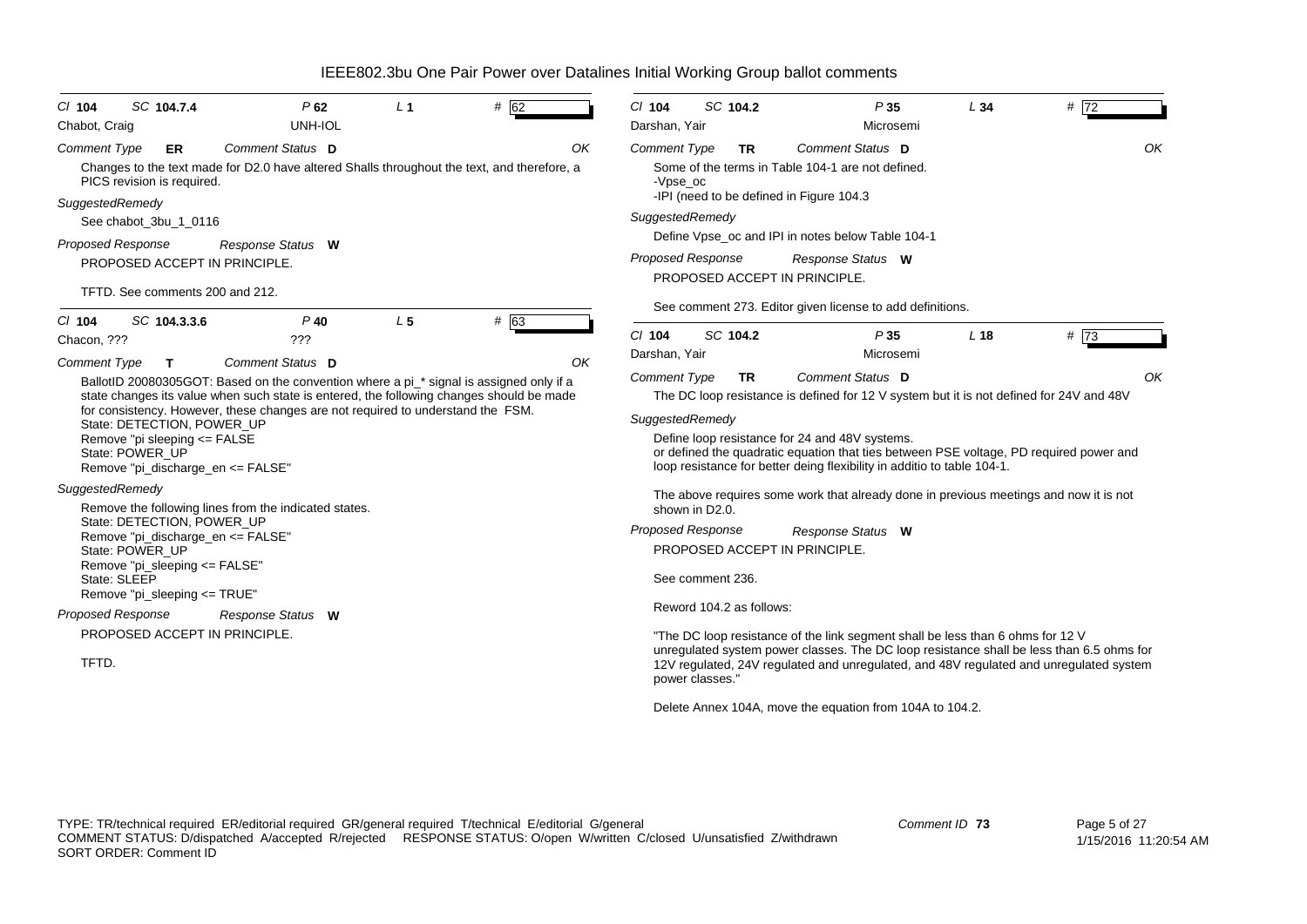| $CI$ 104                         | SC 104.3.6                                                  | $P$ 43                                                                                                                                                                                                                          | L41 | # 74 |    | $Cl$ 104                                                                                                                                                                                                                                                                          |              | SC 104.3.3.6                            | $P$ 40                                                                                                                                                                                                                                                        | L20             | # 81   |  |  |  |
|----------------------------------|-------------------------------------------------------------|---------------------------------------------------------------------------------------------------------------------------------------------------------------------------------------------------------------------------------|-----|------|----|-----------------------------------------------------------------------------------------------------------------------------------------------------------------------------------------------------------------------------------------------------------------------------------|--------------|-----------------------------------------|---------------------------------------------------------------------------------------------------------------------------------------------------------------------------------------------------------------------------------------------------------------|-----------------|--------|--|--|--|
| Darshan, Yair                    |                                                             | Microsemi                                                                                                                                                                                                                       |     |      |    | Donahue, Curtis                                                                                                                                                                                                                                                                   |              |                                         | UNH-IOL                                                                                                                                                                                                                                                       |                 |        |  |  |  |
| Comment Type                     | <b>TR</b>                                                   | Comment Status D                                                                                                                                                                                                                |     |      | OK | <b>Comment Type</b>                                                                                                                                                                                                                                                               |              | Е                                       | Comment Status D                                                                                                                                                                                                                                              |                 | OK     |  |  |  |
|                                  | voltages e.g. 48V.                                          | Table 104-3: Tinrush is defined however Inrush is not defined.<br>10uF max is defined in the PD. Note sure it it is sufficient for higher power at higher PSE<br>linrush max is not defined. Does 300A at the 1st 1 msec is OK? |     |      |    | Exit conditions of CLASSIFICATION, CLASSIFICATION EVAL, and POWER UP states<br>are all different but merge into a single input condition for RESTART state. Since the<br>condition for each of these is different they cannot merge into a single state entry.<br>SuggestedRemedy |              |                                         |                                                                                                                                                                                                                                                               |                 |        |  |  |  |
| SuggestedRemedy                  |                                                             |                                                                                                                                                                                                                                 |     |      |    |                                                                                                                                                                                                                                                                                   |              |                                         | Draw 3 seperate entrance lines into the RESTART state.                                                                                                                                                                                                        |                 |        |  |  |  |
| <b>Editor Notes:</b>             | Group to discuss the above concerns.<br>To add editor note: | To adress definitions of Inrush_max and profile of Iinrush max over time.                                                                                                                                                       |     |      |    | <b>Proposed Response</b>                                                                                                                                                                                                                                                          |              | PROPOSED REJECT.                        | Response Status W                                                                                                                                                                                                                                             |                 |        |  |  |  |
| <b>Proposed Response</b>         |                                                             | Response Status W                                                                                                                                                                                                               |     |      |    |                                                                                                                                                                                                                                                                                   |              |                                         | Other specs have merged lines in this way.                                                                                                                                                                                                                    |                 |        |  |  |  |
|                                  | PROPOSED ACCEPT IN PRINCIPLE.                               |                                                                                                                                                                                                                                 |     |      |    | $CI$ 104                                                                                                                                                                                                                                                                          | SC 104.4.3.6 |                                         | $P$ 49                                                                                                                                                                                                                                                        | L <sub>18</sub> | # 82   |  |  |  |
|                                  |                                                             | Define linrush as IPSE during POWER_UP state. As a practical matter IPSE can never                                                                                                                                              |     |      |    | Donahue, Curtis                                                                                                                                                                                                                                                                   |              |                                         | UNH-IOL                                                                                                                                                                                                                                                       |                 |        |  |  |  |
|                                  |                                                             | exceed Ilim max if the MDI return loss limit is to be observed. Hence linrush can never                                                                                                                                         |     |      |    | Comment Type                                                                                                                                                                                                                                                                      |              | Е                                       | Comment Status D                                                                                                                                                                                                                                              |                 | OK     |  |  |  |
|                                  | exceed Ilim max during Tinrush.                             | TFTD to dicuss adding normative text to 104.3.6.                                                                                                                                                                                |     |      |    |                                                                                                                                                                                                                                                                                   |              |                                         | Exit conditions of MDI POWER1, PD SLEEP, and DO_CLASSIFICATION states are all<br>different but merge into a single input condition for DO_DETECTION state. Since the<br>condition for each of these is different they cannot merge into a single state entry. |                 |        |  |  |  |
| $Cl$ 104<br>DiBiaso, Eric        | SC 104.4.6.2                                                | P <sub>52</sub><br><b>TE Connectivity</b>                                                                                                                                                                                       | L20 | # 76 |    | SuggestedRemedy                                                                                                                                                                                                                                                                   |              |                                         | Draw 3 seperate entrance lines into the RESTART state.                                                                                                                                                                                                        |                 |        |  |  |  |
| <b>Comment Type</b><br>sentence: | Е                                                           | Comment Status D<br>Unable to find Vsleep max in Table 104-4 or Table 104-6 as referenced in the following                                                                                                                      |     |      | OK | <b>Proposed Response</b><br>Other specs do this.                                                                                                                                                                                                                                  |              | PROPOSED REJECT.                        | Response Status W                                                                                                                                                                                                                                             |                 |        |  |  |  |
|                                  |                                                             | A PD that requires detection and power-up shall draw current in the range of I_wakeup_PD<br>for at least T wakeup PD when Vsleep PD min < Vpd < Vsleep max as specified in<br>Table 104-4 and Table 104-6, respectively.        |     |      |    | $CI$ 104<br>Donahue, Curtis                                                                                                                                                                                                                                                       |              | SC 104.7.3                              | P62<br>UNH-IOL                                                                                                                                                                                                                                                | $L_6$           | # $84$ |  |  |  |
| SuggestedRemedy                  | Add Vsleep_max to table 104-6                               |                                                                                                                                                                                                                                 |     |      |    | <b>Comment Type</b>                                                                                                                                                                                                                                                               |              | E<br>Major Capabilities table is empty. | Comment Status D                                                                                                                                                                                                                                              |                 | OK     |  |  |  |
| <b>Proposed Response</b>         | PROPOSED ACCEPT IN PRINCIPLE.                               | Response Status W                                                                                                                                                                                                               |     |      |    | SuggestedRemedy                                                                                                                                                                                                                                                                   |              |                                         | Populate with appropriate capabilities.                                                                                                                                                                                                                       |                 |        |  |  |  |
|                                  | See comment 350.                                            |                                                                                                                                                                                                                                 |     |      |    | <b>Proposed Response</b>                                                                                                                                                                                                                                                          |              |                                         | Response Status W<br>PROPOSED ACCEPT IN PRINCIPLE.                                                                                                                                                                                                            |                 |        |  |  |  |
|                                  |                                                             |                                                                                                                                                                                                                                 |     |      |    |                                                                                                                                                                                                                                                                                   |              | See comment 51 and 88.                  |                                                                                                                                                                                                                                                               |                 |        |  |  |  |
|                                  |                                                             |                                                                                                                                                                                                                                 |     |      |    |                                                                                                                                                                                                                                                                                   |              |                                         |                                                                                                                                                                                                                                                               |                 |        |  |  |  |
|                                  |                                                             |                                                                                                                                                                                                                                 |     |      |    |                                                                                                                                                                                                                                                                                   |              |                                         |                                                                                                                                                                                                                                                               |                 |        |  |  |  |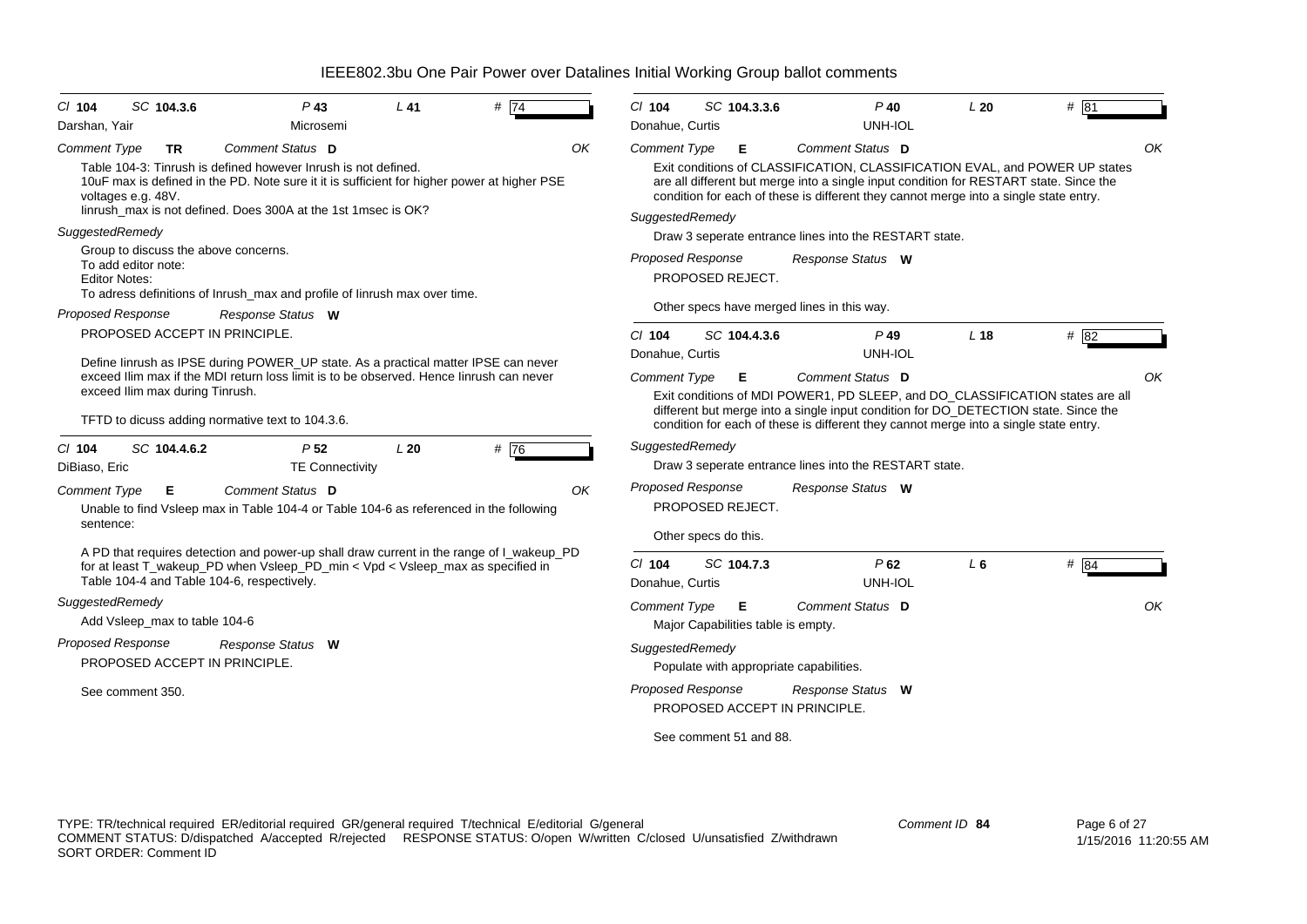| SC 104.7.4.2<br>$CI$ 104<br>Donahue, Curtis                                                                                                  | P62<br>UNH-IOL                                                                                                                                                                           | L39          | # 85 |    | CI 104<br>Donahue, Curtis | SC 104.6                           | P <sub>54</sub><br>UNH-IOL                                                                                                                                                                                                                                                                                                                                            | L <sub>16</sub> | # 89                                                                                  |
|----------------------------------------------------------------------------------------------------------------------------------------------|------------------------------------------------------------------------------------------------------------------------------------------------------------------------------------------|--------------|------|----|---------------------------|------------------------------------|-----------------------------------------------------------------------------------------------------------------------------------------------------------------------------------------------------------------------------------------------------------------------------------------------------------------------------------------------------------------------|-----------------|---------------------------------------------------------------------------------------|
| <b>Comment Type</b><br>Е                                                                                                                     | Comment Status D<br>PSE5 and PSE6 are missing "Status" and "Support" values.                                                                                                             |              |      | OK | <b>Comment Type</b>       | T                                  | Comment Status D<br>It is unclear whether SCCP is mandatory or optional.                                                                                                                                                                                                                                                                                              |                 | OK                                                                                    |
| SuggestedRemedy<br>Populate with appropriate value.<br><b>Proposed Response</b><br>PROPOSED ACCEPT IN PRINCIPLE.<br>TFTD appropriate values. | Response Status W                                                                                                                                                                        |              |      |    | 104.6."                   | operating voltage using SCCP."     | 104.1.2 states "Data may be transmitted and received between the PSE and PD prior to<br>the application of power and subsequent to the removal of full operating voltage via the<br>MDI using the Serial Communication Classification Protocol (SCCP) which is described in<br>104.3.3.1 states "A PSE may communicate with the PD prior to the application of normal |                 |                                                                                       |
| $Cl$ 104<br>SC 104.7.4.4<br>Donahue, Curtis                                                                                                  | P67<br>UNH-IOL                                                                                                                                                                           | $L_{\delta}$ | # 88 |    |                           |                                    | The key word being "may" in both subclauses. Does it mean that (a) a PSE and PD 'may'<br>it 'may' use SCCP to do so?, or (c) something else?                                                                                                                                                                                                                          |                 | communicate with earch other?, (b) that when a PSE and PD communicate with each other |
| <b>Comment Type</b><br>Е<br>1000BASE-T1 PHYs (and vice versa).                                                                               | Comment Status D<br>COMEL2 and COMEL3 are listed as "M" (mandatory) but really should be conditionally<br>mandatory since the 100BASE-T1 PHY return loss requirement isn't mandatory for |              |      | OK | SuggestedRemedy           |                                    | 104.3.3.3 defines the variable "sccp_enable" which seems to indicate that SCCP can be<br>not supported, meaning it is a non-mandatory feature.                                                                                                                                                                                                                        |                 |                                                                                       |
| SuggestedRemedy                                                                                                                              |                                                                                                                                                                                          |              |      |    |                           |                                    | Please make it clearer to the reader whether SCCP is mandatorally supported feature.                                                                                                                                                                                                                                                                                  |                 |                                                                                       |
|                                                                                                                                              | Change the "Status" field of COMEL2 and COMEL3 from "M" to "xxx:M" where xxx is the<br>appropriate "Major capability" (still needs to be added to table in 104.7.3).                     |              |      |    |                           |                                    | If SCCP is truely optional then 104.7.4.7 also needs to be updated to reflect that the<br>"shalls" are not mandatory but conditionally mandatory.                                                                                                                                                                                                                     |                 |                                                                                       |
|                                                                                                                                              | Also change the "Support" field from "Yes []" to "Yes [] N/A []"                                                                                                                         |              |      |    |                           | Proposed Response                  | Response Status W                                                                                                                                                                                                                                                                                                                                                     |                 |                                                                                       |
| Proposed Response                                                                                                                            | Response Status W                                                                                                                                                                        |              |      |    |                           | PROPOSED ACCEPT IN PRINCIPLE.      |                                                                                                                                                                                                                                                                                                                                                                       |                 |                                                                                       |
| PROPOSED ACCEPT IN PRINCIPLE.                                                                                                                |                                                                                                                                                                                          |              |      |    |                           | TFTD. See comments 51, 84, and 88. |                                                                                                                                                                                                                                                                                                                                                                       |                 |                                                                                       |
| TFTD. See comments 51 and 84.                                                                                                                |                                                                                                                                                                                          |              |      |    | $CI$ 104                  | SC 104.3                           | P36                                                                                                                                                                                                                                                                                                                                                                   | L <sub>1</sub>  | # 91                                                                                  |
|                                                                                                                                              |                                                                                                                                                                                          |              |      |    | Dove, Daniel              |                                    | Dove Networking Solut                                                                                                                                                                                                                                                                                                                                                 |                 |                                                                                       |
|                                                                                                                                              |                                                                                                                                                                                          |              |      |    | <b>Comment Type</b>       | <b>TR</b>                          | Comment Status D                                                                                                                                                                                                                                                                                                                                                      |                 | ΟK                                                                                    |
|                                                                                                                                              |                                                                                                                                                                                          |              |      |    |                           |                                    | The term "Link Segment" is used extensively throughout the document. This term may<br>create confusion relative to the term used for standardized cabling systems, for which a<br>"link segment" is a portion of a standardized link. This does not appear to be referring to a<br>portion of a standardized link necessarily.                                        |                 |                                                                                       |
|                                                                                                                                              |                                                                                                                                                                                          |              |      |    | SuggestedRemedy           |                                    |                                                                                                                                                                                                                                                                                                                                                                       |                 |                                                                                       |
|                                                                                                                                              |                                                                                                                                                                                          |              |      |    |                           |                                    | I recommend the TF discuss and identify an appropriate term. Perhaps seek guidance<br>from cabling manufacturers or automotive manufacturers.                                                                                                                                                                                                                         |                 |                                                                                       |
|                                                                                                                                              |                                                                                                                                                                                          |              |      |    | <b>Proposed Response</b>  | PROPOSED ACCEPT IN PRINCIPLE.      | Response Status W                                                                                                                                                                                                                                                                                                                                                     |                 |                                                                                       |

TFTD.

TYPE: TR/technical required ER/editorial required GR/general required T/technical E/editorial G/general COMMENT STATUS: D/dispatched A/accepted R/rejected RESPONSE STATUS: O/open W/written C/closed U/unsatisfied Z/withdrawn SORT ORDER: Comment ID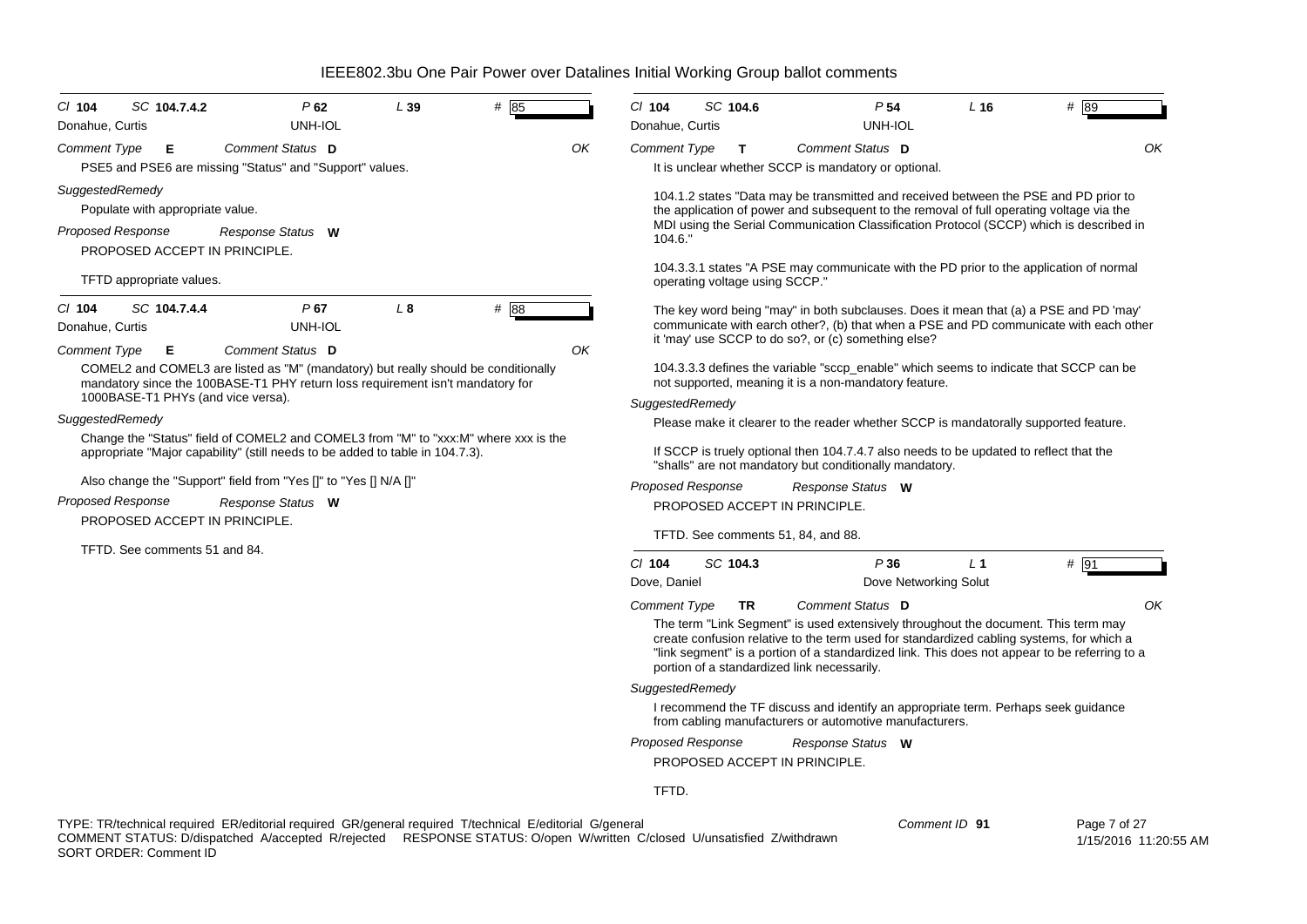| # 93<br>SC 104.3.3.3<br>P37<br>$L_{9}$<br>$CI$ 104<br>Dove, Daniel<br>Dove Networking Solut                                                                                                                                                                                                               | $Cl$ 104<br>SC 104.3.3.6<br>$P$ 41<br># 98<br>L <sub>1</sub><br>Dove, Daniel<br>Dove Networking Solut                                                                                                                                                                             |  |  |  |  |  |  |  |  |  |  |
|-----------------------------------------------------------------------------------------------------------------------------------------------------------------------------------------------------------------------------------------------------------------------------------------------------------|-----------------------------------------------------------------------------------------------------------------------------------------------------------------------------------------------------------------------------------------------------------------------------------|--|--|--|--|--|--|--|--|--|--|
|                                                                                                                                                                                                                                                                                                           | OK                                                                                                                                                                                                                                                                                |  |  |  |  |  |  |  |  |  |  |
| Comment Status D<br>OK<br><b>Comment Type</b><br>TR<br>TLIM timer not identified in 104.4.3.4 nor is there a state diagram describing how TLIM<br>Timer gets started or causes overload_detected <= TRUE                                                                                                  | Comment Status D<br>Comment Type<br>TR<br>There is no state diagram for the overload_detected variable to show how it gets set and<br>cleared.                                                                                                                                    |  |  |  |  |  |  |  |  |  |  |
| SuggestedRemedy<br>See attached image with description of how this should be done.                                                                                                                                                                                                                        | SuggestedRemedy<br>I offer up a state diagram to address the fact that overload_detected is not defined exactly<br>how it occurs. See attached image                                                                                                                              |  |  |  |  |  |  |  |  |  |  |
| <b>Proposed Response</b><br>Response Status W<br>PROPOSED ACCEPT IN PRINCIPLE.                                                                                                                                                                                                                            | <b>Proposed Response</b><br>Response Status W<br>PROPOSED ACCEPT IN PRINCIPLE.                                                                                                                                                                                                    |  |  |  |  |  |  |  |  |  |  |
| TFTD to discuss Dan's proposal.                                                                                                                                                                                                                                                                           | TFTD Dan's proposal.                                                                                                                                                                                                                                                              |  |  |  |  |  |  |  |  |  |  |
| $CI$ 104<br>SC 104.3.3.6<br>$P$ 40<br>L26<br># 96<br>Dove Networking Solut<br>Dove, Daniel                                                                                                                                                                                                                | # 100<br>$CI$ 104<br>SC 104.3.6<br>$P$ 43<br>L50<br>Dove, Daniel<br>Dove Networking Solut                                                                                                                                                                                         |  |  |  |  |  |  |  |  |  |  |
| OK<br>Comment Status D<br><b>Comment Type</b><br><b>TR</b><br>There is a potential race condition in CLASSIFICATION_EVAL. Going into that state, the<br>timer is still running. So its possible that the timer could complete entering that state, and a<br>conflict in the output direction would occur. | Comment Status D<br>OK<br>Comment Type<br><b>TR</b><br>Tod has no maximum value. This could lead to a compliant implementation that you could<br>never test to determine if it works. If it fails to respond to Tod, the mfgr could claim their<br>Tod number is just very large. |  |  |  |  |  |  |  |  |  |  |
| SuggestedRemedy                                                                                                                                                                                                                                                                                           | SuggestedRemedy                                                                                                                                                                                                                                                                   |  |  |  |  |  |  |  |  |  |  |
| Image                                                                                                                                                                                                                                                                                                     | Add a value for maximum Tod                                                                                                                                                                                                                                                       |  |  |  |  |  |  |  |  |  |  |
| Proposed Response<br>Response Status W                                                                                                                                                                                                                                                                    | <b>Proposed Response</b><br>Response Status W                                                                                                                                                                                                                                     |  |  |  |  |  |  |  |  |  |  |
| PROPOSED ACCEPT IN PRINCIPLE.<br>TFTD.                                                                                                                                                                                                                                                                    | PROPOSED ACCEPT IN PRINCIPLE.                                                                                                                                                                                                                                                     |  |  |  |  |  |  |  |  |  |  |
|                                                                                                                                                                                                                                                                                                           | TFTD.                                                                                                                                                                                                                                                                             |  |  |  |  |  |  |  |  |  |  |
| SC 104.3.3.6<br># 97<br>$CI$ 104<br>$P$ 40<br>L26<br>Dove, Daniel<br>Dove Networking Solut                                                                                                                                                                                                                | Add Tod max as $0.75s * 1.22 = 0.915s$ ?                                                                                                                                                                                                                                          |  |  |  |  |  |  |  |  |  |  |
| Comment Status D<br>Comment Type<br>OK<br><b>TR</b>                                                                                                                                                                                                                                                       | # 101<br>$CI$ 104<br>SC 104.4.4.4<br>$P$ 49<br>L <sub>42</sub>                                                                                                                                                                                                                    |  |  |  |  |  |  |  |  |  |  |
| There is a potential conflict in the entry to OVERLOAD. The logic does not exclude the                                                                                                                                                                                                                    | Dove, Daniel<br>Dove Networking Solut                                                                                                                                                                                                                                             |  |  |  |  |  |  |  |  |  |  |
| possibility that overload_detected occurs while pse_enable is false. If so, there would be a<br>conflict on where to go. I realize this is unlikely, but its real.                                                                                                                                        | OK<br><b>Comment Type</b><br>ER<br>Comment Status D                                                                                                                                                                                                                               |  |  |  |  |  |  |  |  |  |  |
| SuggestedRemedy                                                                                                                                                                                                                                                                                           | The following language "When VPD rises through Vsig_disable," seems inexact. "rises                                                                                                                                                                                               |  |  |  |  |  |  |  |  |  |  |
| I offer up a state diagram to address the fact that overload_detected is not defined exactly                                                                                                                                                                                                              | through". Does the PD only remove signature when the voltage is rising through, or does it<br>remain removed after that?                                                                                                                                                          |  |  |  |  |  |  |  |  |  |  |
| how it occurs. If that state diagram is adopted, then no need to add a logic term to the<br>entry on this state. Otherwise, replace with overload_detected * pse_enable.                                                                                                                                  | SuggestedRemedy                                                                                                                                                                                                                                                                   |  |  |  |  |  |  |  |  |  |  |
| <b>Proposed Response</b><br>Response Status W                                                                                                                                                                                                                                                             | Clarify this language. I suggest perhaps using "Exceeds Vsig_disable min"                                                                                                                                                                                                         |  |  |  |  |  |  |  |  |  |  |
| PROPOSED ACCEPT IN PRINCIPLE.                                                                                                                                                                                                                                                                             | <b>Proposed Response</b><br>Response Status W                                                                                                                                                                                                                                     |  |  |  |  |  |  |  |  |  |  |
|                                                                                                                                                                                                                                                                                                           | PROPOSED ACCEPT IN PRINCIPLE.                                                                                                                                                                                                                                                     |  |  |  |  |  |  |  |  |  |  |
| TFTD.                                                                                                                                                                                                                                                                                                     | TFTD precise wording.                                                                                                                                                                                                                                                             |  |  |  |  |  |  |  |  |  |  |
| TYPE: TR/technical required ER/editorial required GR/general required T/technical E/editorial G/general<br>COMMENT CIATUC: D/dionatobod Maccontad D/sciented DECDONCE CIATUC: O/gnon W/www.tton C/slogged U/wastigfied Z/withdrawn                                                                        | Comment ID 101<br>Page 8 of 27                                                                                                                                                                                                                                                    |  |  |  |  |  |  |  |  |  |  |

COMMENT STATUS: D/dispatched A/accepted R/rejected RESPONSE STATUS: O/open W/written C/closed U/unsatisfied Z/withdrawn SORT ORDER: Comment ID

1/15/2016 11:20:55 AM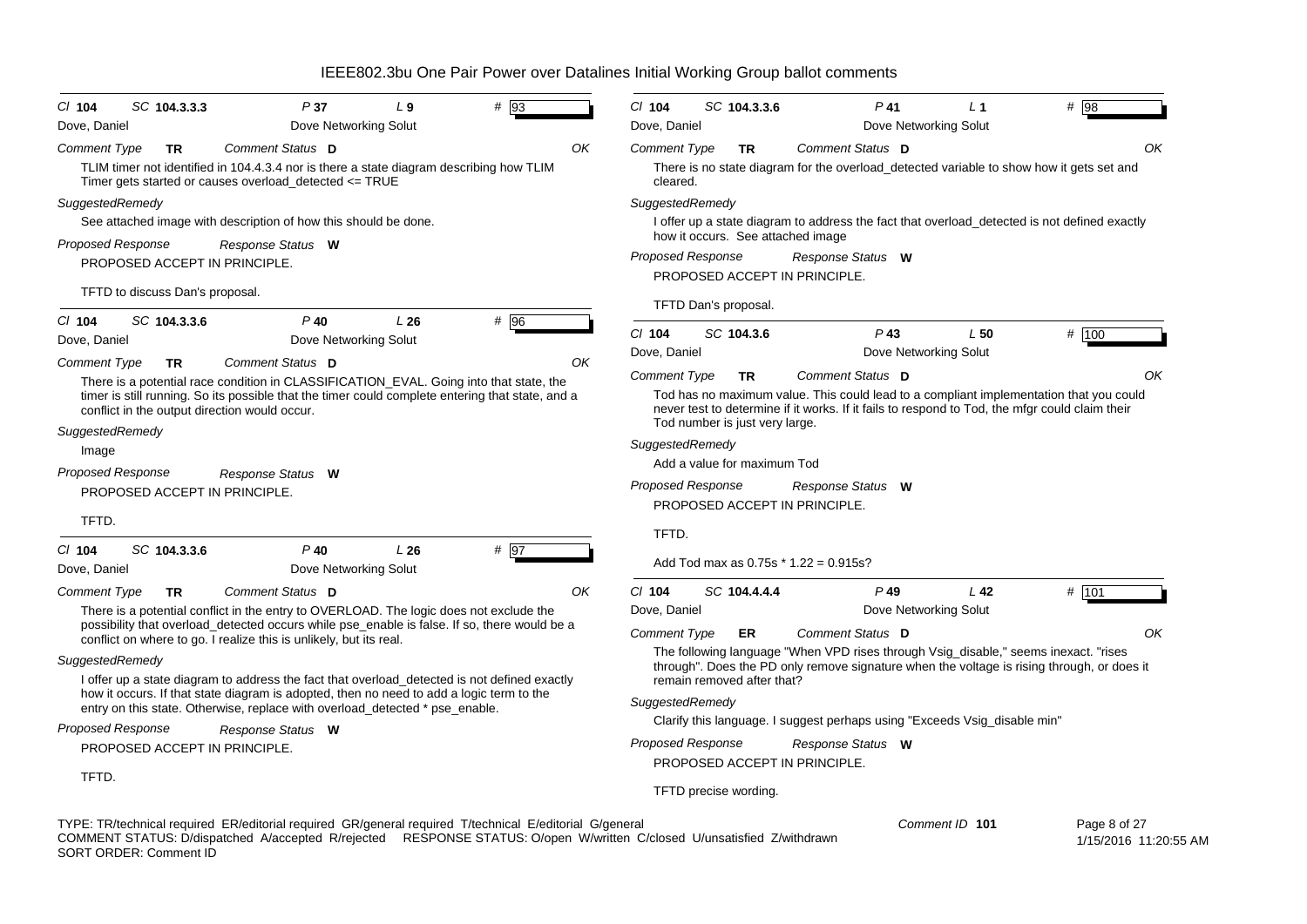| SC 104.4.4<br>P50<br>L <sub>8</sub><br>$CI$ 104                                                                                                                                                       | # 107 | $CI$ 104                                                                                                                                                                    | SC 104.4.6.1     | P <sub>52</sub>                                                                                                                                                                                                                                                                                                                                                                                                                                                   | $L_3$ | # 109 |  |  |  |  |  |  |  |
|-------------------------------------------------------------------------------------------------------------------------------------------------------------------------------------------------------|-------|-----------------------------------------------------------------------------------------------------------------------------------------------------------------------------|------------------|-------------------------------------------------------------------------------------------------------------------------------------------------------------------------------------------------------------------------------------------------------------------------------------------------------------------------------------------------------------------------------------------------------------------------------------------------------------------|-------|-------|--|--|--|--|--|--|--|
| Gardner, Andrew<br>Linear Technology                                                                                                                                                                  |       | Gardner, Andrew                                                                                                                                                             |                  | Linear Technology                                                                                                                                                                                                                                                                                                                                                                                                                                                 |       |       |  |  |  |  |  |  |  |
| Comment Status D<br><b>Comment Type</b><br><b>TR</b>                                                                                                                                                  | OK    | <b>Comment Type</b>                                                                                                                                                         | <b>TR</b>        | Comment Status D                                                                                                                                                                                                                                                                                                                                                                                                                                                  |       | OK    |  |  |  |  |  |  |  |
| There is insufficient margin between Isignature_limit max (20mA) and the maximum valid<br>detection current (17mA) that the PD is required to support for Vgood - this may be limiting<br>for the PD. |       | At Cpd, max=10uF, a class 4 PSE may not be able to power up a class 4 PD before<br>tpower dly expires because of insufficient inrush current.                               |                  |                                                                                                                                                                                                                                                                                                                                                                                                                                                                   |       |       |  |  |  |  |  |  |  |
| SuggestedRemedy                                                                                                                                                                                       |       | SuggestedRemedy                                                                                                                                                             |                  |                                                                                                                                                                                                                                                                                                                                                                                                                                                                   |       |       |  |  |  |  |  |  |  |
| Make the range of current for Vgood the same as the valid range of PSE detection current                                                                                                              |       |                                                                                                                                                                             |                  | For class 4 PDs, reduce CPD max from 10uF to 5uF                                                                                                                                                                                                                                                                                                                                                                                                                  |       |       |  |  |  |  |  |  |  |
| (6mA to 16mA), and increase the Isignature_limit max from 20mA to 24mA.                                                                                                                               |       | <b>Proposed Response</b>                                                                                                                                                    |                  | Response Status W                                                                                                                                                                                                                                                                                                                                                                                                                                                 |       |       |  |  |  |  |  |  |  |
| <b>Proposed Response</b><br>Response Status Z                                                                                                                                                         |       |                                                                                                                                                                             |                  | PROPOSED ACCEPT IN PRINCIPLE.                                                                                                                                                                                                                                                                                                                                                                                                                                     |       |       |  |  |  |  |  |  |  |
| PROPOSED REJECT.                                                                                                                                                                                      |       |                                                                                                                                                                             |                  | TFTD. Assuming linrush=0.097A, CPD=10uF, VPSE=36V, and Vsig=4.05V yields an<br>inrush time of 3.3ms which is longer than Tinrush min. So power-up for this class is not                                                                                                                                                                                                                                                                                           |       |       |  |  |  |  |  |  |  |
| This comment was WITHDRAWN by the commenter.                                                                                                                                                          |       | guaranteed.                                                                                                                                                                 |                  |                                                                                                                                                                                                                                                                                                                                                                                                                                                                   |       |       |  |  |  |  |  |  |  |
| SC 104.4.6.2<br>P <sub>52</sub><br>L <sub>14</sub><br>$CI$ 104                                                                                                                                        | # 108 |                                                                                                                                                                             |                  | Reducing CPD max to 5uF for this class reduces worst case inrush time to 1.65ms.                                                                                                                                                                                                                                                                                                                                                                                  |       |       |  |  |  |  |  |  |  |
| <b>Linear Technology</b><br>Gardner, Andrew                                                                                                                                                           |       |                                                                                                                                                                             |                  |                                                                                                                                                                                                                                                                                                                                                                                                                                                                   |       |       |  |  |  |  |  |  |  |
| Comment Status D<br>Comment Type<br><b>TR</b>                                                                                                                                                         | OK    | $Cl$ 104<br>Gardner, Andrew                                                                                                                                                 | SC 104.5.3       | P <sub>53</sub>                                                                                                                                                                                                                                                                                                                                                                                                                                                   | L32   | # 110 |  |  |  |  |  |  |  |
| PD input current not related to inrush is not constrained between Vsig_disable and Von.                                                                                                               |       |                                                                                                                                                                             |                  | Linear Technology                                                                                                                                                                                                                                                                                                                                                                                                                                                 |       |       |  |  |  |  |  |  |  |
| SuggestedRemedy                                                                                                                                                                                       |       | <b>Comment Type</b>                                                                                                                                                         | <b>TR</b>        | Comment Status D                                                                                                                                                                                                                                                                                                                                                                                                                                                  |       | OK    |  |  |  |  |  |  |  |
| Add the following baseline text to 104.4.6.2 and table 104-6: "During operation in the                                                                                                                |       | In order to be consistent with the PoDL 100BASE-T1 MDI return loss in subclause<br>104.5.3.1, the transmitter droop specification from clause 96.5.4.1 needs to be relaxed. |                  |                                                                                                                                                                                                                                                                                                                                                                                                                                                                   |       |       |  |  |  |  |  |  |  |
| MDI_POWER1 state, a PD shall draw less than IPD_pwr1 max of current for a constant<br>VPD." Add IPD_pwr1 line item to Table 104-6 with a max value of 5mA.                                            |       | SuggestedRemedy                                                                                                                                                             |                  |                                                                                                                                                                                                                                                                                                                                                                                                                                                                   |       |       |  |  |  |  |  |  |  |
| <b>Proposed Response</b><br>Response Status W<br>PROPOSED ACCEPT IN PRINCIPLE.<br>TFTD.                                                                                                               |       |                                                                                                                                                                             |                  | Add the following baseline text to a subclause of 104.5.3: "The test mode 1 output droop is<br>illustrated in Figure 104-TBD. With the transmitter in test mode 1 and using the transmitter<br>test fixture 1, the magnitude of both the positive and negative droop measured with respect<br>to an initial peak value after the zero crossing and the value 500 ns after the initial peak,<br>shall be less than 60%." Copy figure 96-23 into the new subclause. |       |       |  |  |  |  |  |  |  |
|                                                                                                                                                                                                       |       | <b>Proposed Response</b>                                                                                                                                                    |                  | Response Status W                                                                                                                                                                                                                                                                                                                                                                                                                                                 |       |       |  |  |  |  |  |  |  |
|                                                                                                                                                                                                       |       |                                                                                                                                                                             | PROPOSED ACCEPT. |                                                                                                                                                                                                                                                                                                                                                                                                                                                                   |       |       |  |  |  |  |  |  |  |

See comment 394.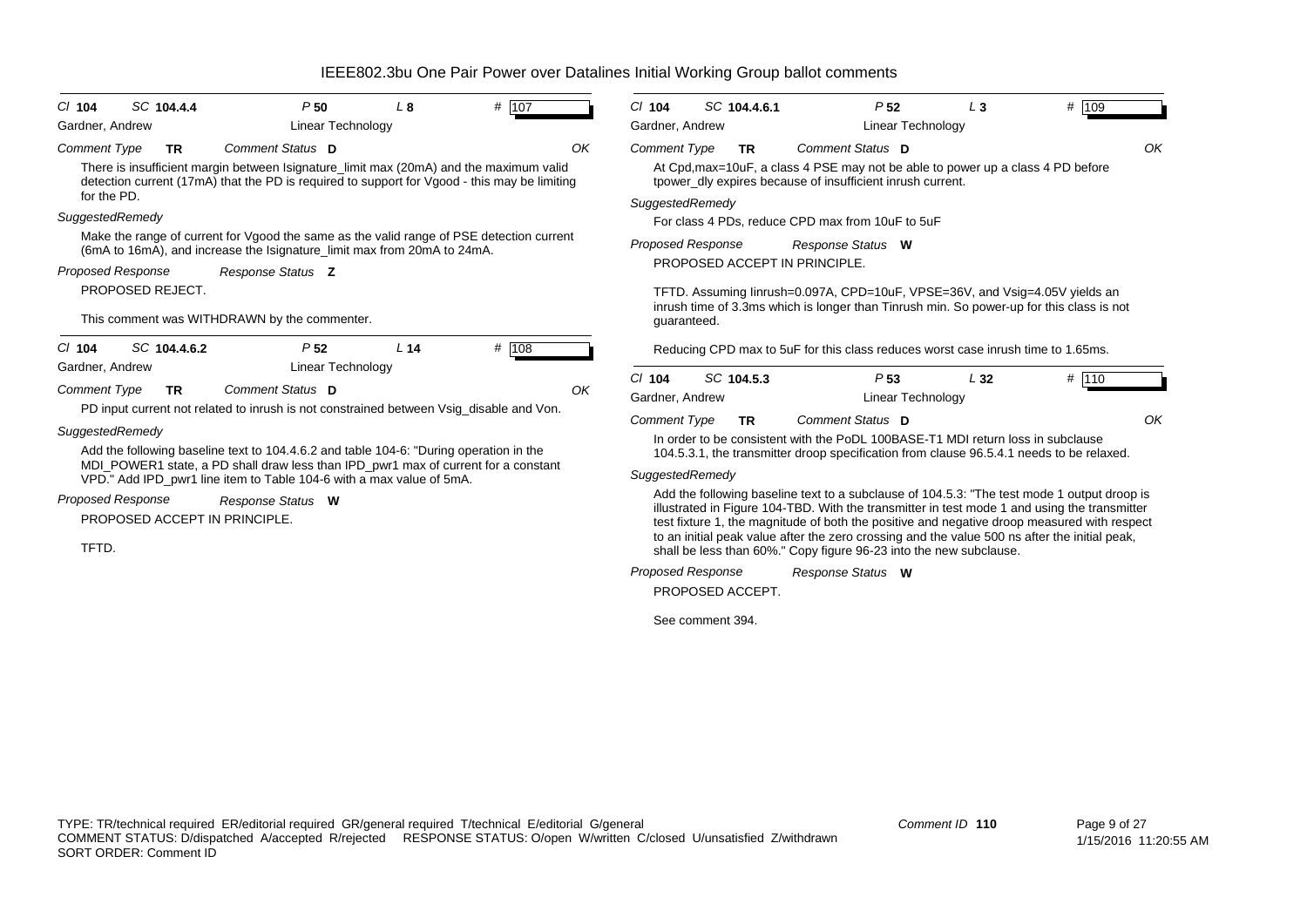| SC 104.3.4.1<br>$Cl$ 104<br>Gardner, Andrew        | $P$ 41<br><b>Linear Technology</b>                                                                                                                                                   | L36             | # 111 |    | $Cl$ 104<br>Gardner, Andrew | SC 104.3.6                        |    | $P$ 44<br>Linear Technology                                                                                                                                                                                                                                                                                   | L <sub>9</sub>  | # 114 |
|----------------------------------------------------|--------------------------------------------------------------------------------------------------------------------------------------------------------------------------------------|-----------------|-------|----|-----------------------------|-----------------------------------|----|---------------------------------------------------------------------------------------------------------------------------------------------------------------------------------------------------------------------------------------------------------------------------------------------------------------|-----------------|-------|
| <b>Comment Type</b><br><b>TR</b>                   | Comment Status D<br>The detection criteria has the potential to allow capacitors greater than 1.2uF to pass                                                                          |                 |       | OK | Comment Type                | T                                 |    | Comment Status D<br>TMFVS min of 60ms may be limiting for low power applications                                                                                                                                                                                                                              |                 | OK    |
| detection signature is not present.                | detection in the absence of a valid detection signature. The criteria should be changed so<br>that a simple capacitance of 10uF or less is assured to fail detection when a valid PD |                 |       |    | SuggestedRemedy             | max cable resistance if possible. |    | Consider changing TMFVS min to a smaller value that is consistent with max CPD and                                                                                                                                                                                                                            |                 |       |
| SuggestedRemedy                                    | Adjust the detection timing parameters as needed in order to ensure capacitances of 10uF<br>or less cannot pass detection in the absence of a valid PD detection signature.          |                 |       |    | <b>Proposed Response</b>    |                                   |    | Response Status W<br>PROPOSED ACCEPT IN PRINCIPLE.                                                                                                                                                                                                                                                            |                 |       |
| Proposed Response<br>PROPOSED ACCEPT IN PRINCIPLE. | Response Status W<br>Presentation gardner_3bu_x_0116.pdf to describe the proposed solution.                                                                                          |                 |       |    |                             |                                   |    | Reduce PSE TMFVS min to 6ms which is consistent with bt short mps. TMFVS PD should<br>also be reduced but needs to allow overhead for IPSE rise time at max cable resistance<br>and PSE output resistance and max PD capacitance. For example, assuming 10 ohms<br>and 100uF yields a 90% rise time of 2.4ms. |                 |       |
| SC 104.3.6<br>$Cl$ 104<br>Gardner, Andrew          | $P$ 43<br><b>Linear Technology</b>                                                                                                                                                   | L <sub>35</sub> | # 112 |    |                             |                                   |    | Suggest TMFVS min of 6ms and TMFVS_PD min of 10ms to be safe.                                                                                                                                                                                                                                                 |                 |       |
| <b>Comment Type</b><br><b>TR</b>                   | Comment Status D<br>The +/-10% range for ILIM with respect to Iclass max is to narrow because of errors due to                                                                       |                 |       | OK | $Cl$ 104<br>Gardner, Andrew | SC 104.4.4                        |    | $P$ 49<br>Linear Technology                                                                                                                                                                                                                                                                                   | L <sub>42</sub> | # 115 |
|                                                    | sense resistor value quantization error and tolerance.                                                                                                                               |                 |       |    | <b>Comment Type</b>         |                                   | T. | Comment Status D                                                                                                                                                                                                                                                                                              |                 | OK    |
| SuggestedRemedy                                    | Relax the range order to account for automotive +/-3% resistor tolerance and the limited                                                                                             |                 |       |    |                             | Vsig enable.' are confusing.      |    | The words 'A PD shall present a valid detection signature when Vpd drops below                                                                                                                                                                                                                                |                 |       |
|                                                    | number of discrete sense resistor values that are available. Presentation in Atlanta will                                                                                            |                 |       |    | SuggestedRemedy             |                                   |    |                                                                                                                                                                                                                                                                                                               |                 |       |
| summarize this.<br>Proposed Response               | Response Status W                                                                                                                                                                    |                 |       |    |                             | below Vsig enable."               |    | Suggest using 'A PD shall enable a valid detection signature subsequent to Vpd dropping                                                                                                                                                                                                                       |                 |       |
| PROPOSED ACCEPT IN PRINCIPLE.                      |                                                                                                                                                                                      |                 |       |    | Proposed Response           |                                   |    | Response Status Z                                                                                                                                                                                                                                                                                             |                 |       |
| TFTD. See gardner_3bu_x_0116.pdf                   |                                                                                                                                                                                      |                 |       |    |                             | PROPOSED REJECT.                  |    | This comment was WITHDRAWN by the commenter.                                                                                                                                                                                                                                                                  |                 |       |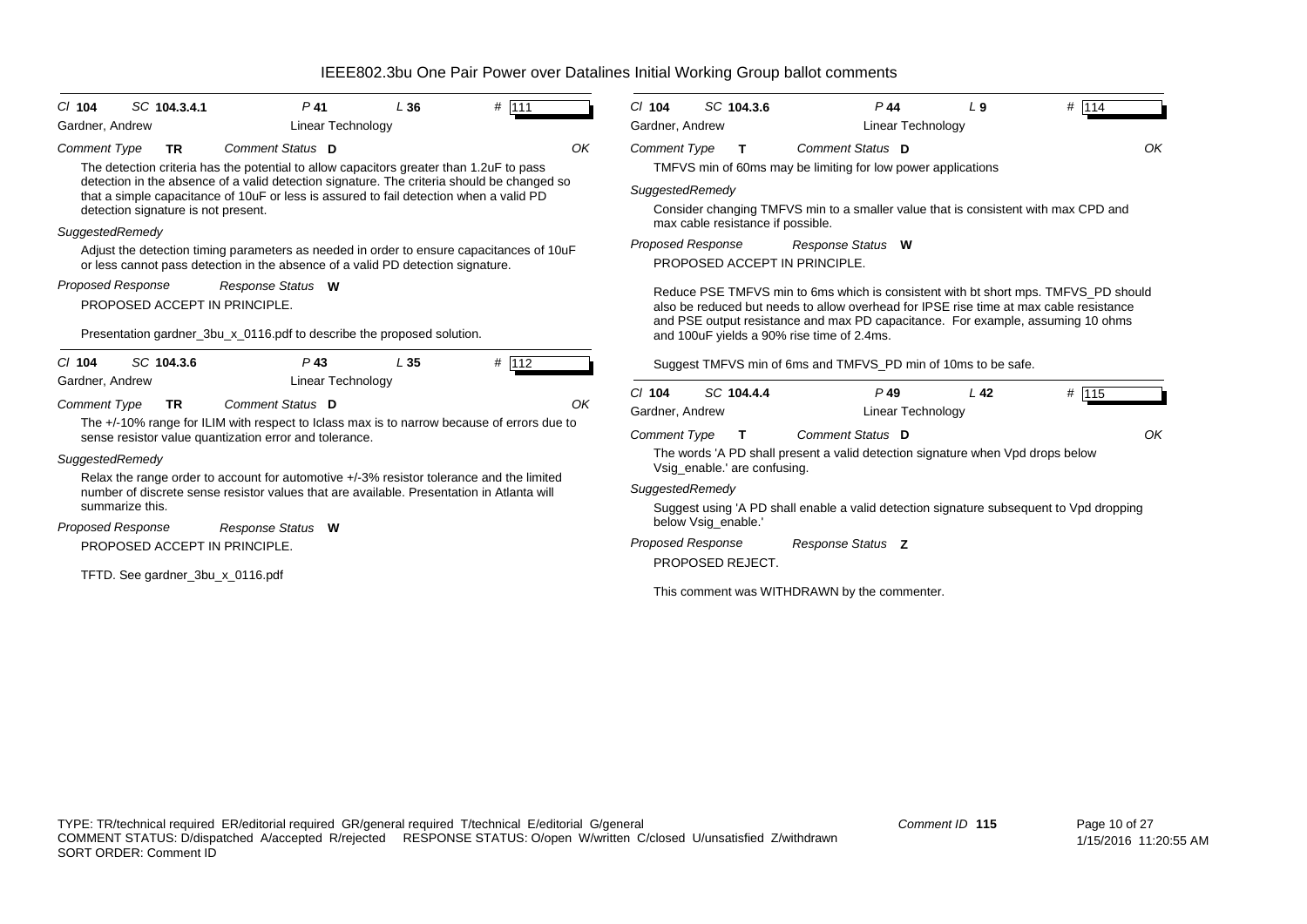| $CI$ 104<br>Gardner, Andrew            | SC 104.4.4                                          | $P$ 49<br>Linear Technology                                                                                                                                                                                                                           | $L$ 43 | # 116   |    | $Cl$ 00<br>Gardner, Andrew             | SC 0                                 |           | P35<br><b>Linear Technology</b>                                                                                                                                                                                              | L <sub>22</sub> | # 123   |
|----------------------------------------|-----------------------------------------------------|-------------------------------------------------------------------------------------------------------------------------------------------------------------------------------------------------------------------------------------------------------|--------|---------|----|----------------------------------------|--------------------------------------|-----------|------------------------------------------------------------------------------------------------------------------------------------------------------------------------------------------------------------------------------|-----------------|---------|
| <b>Comment Type</b><br>SuggestedRemedy | TR.                                                 | Comment Status D<br>a PD shall removed the current draw of the detection signature.' is not quantified.<br>Add a limit to table 104-4 for Ipd when Vpd is greater than Vsig_disable and less than VON<br>that can be tested for compliance (5mA max?) |        |         | OK | <b>Comment Type</b><br>SuggestedRemedy | requirements'<br>see comment         | Е         | Comment Status D<br>Table 104-1 should be enclosed within its own subclause 'System class power                                                                                                                              |                 | OK      |
| Proposed Response<br>TFTD.             | PROPOSED ACCEPT.                                    | Response Status W                                                                                                                                                                                                                                     |        |         |    | <b>Proposed Response</b>               | PROPOSED ACCEPT.<br>See comment 273. |           | Response Status W                                                                                                                                                                                                            |                 |         |
| $CI$ 104<br>Gardner, Andrew            | SC 104.4.4                                          | $P$ 49<br>Linear Technology                                                                                                                                                                                                                           | L46    | # $117$ |    | $Cl$ 00<br>Gardner, Andrew             | SC <sub>0</sub>                      |           | P35<br>Linear Technology                                                                                                                                                                                                     | L36             | # 124   |
| Comment Type                           | $\mathbf{T}$<br>Add Vgood before 'per Table 104-4'. | Comment Status D                                                                                                                                                                                                                                      |        |         | OK | <b>Comment Type</b>                    |                                      | <b>TR</b> | Comment Status D<br>IPI (max) can be exceeded during inrush                                                                                                                                                                  |                 | OK      |
| SuggestedRemedy<br>see comment         |                                                     |                                                                                                                                                                                                                                                       |        |         |    | SuggestedRemedy                        |                                      |           | Add a new footnote 3 that states that IPI(max) may be exceeded during inrush.                                                                                                                                                |                 |         |
| <b>Proposed Response</b>               | PROPOSED ACCEPT IN PRINCIPLE.                       | Response Status W                                                                                                                                                                                                                                     |        |         |    | <b>Proposed Response</b>               | PROPOSED ACCEPT.                     |           | Response Status W                                                                                                                                                                                                            |                 |         |
|                                        | Vgood per Table 104-4"                              | Change " The detection signature shall consist of a current limited, constant voltage per<br>Table 104-4" to " The detection signature shall consist of a current limited, voltage                                                                    |        |         |    | $Cl$ 104                               | See comment 74.<br>SC 104.3.6        |           | $P$ 43                                                                                                                                                                                                                       | L <sub>15</sub> | $#$ 125 |
| $CI$ 104                               | SC 104.6.3.4                                        | P <sub>57</sub>                                                                                                                                                                                                                                       | $L$ 40 | $#$ 121 |    | Gardner, Andrew                        |                                      |           | <b>Linear Technology</b>                                                                                                                                                                                                     |                 |         |
| Gardner, Andrew                        |                                                     | Linear Technology                                                                                                                                                                                                                                     |        |         |    | <b>Comment Type</b>                    |                                      | <b>TR</b> | Comment Status D                                                                                                                                                                                                             |                 | OK      |
| Comment Type                           | TR.                                                 | Comment Status D<br>Specifications for rise time and fall time are absent from Table 104-7.                                                                                                                                                           |        |         | OK |                                        |                                      |           | The max dV/dt of 22V/us for type A needs to be increased to allow more margin for the<br>PSE's dV/dt limiter during t_inrush. This may mean compromising data integrity during<br>power-up, but this typically a don't care. |                 |         |
| SuggestedRemedy                        |                                                     |                                                                                                                                                                                                                                                       |        |         |    | SuggestedRemedy                        |                                      |           |                                                                                                                                                                                                                              |                 |         |
|                                        |                                                     | Add specifications for fall time and rise time with maximums of 100us and 230us,<br>respectively based on timing proof from presentation stewart_3bu_1_1015.pdf.                                                                                      |        |         |    | greater.                               |                                      |           | Add line to table 104-3 for max type A dV/dt during inrush. Increase value to 40V/us or                                                                                                                                      |                 |         |
| Proposed Response                      |                                                     | Response Status W                                                                                                                                                                                                                                     |        |         |    | Proposed Response                      |                                      |           | Response Status W                                                                                                                                                                                                            |                 |         |
|                                        | PROPOSED ACCEPT.                                    |                                                                                                                                                                                                                                                       |        |         |    |                                        |                                      |           | PROPOSED ACCEPT IN PRINCIPLE.                                                                                                                                                                                                |                 |         |
|                                        | TFTD, See 255 and 61.                               |                                                                                                                                                                                                                                                       |        |         |    |                                        |                                      |           | TFTD. See presentation gardner_3bu_x_0116.pdf on this subject.                                                                                                                                                               |                 |         |

TYPE: TR/technical required ER/editorial required GR/general required T/technical E/editorial G/general COMMENT STATUS: D/dispatched A/accepted R/rejected RESPONSE STATUS: O/open W/written C/closed U/unsatisfied Z/withdrawn SORT ORDER: Comment ID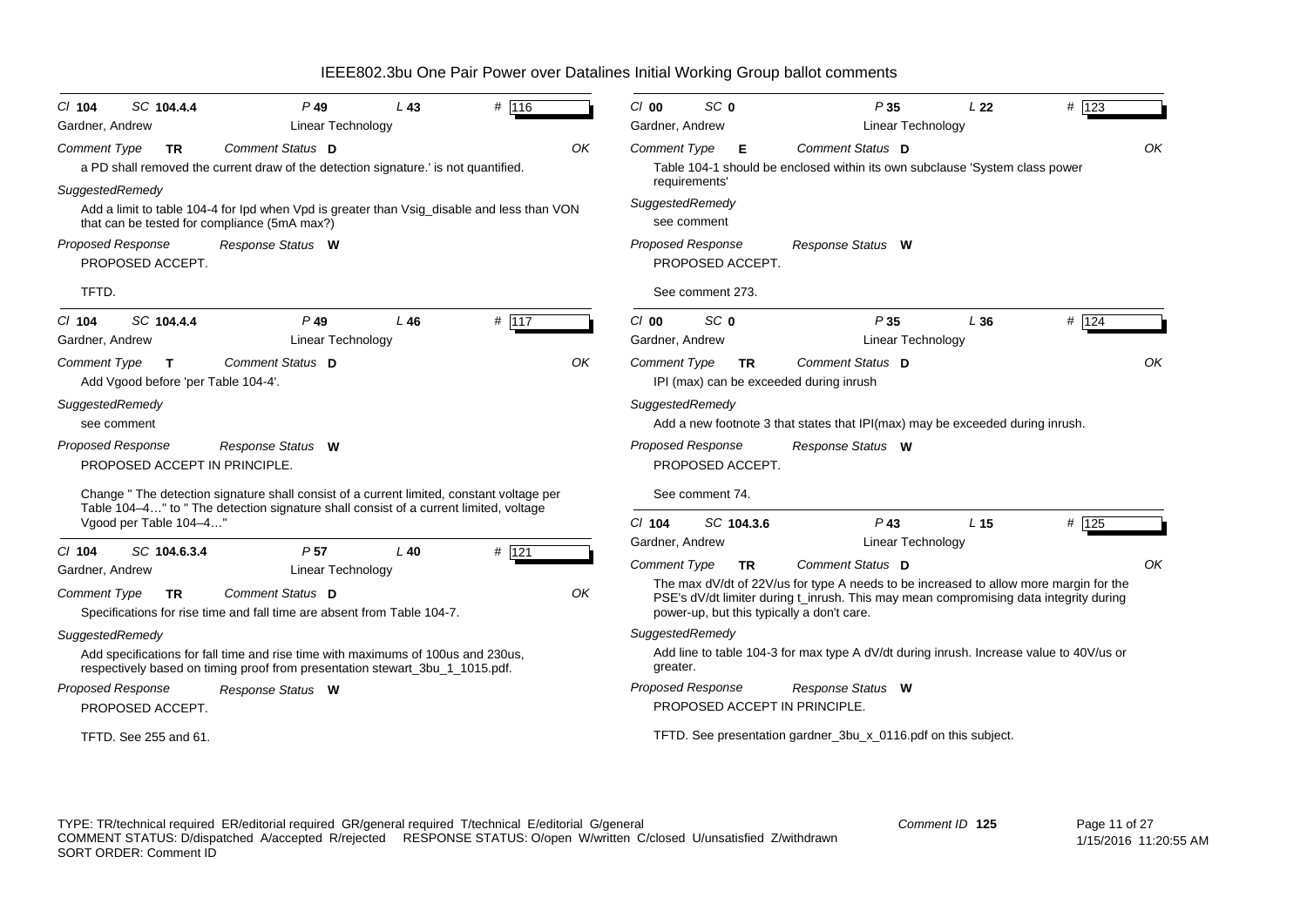| SC <sub>0</sub><br>$Cl$ 00<br>Gardner, Andrew | $P$ 40<br>Linear Technology                                                                                                                                                                                                        | L <sub>3</sub> | # 126   | $CI$ FM<br>Hajduczenia, Marek | SC FM                    | P9                                                                                        | L32<br><b>Bright House Network</b> | # 181                                  |    |
|-----------------------------------------------|------------------------------------------------------------------------------------------------------------------------------------------------------------------------------------------------------------------------------------|----------------|---------|-------------------------------|--------------------------|-------------------------------------------------------------------------------------------|------------------------------------|----------------------------------------|----|
|                                               |                                                                                                                                                                                                                                    |                |         |                               |                          |                                                                                           |                                    |                                        |    |
| Comment Type<br><b>TR</b>                     | Comment Status D<br>In some case, a type A PSE and PD will take longer than 5ms to power-up.                                                                                                                                       |                | ΟK      | Comment Type                  | - E                      | Comment Status D<br>The text of the frontmatter is outdated                               |                                    |                                        | OK |
| SuggestedRemedy                               |                                                                                                                                                                                                                                    |                |         | SuggestedRemedy               |                          |                                                                                           |                                    |                                        |    |
|                                               | If max inrush dV/dt is increased, can the max t_detect, t_inrush, and t_pwr_delay values                                                                                                                                           |                |         |                               |                          | Please use the latest text for the frontmatter, including the description of 802.3-2015   |                                    |                                        |    |
| be reduced?                                   |                                                                                                                                                                                                                                    |                |         |                               | <b>Proposed Response</b> | Response Status W                                                                         |                                    |                                        |    |
| <b>Proposed Response</b>                      | Response Status W                                                                                                                                                                                                                  |                |         |                               |                          | PROPOSED ACCEPT IN PRINCIPLE.                                                             |                                    |                                        |    |
| PROPOSED ACCEPT IN PRINCIPLE.                 |                                                                                                                                                                                                                                    |                |         |                               |                          |                                                                                           |                                    |                                        |    |
|                                               | Max dV/dt needs to be increased for Type A PSEs in order for fast start-up to be feasible.                                                                                                                                         |                |         |                               |                          | Editor copied latest frontmatter D1.4. Need to verify.                                    |                                    |                                        |    |
|                                               | The existing range of dV/dt required from a PSE is too narrow. Propose sacrificing                                                                                                                                                 |                |         | $CI$ 01                       | SC 1.4.5                 | P <sub>16</sub>                                                                           | L <sub>19</sub>                    | $#$ 184                                |    |
|                                               | 100BASE-T1 PHY data integrity during inrush by increasing max dV/dt to 40V/ms in order<br>to solve the problem. Presentation gardner_3bu_x_0116.pdf will detail the time budget for                                                |                |         | Hajduczenia, Marek            |                          |                                                                                           | <b>Bright House Network</b>        |                                        |    |
| power-up.                                     |                                                                                                                                                                                                                                    |                |         | Comment Type                  | $\mathbf{T}$             | Comment Status D                                                                          |                                    |                                        | OK |
| SC <sub>0</sub><br>$Cl$ 00                    | P35                                                                                                                                                                                                                                | L39            | $#$ 127 |                               |                          | Definition of "Type A+B PoDL System" is cumbersome to pronounce with the extra $+$ in the |                                    |                                        |    |
| Gardner, Andrew                               | Linear Technology                                                                                                                                                                                                                  |                |         |                               |                          | middle: as "Type A plus B PoDL System"                                                    |                                    |                                        |    |
| <b>Comment Type</b><br><b>TR</b>              | Comment Status D                                                                                                                                                                                                                   |                | OK      | SuggestedRemedy               |                          |                                                                                           |                                    |                                        |    |
|                                               | The max CPD for class 4 needs to be reduced in order to guarantee that the PSE with max                                                                                                                                            |                |         |                               |                          | Simplify the name to "Type AB PoDL System", which is what you really intend               |                                    |                                        |    |
|                                               | VOUT can inrush a PD with min VON before t_power_delay expires.                                                                                                                                                                    |                |         |                               | <b>Proposed Response</b> | Response Status W                                                                         |                                    |                                        |    |
| SuggestedRemedy                               |                                                                                                                                                                                                                                    |                |         |                               |                          | PROPOSED ACCEPT IN PRINCIPLE.                                                             |                                    |                                        |    |
| Reduce CPD max for class 4 from 10uF to 5uF.  |                                                                                                                                                                                                                                    |                |         |                               | See comment 371.         |                                                                                           |                                    |                                        |    |
| <b>Proposed Response</b>                      | Response Status W                                                                                                                                                                                                                  |                |         |                               |                          |                                                                                           |                                    |                                        |    |
| PROPOSED ACCEPT IN PRINCIPLE.                 |                                                                                                                                                                                                                                    |                |         |                               |                          |                                                                                           |                                    |                                        |    |
|                                               | TFTD. See gardner_3bu_x_01016.pdf for explanation of this change.                                                                                                                                                                  |                |         |                               |                          |                                                                                           |                                    |                                        |    |
| $CI$ 104<br>SC 104.4.4                        | P50                                                                                                                                                                                                                                | L 8            | $#$ 128 |                               |                          |                                                                                           |                                    |                                        |    |
| Gardner, Andrew                               | Linear Technology                                                                                                                                                                                                                  |                |         |                               |                          |                                                                                           |                                    |                                        |    |
| Comment Type<br><b>TR</b>                     | Comment Status D                                                                                                                                                                                                                   |                | OK      |                               |                          |                                                                                           |                                    |                                        |    |
|                                               | The spread between the max current a PD signature is required to accept for Vgood<br>(17mA) and the max current a PD is allowed to sink (20mA) is too narrow.                                                                      |                |         |                               |                          |                                                                                           |                                    |                                        |    |
| SuggestedRemedy                               |                                                                                                                                                                                                                                    |                |         |                               |                          |                                                                                           |                                    |                                        |    |
|                                               | Reduce the range of current that a PD is required to accept for Vgood from 7mA/17mA to<br>8mA/16mA and increase the max current a PD is allowed to sink from 20mA to 24mA.                                                         |                |         |                               |                          |                                                                                           |                                    |                                        |    |
| <b>Proposed Response</b>                      | Response Status W                                                                                                                                                                                                                  |                |         |                               |                          |                                                                                           |                                    |                                        |    |
| PROPOSED ACCEPT.                              |                                                                                                                                                                                                                                    |                |         |                               |                          |                                                                                           |                                    |                                        |    |
| See comment 3.                                |                                                                                                                                                                                                                                    |                |         |                               |                          |                                                                                           |                                    |                                        |    |
| SORT ORDER: Comment ID                        | TYPE: TR/technical required ER/editorial required GR/general required T/technical E/editorial G/general<br>COMMENT STATUS: D/dispatched A/accepted R/rejected RESPONSE STATUS: O/open W/written C/closed U/unsatisfied Z/withdrawn |                |         |                               |                          |                                                                                           | Comment ID 184                     | Page 12 of 27<br>1/15/2016 11:20:55 AM |    |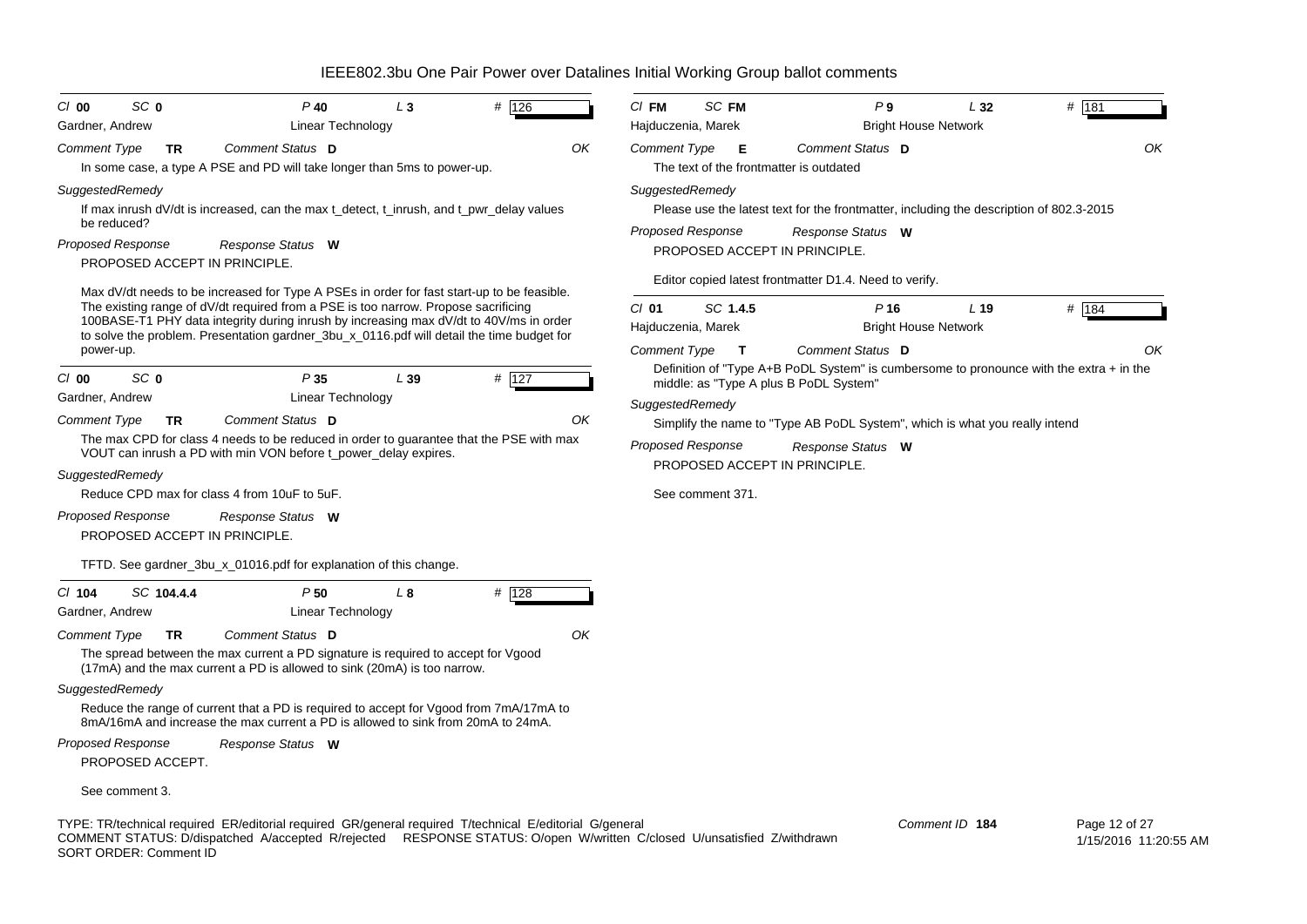| # 190<br>SC 30.14.1.1.2<br>P <sub>21</sub><br>L23<br>$CI$ 30<br><b>Bright House Network</b><br>Hajduczenia, Marek                                                   | # 200<br>$Cl$ 30<br>SC 30.2.5<br>P <sub>19</sub><br>L <sub>1</sub><br>Hajduczenia, Marek<br><b>Bright House Network</b>                                                      |
|---------------------------------------------------------------------------------------------------------------------------------------------------------------------|------------------------------------------------------------------------------------------------------------------------------------------------------------------------------|
| Comment Status D<br><b>Comment Type</b><br>OK<br>$\mathbf{T}$<br>We usually avoid the use of "will" when describing the behaviors                                   | Comment Status D<br>ΟK<br><b>Comment Type</b><br>ER<br><b>Missing PICS</b>                                                                                                   |
| SuggestedRemedy                                                                                                                                                     | SuggestedRemedy                                                                                                                                                              |
| Change all instances of "will" in the draft (excluding FM) to Simple Tense, e.g., "interface<br>will act as it would if it had no" to "interface acts as it had no" | Added text for Clause 30 carries two new "shall" statements in 30.2.5 - these need new<br><b>PICS</b>                                                                        |
| Proposed Response<br>Response Status W<br>PROPOSED ACCEPT IN PRINCIPLE.                                                                                             | <b>Proposed Response</b><br>Response Status W<br>PROPOSED ACCEPT IN PRINCIPLE.                                                                                               |
| Instances of "will" occur at the following locations in D2.0:                                                                                                       | TFTD to discuss use of shall in this subclause.                                                                                                                              |
| Clause 30<br>p 21, lines 24, 26, 30<br>p 22, lines 1, 18, 36                                                                                                        | $#$ 205<br>CI 45<br>SC 45.2.7a.1<br>P28<br>L39<br><b>Bright House Network</b><br>Hajduczenia, Marek                                                                          |
| p 23, lines 9, 23, 39<br>p 24, lines 1, 15, 29                                                                                                                      | Comment Status D<br>OK<br><b>Comment Type</b><br>$\mathbf{T}$<br>It is not clear why two bits are assigned to PSE Enable and then only 1 bit is used<br>effectively          |
| Clause 104<br>page 56, line 40<br># 197<br>SC 30.14.1.3<br>P <sub>24</sub><br>L <sub>51</sub><br>$Cl$ 30                                                            | SuggestedRemedy<br>Consider changing PSE Enable to a single bit 12.0.0 and renumbering remaining bits.<br>Update text in subclauses 45.2.7a.1.1 and 45.2.7a.1.2, accordingly |
| <b>Bright House Network</b><br>Hajduczenia, Marek                                                                                                                   | <b>Proposed Response</b><br>Response Status W                                                                                                                                |
| Comment Status D<br>OK<br><b>Comment Type</b><br>E                                                                                                                  | PROPOSED ACCEPT IN PRINCIPLE.                                                                                                                                                |
| Wording improvement for "An integer value indicating the accuracy associated with<br>aPoDLPSEActualPower in +/- milliwatts.'                                        | TFTD.                                                                                                                                                                        |
| BY definition, integer value can be positive or negative, so +/- symbol is just not needed                                                                          | SC 45<br>$Cl$ 45<br>P32<br># 212<br>L <sub>1</sub>                                                                                                                           |
| SuggestedRemedy<br>Change to read: "An integer value indicating the accuracy associated with                                                                        | <b>Bright House Network</b><br>Hajduczenia, Marek                                                                                                                            |
| aPoDLPSEActualPower measurement, expressed in units of milliwatts."                                                                                                 | <b>Comment Type</b><br>Comment Status D<br>OK<br>ER                                                                                                                          |
| <b>Proposed Response</b><br>Response Status W                                                                                                                       | <b>Missing PICS</b>                                                                                                                                                          |
| PROPOSED ACCEPT IN PRINCIPLE.                                                                                                                                       | SuggestedRemedy                                                                                                                                                              |
| Should the description be changed to read " A signed integer"? It's not clear to me if an                                                                           | Added text for Clause 45 carries a number of new "shall" and "should" statements - these<br>need new PICS                                                                    |
| integer value is signed or unsigned by default.                                                                                                                     | <b>Proposed Response</b><br>Response Status W                                                                                                                                |
|                                                                                                                                                                     | PROPOSED ACCEPT IN PRINCIPLE.                                                                                                                                                |
|                                                                                                                                                                     | TFTD. See comment 200.                                                                                                                                                       |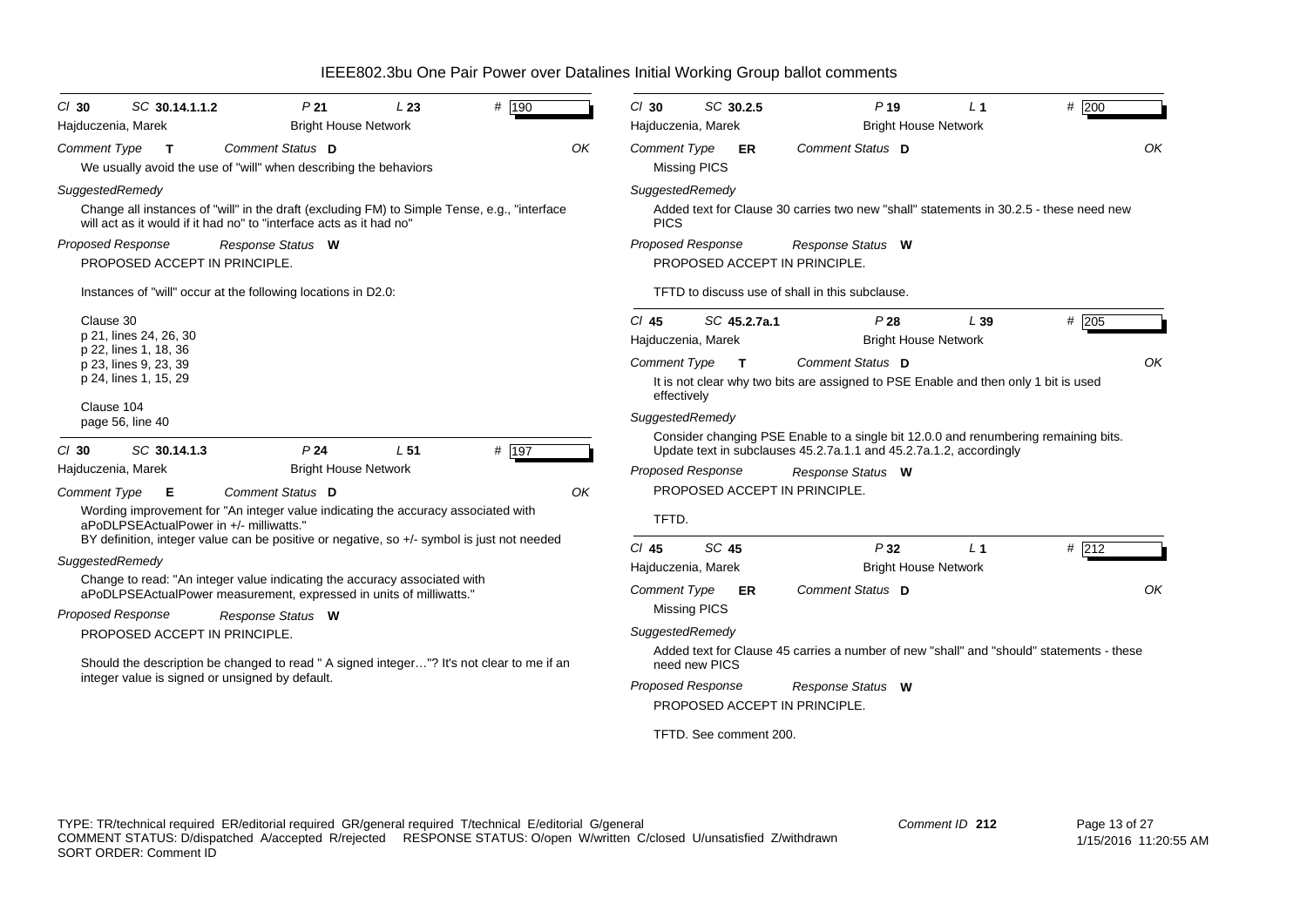| SC 104.3<br>$Cl$ 104                                                                                                                        | P36                                                                                                                                                                                                                                                                                                                                                                                                                                                                                                                                                                                                                                                                        | L <sub>1</sub> | # 218       | $Cl$ 104                                                           | SC 104.4.3.6                                            | $P$ 49                                                                                                                                                                                                                                                                                                                              | $L_3$                                         | $#$ 226                                                                                                                                                                                              |
|---------------------------------------------------------------------------------------------------------------------------------------------|----------------------------------------------------------------------------------------------------------------------------------------------------------------------------------------------------------------------------------------------------------------------------------------------------------------------------------------------------------------------------------------------------------------------------------------------------------------------------------------------------------------------------------------------------------------------------------------------------------------------------------------------------------------------------|----------------|-------------|--------------------------------------------------------------------|---------------------------------------------------------|-------------------------------------------------------------------------------------------------------------------------------------------------------------------------------------------------------------------------------------------------------------------------------------------------------------------------------------|-----------------------------------------------|------------------------------------------------------------------------------------------------------------------------------------------------------------------------------------------------------|
| Hajduczenia, Marek                                                                                                                          | <b>Bright House Network</b>                                                                                                                                                                                                                                                                                                                                                                                                                                                                                                                                                                                                                                                |                |             | Hajduczenia, Marek                                                 |                                                         |                                                                                                                                                                                                                                                                                                                                     | <b>Bright House Network</b>                   |                                                                                                                                                                                                      |
| <b>Comment Type</b><br>ER<br>Incorrect formatting of the list                                                                               | Comment Status D                                                                                                                                                                                                                                                                                                                                                                                                                                                                                                                                                                                                                                                           |                | OK          | <b>Comment Type</b>                                                | ER                                                      | Comment Status D                                                                                                                                                                                                                                                                                                                    |                                               | OK<br>Multiple branches merged together even though they have different transition conditions                                                                                                        |
| SuggestedRemedy<br>Please apply proper list style to lines 1 - 9<br>Proposed Response<br>PROPOSED ACCEPT IN PRINCIPLE.                      | Response Status W                                                                                                                                                                                                                                                                                                                                                                                                                                                                                                                                                                                                                                                          |                |             | SuggestedRemedy<br><b>Proposed Response</b>                        |                                                         | MDI_POWER1 to DO_DETECTION, and from state PD_SLEEP to DO_DETECTION<br>Response Status W                                                                                                                                                                                                                                            |                                               | Separate transitions from state DO_CLASSIFICATION to DO DETECTION, from state                                                                                                                        |
|                                                                                                                                             | Please suggest appropriate list style in proposed remedy.                                                                                                                                                                                                                                                                                                                                                                                                                                                                                                                                                                                                                  |                |             |                                                                    |                                                         | PROPOSED ACCEPT IN PRINCIPLE.                                                                                                                                                                                                                                                                                                       |                                               |                                                                                                                                                                                                      |
|                                                                                                                                             |                                                                                                                                                                                                                                                                                                                                                                                                                                                                                                                                                                                                                                                                            |                |             |                                                                    |                                                         | TFTD. Check with Pete Anslow about accepted practice.                                                                                                                                                                                                                                                                               |                                               |                                                                                                                                                                                                      |
| SC 104.3.3.3<br>$CI$ 104<br>Hajduczenia, Marek                                                                                              | P37<br><b>Bright House Network</b>                                                                                                                                                                                                                                                                                                                                                                                                                                                                                                                                                                                                                                         | L <sub>4</sub> | #220        | C/ 104A<br>Hajduczenia, Marek                                      | <b>SC 104A</b>                                          | P <sub>71</sub>                                                                                                                                                                                                                                                                                                                     | L <sub>1</sub><br><b>Bright House Network</b> | # 236                                                                                                                                                                                                |
| <b>Comment Type</b><br>ER<br>and remains<br>SuggestedRemedy<br>Remove tdet timer done<br>Proposed Response<br>PROPOSED ACCEPT IN PRINCIPLE. | Comment Status D<br>tdet timer done definition is not needed - a definition of timer also includes definition of<br>what happens when the timer expires: "All timers operate in the same fashion. A timer is<br>reset and starts counting upon entering a state where "start<br>x_timer" is asserted. Time "x" after the timer has been started, "x_timer_done" is asserted<br>asserted until the timer is reset. At all other times, "x_timer_not_done" is asserted."<br>Similarly, sccp_watchdog_tmr_done, tpowerdly_timer_done are not needed in 104.4.3.3<br>Response Status W<br>TFTD appropriate timer definition syntax in 104.3.3.3 as well as PSE state diagrams. |                | OK          | <b>Comment Type</b><br>SuggestedRemedy<br><b>Proposed Response</b> | <b>TR</b><br>stable operation"<br>TFTD. See comment 73. | Comment Status D<br>is right now, Annex 104A does not contain promised: "design guidelines regarding<br>either filling in missing information to address "design guidelines regarding stable<br>operation" or remove content from Annex 104A and merge it into the main draft<br>Response Status W<br>PROPOSED ACCEPT IN PRINCIPLE. |                                               | OK<br>There is only one reference to Annex 104A in the draft right now (page 53, line 2) and as it<br>As it is, the purpose of Annex 104A is not clear - it seems it is largely incomplete. Consider |
| SC 104.3.3.6<br>$CI$ 104<br>Hajduczenia, Marek<br><b>Comment Type</b><br><b>TR</b>                                                          | $P$ 40<br><b>Bright House Network</b><br>Comment Status D                                                                                                                                                                                                                                                                                                                                                                                                                                                                                                                                                                                                                  | $L_3$          | # 222<br>ΟK |                                                                    |                                                         |                                                                                                                                                                                                                                                                                                                                     |                                               |                                                                                                                                                                                                      |
| There is no START indicator                                                                                                                 |                                                                                                                                                                                                                                                                                                                                                                                                                                                                                                                                                                                                                                                                            |                |             |                                                                    |                                                         |                                                                                                                                                                                                                                                                                                                                     |                                               |                                                                                                                                                                                                      |
| SuggestedRemedy<br>Change "!pse_enable" to "START * !pse_enable"<br><b>Proposed Response</b><br>PROPOSED REJECT.                            | Response Status W                                                                                                                                                                                                                                                                                                                                                                                                                                                                                                                                                                                                                                                          |                |             |                                                                    |                                                         |                                                                                                                                                                                                                                                                                                                                     |                                               |                                                                                                                                                                                                      |
|                                                                                                                                             | The PSE goes to DISABLE until pse_enabled is true - it is clear.                                                                                                                                                                                                                                                                                                                                                                                                                                                                                                                                                                                                           |                |             |                                                                    |                                                         |                                                                                                                                                                                                                                                                                                                                     |                                               |                                                                                                                                                                                                      |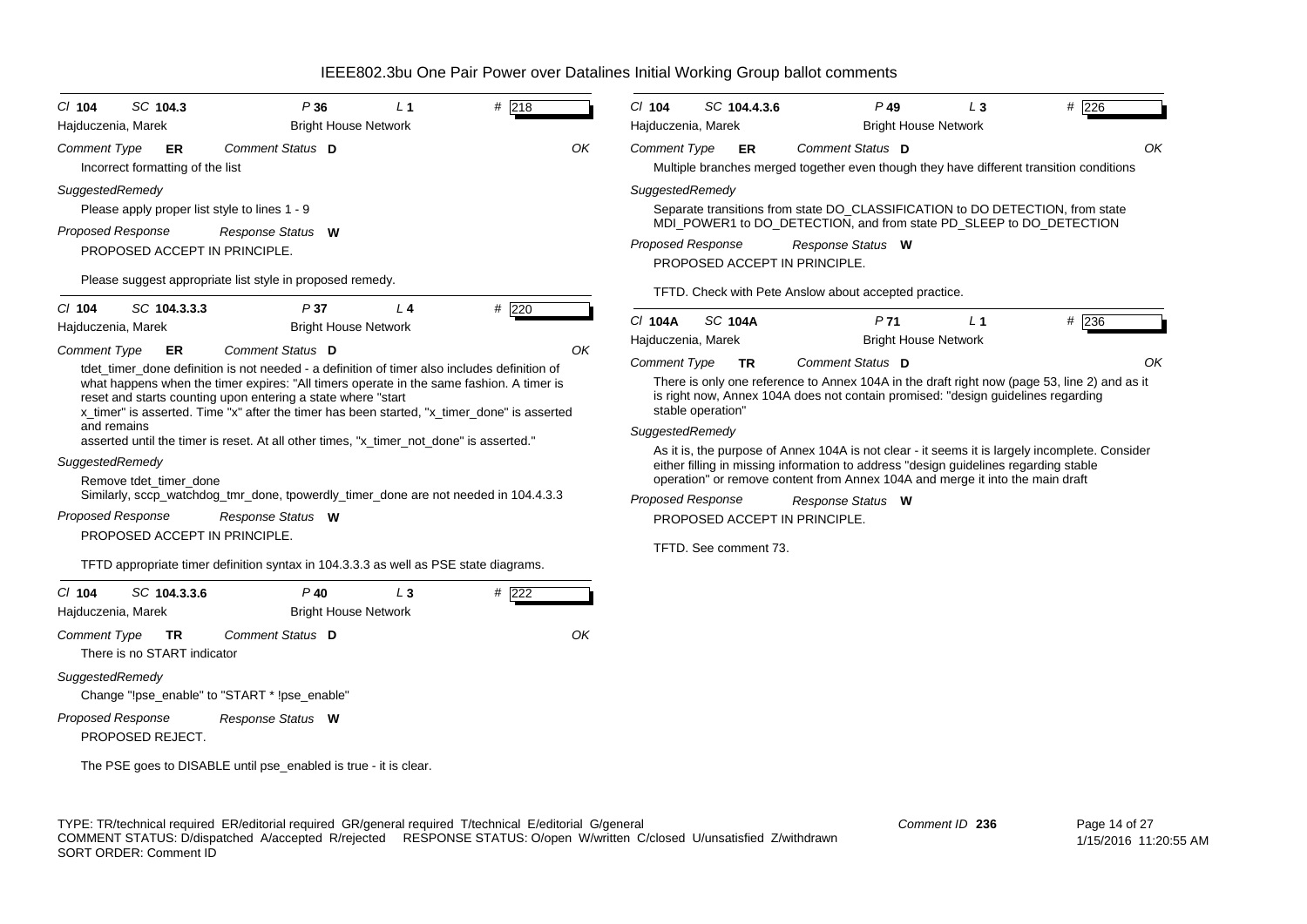| $Cl$ 104<br>Joseph, A                            | SC 104.3.6.3                                             | $P$ 45<br>$??\,?\,?$                                                                                                                                                                             | L <sub>18</sub> | # 239 | $Cl$ 104<br>Joseph, A                 | SC 104.5.3.1                                 | P <sub>53</sub><br>????                                                                                                                                                                                                                                                                                                                                                                        | $L$ eq 1       | # 241 |
|--------------------------------------------------|----------------------------------------------------------|--------------------------------------------------------------------------------------------------------------------------------------------------------------------------------------------------|-----------------|-------|---------------------------------------|----------------------------------------------|------------------------------------------------------------------------------------------------------------------------------------------------------------------------------------------------------------------------------------------------------------------------------------------------------------------------------------------------------------------------------------------------|----------------|-------|
| <b>Comment Type</b><br>vague.<br>SuggestedRemedy | <b>TR</b>                                                | Comment Status D<br>"To meet EMI standard, lower values may be needed". An automotive ethernet PHY has<br>to be compliant to the EMI specificaition. Stating a lower value may be needed is very |                 |       | <b>Comment Type</b><br>OK<br>vendors. | <b>TR</b>                                    | Comment Status D<br>Change in return loss specificaiton will effect current BroadR-reach compliant 100Mbps<br>PHY's. It should be left to the PHY vendor to determine if the PHY's can tolerate a higher<br>return loss at < 2Mhz and not be forced by the specification. Impact of this would be<br>different PHY's working with different inductor values. This choice should be left to the |                |       |
| <b>Proposed Response</b>                         | meet the EMI spec.                                       | Adapt table 104-3 (item 4) to also include a second ripple / noise requirement that can also<br>Response Status W                                                                                |                 |       | SuggestedRemedy                       |                                              | Remove degradation in return loss from 1 to 2MHz. This comment is only for 100Base-T1                                                                                                                                                                                                                                                                                                          |                |       |
| may be needed."                                  | PROPOSED ACCEPT IN PRINCIPLE.<br>standards, lower values | Values that meet EMI spec are implementation specific. Propose deleting " To meet EMI                                                                                                            |                 |       |                                       | <b>Proposed Response</b><br>PROPOSED REJECT. | Response Status W<br>This relaxation of the RL was proposed by the PHY vendor for incorporation into Clause<br>104. See presentation pischl_3bu_1_0315.pdf for details.                                                                                                                                                                                                                        |                |       |
| $Cl$ 104                                         | SC 104.4.6.3                                             | P <sub>52</sub>                                                                                                                                                                                  | L28             | # 240 | $Cl$ 01                               | SC 1.4                                       | P <sub>16</sub>                                                                                                                                                                                                                                                                                                                                                                                | L <sub>5</sub> | # 247 |
| Joseph, A                                        |                                                          | $??\,?\,?$                                                                                                                                                                                       |                 |       | Law, David                            |                                              | <b>Hewlett Packard Enter</b>                                                                                                                                                                                                                                                                                                                                                                   |                |       |
| <b>Comment Type</b>                              | <b>TR</b>                                                | Comment Status D                                                                                                                                                                                 |                 |       | OK<br><b>Comment Type</b>             | Е                                            | Comment Status D                                                                                                                                                                                                                                                                                                                                                                               |                |       |
| SuggestedRemedy                                  | Same comment as above                                    |                                                                                                                                                                                                  |                 |       |                                       |                                              | Definitions are provided for 'PoDL Regulated PSE' and 'PoDLUnregulated PSE' (which I<br>think should be 'PoDL Unregulated PSE') however I was able to find the use of either term<br>in the text, not can I find any use of the terms 'regulated PSE', 'regulated power Power<br>Sourcing Equipment', 'unregulated PSE', 'unregulated power Power Sourcing Equipment'.                         |                |       |
| <b>Proposed Response</b>                         | PROPOSED REJECT.                                         | Response Status W                                                                                                                                                                                |                 |       | SuggestedRemedy                       |                                              | Either use the terms or delete them from the definitions.                                                                                                                                                                                                                                                                                                                                      |                |       |
|                                                  | Incomplete comment.                                      |                                                                                                                                                                                                  |                 |       |                                       | <b>Proposed Response</b>                     | Response Status W<br>PROPOSED ACCEPT IN PRINCIPLE.                                                                                                                                                                                                                                                                                                                                             |                |       |

The terms are used in the column headers of Table 104-1 "System class power requirements matrix for PSE, PI, and PD".

*Comment ID* **247**

*OK*

*OK*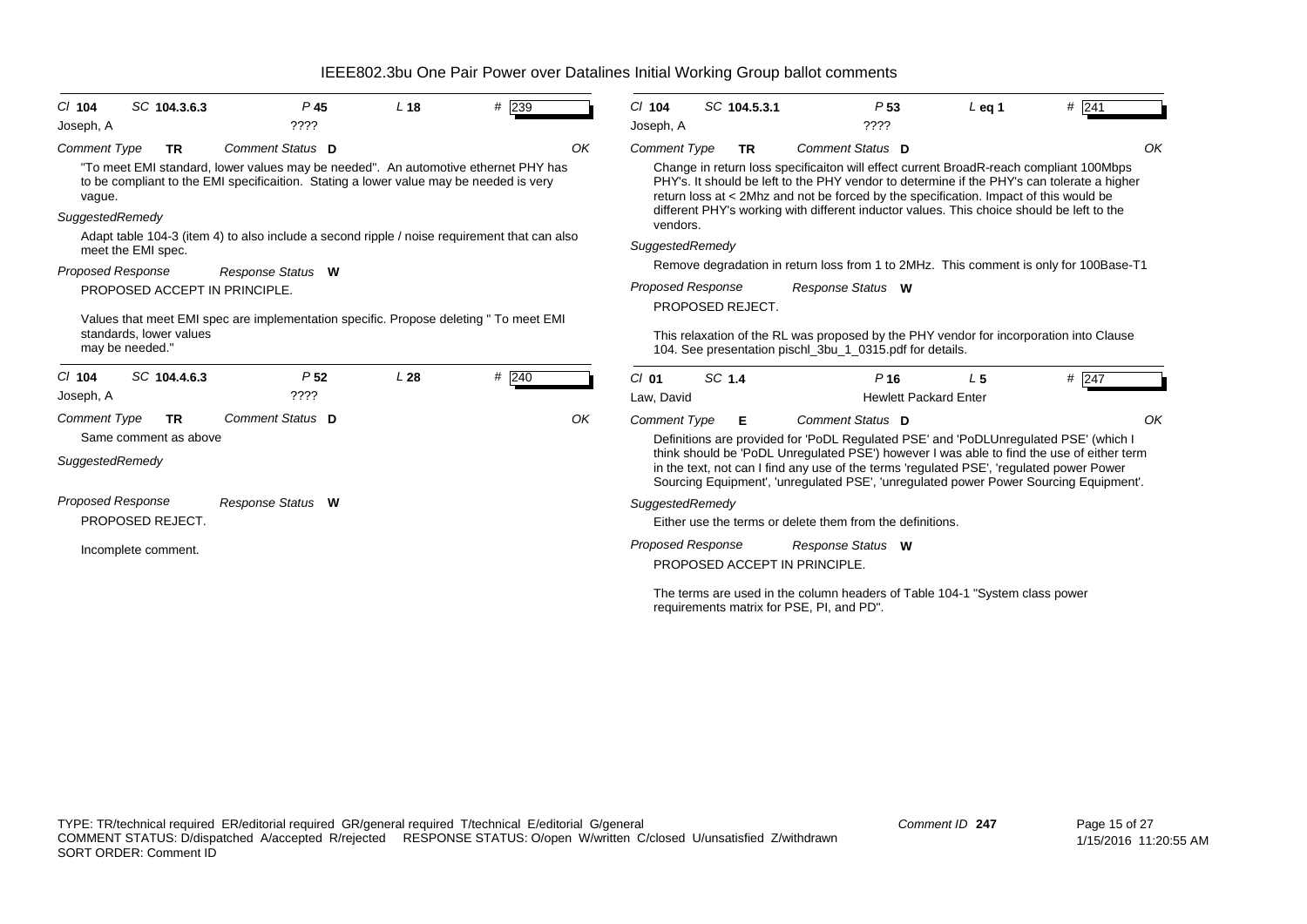| SC 45.2.7a<br>CI 45<br>Marris, Arthur                                                                                                                            | P28<br>Cadence Design Syst                                                                                                                                                                                                         | L <sub>12</sub> | # 253         | $Cl$ 30<br>SC 30.14.1.1.7<br>Ran, Adee                                                                                                         | P23<br>Intel Corporation                                                                                                                                   | L24             | # 263                                                                                             |
|------------------------------------------------------------------------------------------------------------------------------------------------------------------|------------------------------------------------------------------------------------------------------------------------------------------------------------------------------------------------------------------------------------|-----------------|---------------|------------------------------------------------------------------------------------------------------------------------------------------------|------------------------------------------------------------------------------------------------------------------------------------------------------------|-----------------|---------------------------------------------------------------------------------------------------|
| <b>Comment Type</b><br>T                                                                                                                                         | Comment Status D<br>Table 45-211e only lists PSE registers. Shouldn't there be some PD registers to advertise<br>the class of the PD and maybe a PD control register to initiate a request for power?                              |                 | OK            | Comment Type<br>T                                                                                                                              | Comment Status D<br>the counter can't even count the number of times the bit is set.                                                                       |                 | OK<br>It seems odd that a counter is mapped to a bit, especially since the bit is latched-high so |
| SuggestedRemedy<br>Please explain why there are no PD registers.<br><b>Proposed Response</b>                                                                     | Response Status W                                                                                                                                                                                                                  |                 |               |                                                                                                                                                | This occus several times in the new subclause and in existing subclauses of 30.9.<br>Should the attribute be a single bit instead of a counter?            |                 |                                                                                                   |
| PROPOSED ACCEPT IN PRINCIPLE.<br>TFTD.                                                                                                                           |                                                                                                                                                                                                                                    |                 |               | SuggestedRemedy                                                                                                                                | If it is a counter, should it say instead something like "this counter increments on every<br>event that would cause the invalid signature bit to be set"? |                 |                                                                                                   |
| $CI$ 104.5<br>SC 104.5.3.1<br>Moffitt, Bryan<br><b>Comment Type</b><br>T.                                                                                        | P <sub>54</sub><br>Commscope<br>Comment Status D<br>Does this pre or supercede the 802.3bp MDI RL?                                                                                                                                 | $L$ 10          | # $254$<br>OK | Proposed Response<br>PROPOSED ACCEPT IN PRINCIPLE.<br>TFTD.                                                                                    | Consider changing the attribute or rewording here and in similar places.<br>Response Status W                                                              |                 |                                                                                                   |
| SuggestedRemedy<br>converge and fix<br><b>Proposed Response</b>                                                                                                  | Also should be greater than instead of less than.<br>Response Status W                                                                                                                                                             |                 |               | $Cl$ 30<br>SC 30.14.1.2<br>Ran, Adee<br><b>Comment Type</b><br>Е                                                                               | P <sub>24</sub><br>Intel Corporation<br>Comment Status D<br>"Sampling frequency and averaging is vendor-defined"                                           | L <sub>42</sub> | # 264<br>OK                                                                                       |
| <b>PROPOSED ACCEPT IN PRINCIPLE.</b>                                                                                                                             | Change less than or equal to greater than or equal in both 104-2 and 104-3.<br>Equation 104-3 to be when 104-3 is adopted as new 97-29 by P802.3bp. Equation 104-2 to<br>be retained per motion adopted from pischl_3bu_1_0315.pdf |                 |               | Should probably be "are".<br>SuggestedRemedy                                                                                                   | Is this sentence needed at all? Anything that is not speficied is vendor-defined.                                                                          |                 |                                                                                                   |
| $CI$ 104.6<br>SC 104.6.3.4<br>Moffitt, Bryan<br><b>Comment Type</b><br>T.<br>(although I have no supporting data)<br>SuggestedRemedy<br><b>Proposed Response</b> | P <sub>57</sub><br>Commscope<br>Comment Status D<br>seems like Table 104-7 should specify some minimum risetimes to avoid alien transients<br>add minimum risetimes consistent with signalling needs<br>Response Status W          | $L$ 40          | # 255<br>OK   | Change "is" to "are".<br>Consider deleting this sentence.<br>Proposed Response<br>PROPOSED ACCEPT IN PRINCIPLE.<br>TFTD deleting the sentence. | Response Status W                                                                                                                                          |                 |                                                                                                   |
| PROPOSED ACCEPT.<br>See 121 and 61.                                                                                                                              |                                                                                                                                                                                                                                    |                 |               |                                                                                                                                                |                                                                                                                                                            |                 |                                                                                                   |

TYPE: TR/technical required ER/editorial required GR/general required T/technical E/editorial G/general COMMENT STATUS: D/dispatched A/accepted R/rejected RESPONSE STATUS: O/open W/written C/closed U/unsatisfied Z/withdrawn SORT ORDER: Comment ID *Comment ID* **264**

 Page 16 of 27 1/15/2016 11:20:55 AM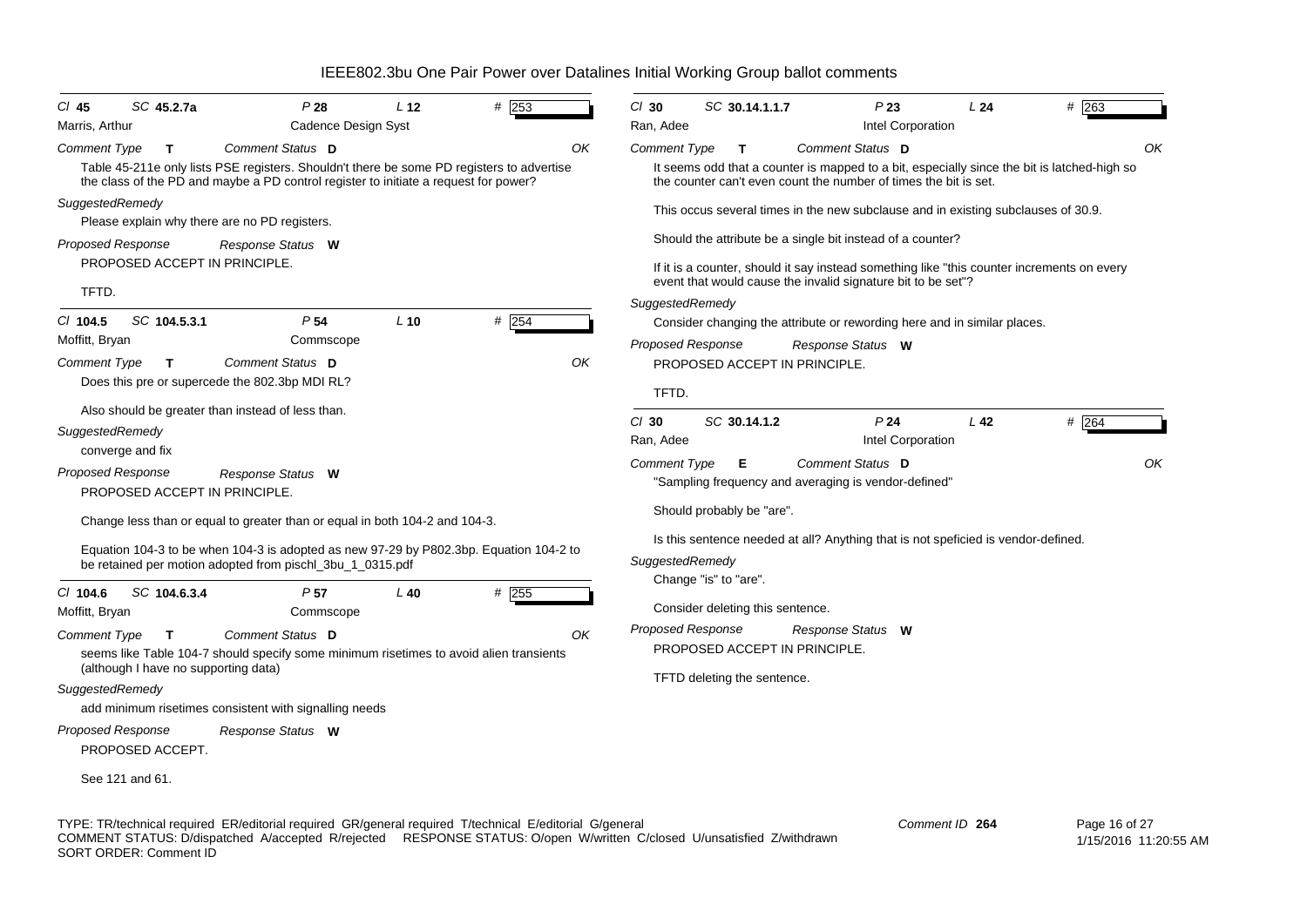| $CI$ 45                  | SC 45.2.7a.1.2                                                                                                                                                                                                                                                                                                           | P29               | $L_3$           | 269<br># | $Cl$ 104                                     |
|--------------------------|--------------------------------------------------------------------------------------------------------------------------------------------------------------------------------------------------------------------------------------------------------------------------------------------------------------------------|-------------------|-----------------|----------|----------------------------------------------|
| Ran, Adee                |                                                                                                                                                                                                                                                                                                                          | Intel Corporation |                 |          | Ran, Adee                                    |
| Comment Type             | <b>TR</b>                                                                                                                                                                                                                                                                                                                | Comment Status D  |                 |          | OK<br>Comment <sub>7</sub>                   |
|                          | Wording suggests that "disabling by setting the bits" is a normative requirement, but the<br>likely intent is that the effect of setting the bits is normative.                                                                                                                                                          |                   |                 |          | Power<br>definitio<br>are dise               |
|                          | In addition, the value of me_pse_enable should probably be mapped to this register,<br>instead of having a "shall" associated with it (I assume the variable is not observable).                                                                                                                                         |                   |                 |          | Suggestedl                                   |
| SuggestedRemedy          |                                                                                                                                                                                                                                                                                                                          |                   |                 |          | Add so<br>point in                           |
|                          | Change to "when bits 12.0.1:0 are set to 00, the PSE function shall be disabled", and<br>similarly for other values.                                                                                                                                                                                                     |                   |                 |          | Proposed F                                   |
|                          |                                                                                                                                                                                                                                                                                                                          |                   |                 |          | <b>PROPO</b>                                 |
|                          | Consider mapping the variable to the register and deleting the second paragraph.                                                                                                                                                                                                                                         |                   |                 |          | Place T                                      |
| <b>Proposed Response</b> |                                                                                                                                                                                                                                                                                                                          | Response Status W |                 |          | given e                                      |
|                          | PROPOSED ACCEPT IN PRINCIPLE.                                                                                                                                                                                                                                                                                            |                   |                 |          | See co                                       |
| TFTD.                    |                                                                                                                                                                                                                                                                                                                          |                   |                 |          |                                              |
| $Cl$ 104                 | SC 104.1.1                                                                                                                                                                                                                                                                                                               | P33               | L <sub>28</sub> | # 270    | $Cl$ 104<br>Ran, Adee                        |
| Ran, Adee                |                                                                                                                                                                                                                                                                                                                          | Intel Corporation |                 |          | Comment 7                                    |
| <b>Comment Type</b>      | <b>TR</b>                                                                                                                                                                                                                                                                                                                | Comment Status D  |                 |          | OK<br>Variabl                                |
| appropriate"             | "All implementations of PD and PSE systems shall be compatible at their respective Power<br>Interfaces (PIs) when used in accordance with the restrictions of this clause where                                                                                                                                          |                   |                 |          | meanin<br>logical<br>the defi                |
|                          | This is a very complex and vague statement, and it is normative ("shall", even though there                                                                                                                                                                                                                              |                   |                 |          | Comme                                        |
|                          | is no PICS item for it). I do not understand who could commit to such a requirement ("all<br>implementations"? As a vendor I can only make statements about my own implementation).                                                                                                                                      |                   |                 |          | Suggestedl<br>I would                        |
|                          | Implementations should be compliant to the standard - that goes without saying.<br>_Compatibility_ (with other implementations? or with something else?) is a concern for the<br>task force to guarantee, and is one of the critetia for standard development. We cannot<br>require that from a specific implementation. |                   |                 |          | for, and<br>obvious<br>82.2.19<br>Proposed F |
| SuggestedRemedy          |                                                                                                                                                                                                                                                                                                                          |                   |                 |          | <b>PROPO</b>                                 |
|                          | $\Gamma$ ith an af tha fallawing.                                                                                                                                                                                                                                                                                        |                   |                 |          |                                              |

Either of the following: 1. Reword this paragraph to state that the points where compliance is required are the Power Interfaces; refer to figures 104-1, 104-2 and/or 104-3. (assuming this is what this subclause is trying to say)

2. Remove this subclause altogether (if the point of compliance is obvious).

#### *Proposed Response Response Status* **W**

PROPOSED ACCEPT IN PRINCIPLE.

TFTD rewording this subclause. See comment 304.

| $Cl$ 104            | SC 104.2     |                                    | P35                                                            | L <sub>18</sub>                                                                                                                                                        | # 273                                                                                                                                                                                     |
|---------------------|--------------|------------------------------------|----------------------------------------------------------------|------------------------------------------------------------------------------------------------------------------------------------------------------------------------|-------------------------------------------------------------------------------------------------------------------------------------------------------------------------------------------|
| Ran, Adee           |              |                                    | Intel Corporation                                              |                                                                                                                                                                        |                                                                                                                                                                                           |
| <b>Comment Type</b> | TR           |                                    | Comment Status D                                               |                                                                                                                                                                        | ΟK                                                                                                                                                                                        |
|                     |              | are discussed in detail elsewhere. |                                                                | Power classes, regulation, and several parameters are mentioned here without any                                                                                       | definition. This makes reading the clause more difficult than it should be. I assume they                                                                                                 |
| SuggestedRemedy     |              |                                    |                                                                |                                                                                                                                                                        |                                                                                                                                                                                           |
|                     |              |                                    | point in the draft where these term have already been defined. |                                                                                                                                                                        | Add some introduction and provide cross-references, or move this subclause to a later                                                                                                     |
| Proposed Response   |              |                                    | Response Status W                                              |                                                                                                                                                                        |                                                                                                                                                                                           |
|                     |              | PROPOSED ACCEPT IN PRINCIPLE.      |                                                                |                                                                                                                                                                        |                                                                                                                                                                                           |
| $Cl$ 104            | SC 104.3.3.3 |                                    | P36                                                            | $L$ 47                                                                                                                                                                 | #<br>275                                                                                                                                                                                  |
| Ran, Adee           |              |                                    | Intel Corporation                                              |                                                                                                                                                                        |                                                                                                                                                                                           |
| <b>Comment Type</b> | Е            |                                    | Comment Status D                                               |                                                                                                                                                                        | ΟK                                                                                                                                                                                        |
|                     |              |                                    |                                                                | meaning as simply the logical inversion of the TRUE meaning. FALSE is naturally the<br>the definitions harder to read (I keep asking myself "am I missing something"?) | Variable definitions in this subclause, with the exception of "power_applied", have FALSE<br>logical negation of TRUE, and just negating the sentence adds no information, and makes      |
|                     |              | Comment also applies to 104.4.3.3. |                                                                |                                                                                                                                                                        |                                                                                                                                                                                           |
| SuggestedRemedy     |              |                                    |                                                                |                                                                                                                                                                        |                                                                                                                                                                                           |
|                     |              |                                    |                                                                |                                                                                                                                                                        |                                                                                                                                                                                           |
| 82.2.19.2.2).       |              |                                    |                                                                | obvious. Compare to other subclauses that list variables (for example, 73.10.1,                                                                                        | I would suggest rephrasing most definitions to state the data type, what the variable stands<br>for, and finally describing what TRUE and FALSE (or any other value) mean, if this is not |

*Proposed Response* PROPOSED ACCEPT IN PRINCIPLE. *Response Status* **W**

TFTD rewriting variable definitions as proposed in order to make 104.3.3.3 less repetitious.

TYPE: TR/technical required ER/editorial required GR/general required T/technical E/editorial G/general COMMENT STATUS: D/dispatched A/accepted R/rejected RESPONSE STATUS: O/open W/written C/closed U/unsatisfied Z/withdrawn SORT ORDER: Comment ID

*Comment ID* **275**

 Page 17 of 27 1/15/2016 11:20:55 AM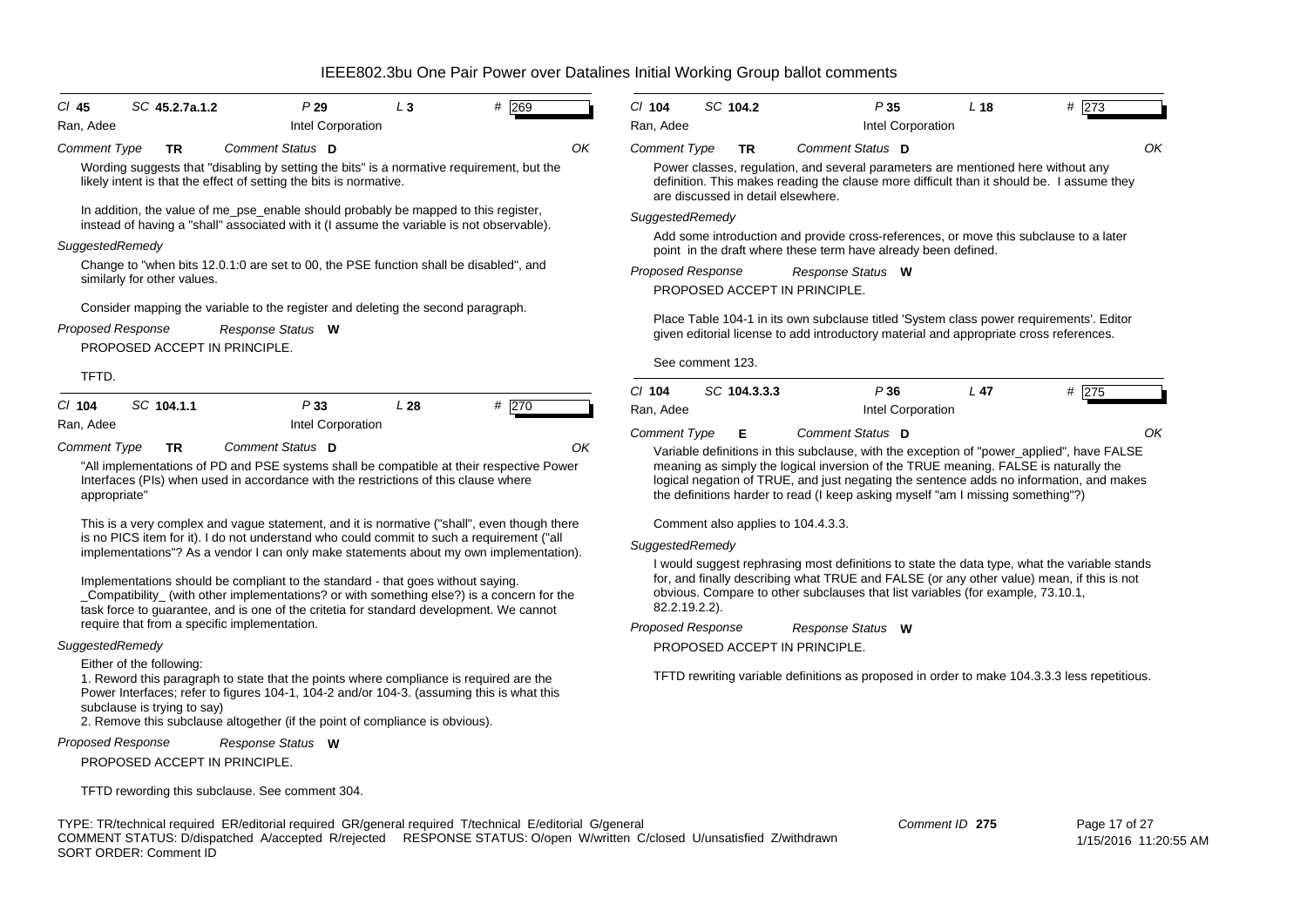| $Cl$ 104                 | SC 104.3.3.3                            | P36                                                                                                                                                                          | L48 | # 276 |    | $Cl$ 104                 |                | SC 104.3.3.6              | $P$ 40                                                                            | L <sub>11</sub>   | # 279                                                                                                                                                                   |
|--------------------------|-----------------------------------------|------------------------------------------------------------------------------------------------------------------------------------------------------------------------------|-----|-------|----|--------------------------|----------------|---------------------------|-----------------------------------------------------------------------------------|-------------------|-------------------------------------------------------------------------------------------------------------------------------------------------------------------------|
| Ran, Adee                |                                         | Intel Corporation                                                                                                                                                            |     |       |    | Ran, Adee                |                |                           |                                                                                   | Intel Corporation |                                                                                                                                                                         |
| Comment Type             | <b>TR</b>                               | Comment Status D                                                                                                                                                             |     |       | OK | <b>Comment Type</b>      |                | Е                         | Comment Status D                                                                  |                   | OK                                                                                                                                                                      |
|                          |                                         | do_classification_done definition uses past perfect to define a condition ("the PSE has                                                                                      |     |       |    |                          |                |                           | Variable pi_discharge_en is called pi_discharge_enable in 104.3.3.3.              |                   |                                                                                                                                                                         |
|                          |                                         | concluded") but does not state since when this condition is examined, or when the<br>variable is cleared. I assume that something like "since the last reset" (or some other |     |       |    | SuggestedRemedy          |                |                           |                                                                                   |                   |                                                                                                                                                                         |
|                          |                                         | event) should apply here, otherwise the values can only change once.                                                                                                         |     |       |    |                          |                |                           | Change either the diagram or the variable definition to match names.              |                   |                                                                                                                                                                         |
|                          |                                         |                                                                                                                                                                              |     |       |    | <b>Proposed Response</b> |                |                           | Response Status W                                                                 |                   |                                                                                                                                                                         |
|                          |                                         | Since this is a definition, it should be detailed and precise.                                                                                                               |     |       |    |                          |                |                           | PROPOSED ACCEPT IN PRINCIPLE.                                                     |                   |                                                                                                                                                                         |
| 104.4.3.3.               |                                         | Comment also applies to definitions of external_wakeup, tdet_timer_done,<br>overload detected, pd wakeup, power applied, valid class. Also applies to variables in           |     |       |    |                          | all instances. |                           |                                                                                   |                   | Change variable name to "pi_discharge_en" in 104.3.3.3. Do a search and replace to catch                                                                                |
| SuggestedRemedy          |                                         |                                                                                                                                                                              |     |       |    | C/ 104                   |                | SC 104.3.3.6              | $P$ 40                                                                            | $L$ 40            | # 280                                                                                                                                                                   |
|                          |                                         | State in each case since when the condition is checked, or what clears it.                                                                                                   |     |       |    | Ran, Adee                |                |                           |                                                                                   | Intel Corporation |                                                                                                                                                                         |
| <b>Proposed Response</b> |                                         | Response Status W                                                                                                                                                            |     |       |    | <b>Comment Type</b>      |                | TR                        | <b>Comment Status D</b>                                                           |                   | OK                                                                                                                                                                      |
|                          | PROPOSED ACCEPT IN PRINCIPLE.           |                                                                                                                                                                              |     |       |    |                          |                |                           |                                                                                   |                   | tmfvdo_timer_done is used here but the timer is not started anywhere in this diagram. I see                                                                             |
|                          | do classification done.                 | Add "Following a valid detection sequence, the PSE" to the definition of                                                                                                     |     |       |    |                          |                | is unusual and confusing. |                                                                                   |                   | that it is started in another diagram (Figure 104-5) but there its value is not checked. This                                                                           |
|                          |                                         |                                                                                                                                                                              |     |       |    | SuggestedRemedy          |                |                           |                                                                                   |                   |                                                                                                                                                                         |
| $CI$ 104<br>Ran, Adee    | SC 104.3.3.3                            | P37<br>Intel Corporation                                                                                                                                                     | L36 | # 278 |    | diagram.                 |                |                           | PSE state diagram (figure 104-4). Make the timers be started and read in the same |                   | Define a new variable that will be set in the MFVS diagram (figure 104-5) and read in the                                                                               |
| <b>Comment Type</b>      | <b>TR</b>                               | Comment Status D                                                                                                                                                             |     |       | OK | <b>Proposed Response</b> |                |                           | Response Status W                                                                 |                   |                                                                                                                                                                         |
|                          |                                         | It is not clear if pi_detecting is an indication of a condition or is controlling some function<br>(so that setting it causes the effect described).                         |     |       |    |                          |                | PROPOSED ACCEPT.          |                                                                                   |                   |                                                                                                                                                                         |
|                          |                                         | Rephrasing (as suggested for all variables) is especially important in cases there the<br>variable being set by a state diagram has some functional effect.                  |     |       |    |                          |                |                           | mfvs_timeout will be set in this state and read by the PSE state diagram.         |                   | Editor granted license to modify MFVS state diagram to add new state MFVS_TIMEOUT<br>which is entered from DETECT MFVS when Imfvs valid*tmfvdo timer done. New variable |
| 104.4.3.3.               |                                         | Also applies to pi_discharge_enable, pi_powered, pi_sleeping, perhaps others. Also in                                                                                        |     |       |    |                          |                |                           |                                                                                   |                   |                                                                                                                                                                         |
| SuggestedRemedy          |                                         |                                                                                                                                                                              |     |       |    |                          |                |                           |                                                                                   |                   |                                                                                                                                                                         |
|                          | "setting this variable to TRUE causes." | For each control variable, rephrase definition to state the effects of setting the value, e.g.                                                                               |     |       |    |                          |                |                           |                                                                                   |                   |                                                                                                                                                                         |
| <b>Proposed Response</b> |                                         | Response Status W                                                                                                                                                            |     |       |    |                          |                |                           |                                                                                   |                   |                                                                                                                                                                         |
|                          | PROPOSED ACCEPT IN PRINCIPLE.           |                                                                                                                                                                              |     |       |    |                          |                |                           |                                                                                   |                   |                                                                                                                                                                         |
|                          |                                         | TFTD rephrasing control variables in PSE and PD state machines.                                                                                                              |     |       |    |                          |                |                           |                                                                                   |                   |                                                                                                                                                                         |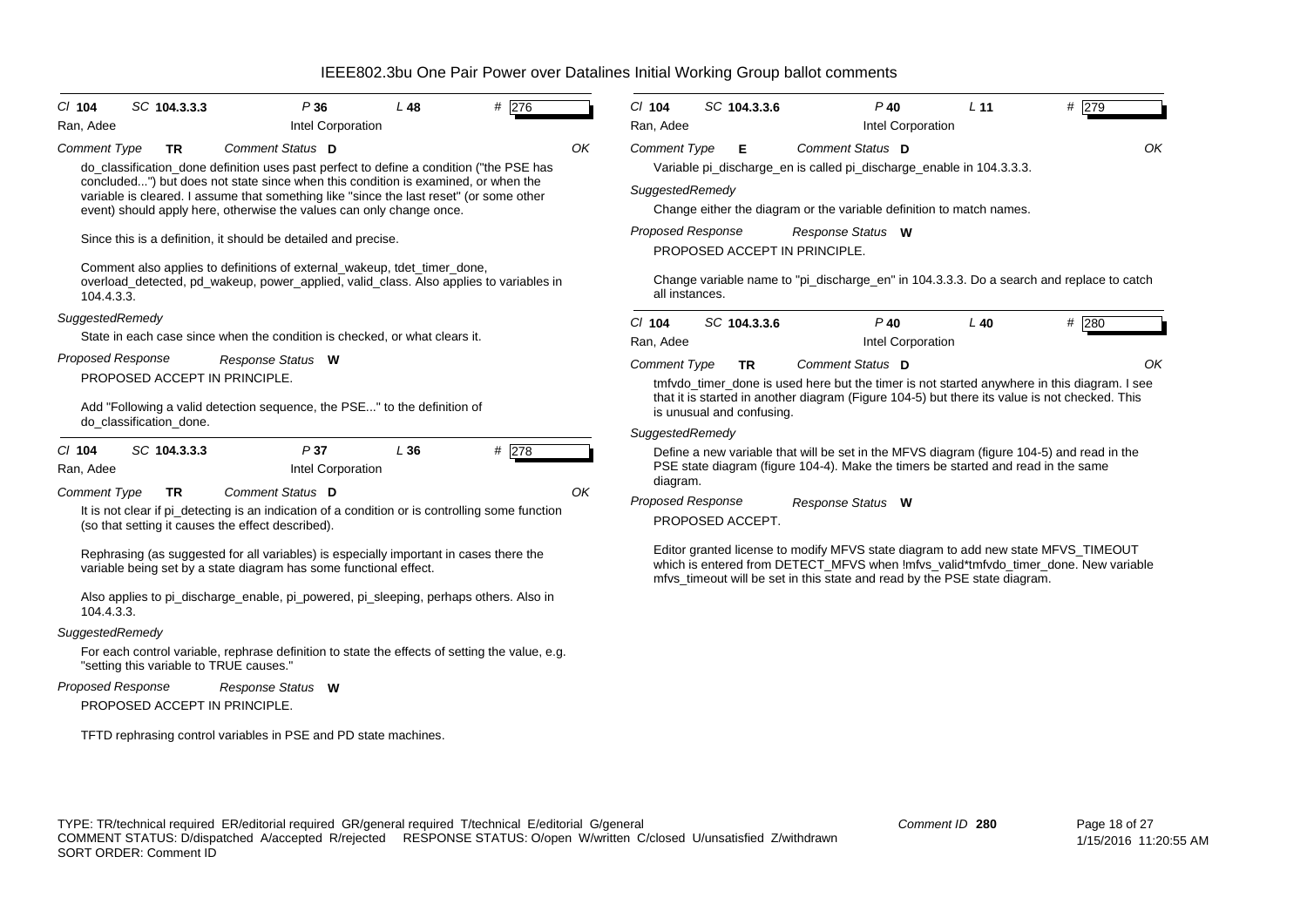| $CI$ 104                 | SC 104.3.4                                                                                                                                                                                | $P$ 41                                                        | L27                                                                                                                                                                                                                                                            | # 282 |    | $Cl$ 104                                                                                                                                                                |  | SC 104.3.6                |                                                          | $P$ 42            | L50                                                                       | $#$ 284                                                                                                                                                                                       |
|--------------------------|-------------------------------------------------------------------------------------------------------------------------------------------------------------------------------------------|---------------------------------------------------------------|----------------------------------------------------------------------------------------------------------------------------------------------------------------------------------------------------------------------------------------------------------------|-------|----|-------------------------------------------------------------------------------------------------------------------------------------------------------------------------|--|---------------------------|----------------------------------------------------------|-------------------|---------------------------------------------------------------------------|-----------------------------------------------------------------------------------------------------------------------------------------------------------------------------------------------|
| Ran, Adee                |                                                                                                                                                                                           |                                                               | Intel Corporation                                                                                                                                                                                                                                              |       |    | Ran, Adee                                                                                                                                                               |  |                           |                                                          | Intel Corporation |                                                                           |                                                                                                                                                                                               |
| <b>Comment Type</b>      | TR                                                                                                                                                                                        | Comment Status D                                              |                                                                                                                                                                                                                                                                |       | OΚ | Comment Type                                                                                                                                                            |  | TR                        | Comment Status D                                         |                   |                                                                           | OK                                                                                                                                                                                            |
|                          |                                                                                                                                                                                           | This takes the point out of the first "shall".                | It seems that the PSE is has a normative requirement (shall complete detection within a<br>period) but then the text discusses what happens if it doesn't (shall wait at least a period).                                                                      |       |    |                                                                                                                                                                         |  |                           | And does the requirement also hold with PSE is at reset? |                   |                                                                           | Here "Under all conditions", but in table 104-5 the conditions are specific: current within a<br>range and "PD exiting reset state". Are the current limits relevant for the PSE requirement? |
|                          | delay in transitions between states.                                                                                                                                                      |                                                               | Also, the requirement to complete detection within a limited time does not directly limit the<br>time for applying power; an implementation could complete detection on time but have a<br>The "shall" statements here should apply to an observable behavior. |       |    | SuggestedRemedy<br><b>Proposed Response</b>                                                                                                                             |  |                           | Response Status W<br>PROPOSED ACCEPT IN PRINCIPLE.       |                   | Please clarify. Preferably point to a specific signature (e.g. V_bad_hi). |                                                                                                                                                                                               |
|                          |                                                                                                                                                                                           | shall wait at least T_restart before re-attempting detection. | It may be better to require that if the PSE completes detection within T det, and does not<br>opt not to power the detected PD, then powering shall be started with T_det; otherwise, it                                                                       |       |    | TFTD.<br>$CI$ 104                                                                                                                                                       |  | SC 104.3.6.2.2            |                                                          | $P$ 45            | $L_{9}$                                                                   | # 288                                                                                                                                                                                         |
| SuggestedRemedy          |                                                                                                                                                                                           |                                                               |                                                                                                                                                                                                                                                                |       |    | Ran, Adee                                                                                                                                                               |  |                           |                                                          | Intel Corporation |                                                                           |                                                                                                                                                                                               |
|                          | comment, or otherwise.                                                                                                                                                                    |                                                               | Rephrase to clearly state the observable requirement - either as suggested in the                                                                                                                                                                              |       |    | Comment Type                                                                                                                                                            |  | TR                        | Comment Status D                                         |                   |                                                                           | OK<br>What is the observable behavior required in the "shall" statements in this subclause?                                                                                                   |
| <b>Proposed Response</b> |                                                                                                                                                                                           | Response Status W                                             |                                                                                                                                                                                                                                                                |       |    |                                                                                                                                                                         |  |                           |                                                          |                   |                                                                           |                                                                                                                                                                                               |
|                          |                                                                                                                                                                                           | PROPOSED ACCEPT IN PRINCIPLE.                                 |                                                                                                                                                                                                                                                                |       |    | way?                                                                                                                                                                    |  |                           |                                                          |                   |                                                                           | What does "consider" cause in each case? Does the PSE have to respond in a certain                                                                                                            |
| case.                    | A PSE that is unsuccesful in detecting a PD is required to discharge the PI voltage to the<br>range of Vsleep before re-attempting detection, and this is the observable behavior in that |                                                               |                                                                                                                                                                                                                                                                |       |    | This "shall consider" appears in several places in the draft.<br>SuggestedRemedy<br>Rephrase so that normative requirements are made on explicitly observable behavior. |  |                           |                                                          |                   |                                                                           |                                                                                                                                                                                               |
| detected PD.             |                                                                                                                                                                                           |                                                               | The PSE state diagram has no provision for a PSE that opts not to power a succesfully                                                                                                                                                                          |       |    |                                                                                                                                                                         |  | Do this across the draft. |                                                          |                   |                                                                           |                                                                                                                                                                                               |
|                          | Propose removing the sentence                                                                                                                                                             |                                                               |                                                                                                                                                                                                                                                                |       |    | <b>Proposed Response</b>                                                                                                                                                |  |                           | Response Status W<br>PROPOSED ACCEPT IN PRINCIPLE.       |                   |                                                                           |                                                                                                                                                                                               |
|                          |                                                                                                                                                                                           |                                                               | "A PSE may successfully detect a PD but then opt not to power the detected PD."                                                                                                                                                                                |       |    |                                                                                                                                                                         |  |                           |                                                          |                   |                                                                           | Replace "A PSE operating in the SLEEP state shall consider a PD wakeup request valid                                                                                                          |
|                          | and replacing it with                                                                                                                                                                     |                                                               |                                                                                                                                                                                                                                                                |       |    |                                                                                                                                                                         |  |                           |                                                          |                   |                                                                           | if" with "A PSE shall transition from the SLEEP state to the POWER_UP state when".                                                                                                            |
|                          |                                                                                                                                                                                           | enabled." in order to remove any ambiguity behavior.          | "A PSE that successfully detects a PD shall attempt power up of the PD unless SCCP is                                                                                                                                                                          |       |    |                                                                                                                                                                         |  |                           |                                                          |                   |                                                                           | Replace "A PSE operating in the SLEEP state shall consider a PD wakeup request invalid<br>if" with "A PSE operating in the SLEEP state shall remain in the SLEEP state if"                    |
|                          |                                                                                                                                                                                           |                                                               |                                                                                                                                                                                                                                                                |       |    | requirement.                                                                                                                                                            |  |                           |                                                          |                   |                                                                           | Editor given license to replace other instances of "shall consider" with explicit normative                                                                                                   |
|                          |                                                                                                                                                                                           |                                                               |                                                                                                                                                                                                                                                                |       |    |                                                                                                                                                                         |  |                           |                                                          |                   |                                                                           |                                                                                                                                                                                               |
|                          |                                                                                                                                                                                           |                                                               | TYPE: TR/technical required ER/editorial required GR/general required T/technical E/editorial G/general                                                                                                                                                        |       |    |                                                                                                                                                                         |  |                           |                                                          |                   | Comment ID 288                                                            | Page 19 of 27                                                                                                                                                                                 |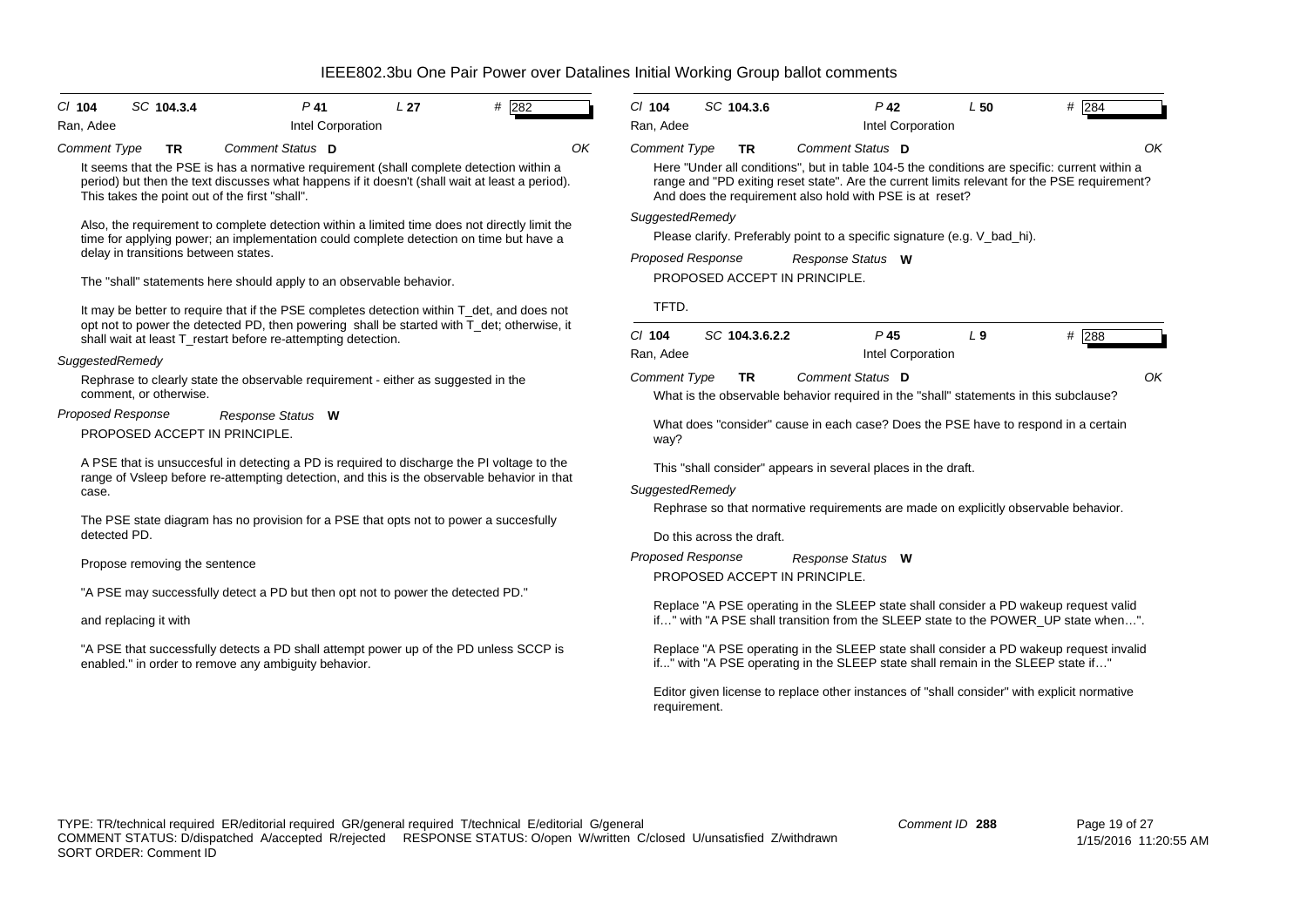| SC 104.4.4<br>$P$ 49<br>$CI$ 104                                                                                                                                                                                                   | $#$ 290<br>L <sub>52</sub>       | # 294<br><b>SC 104A</b><br>P <sub>71</sub><br>C/ 104A<br>L <sub>6</sub>                                                                                        |
|------------------------------------------------------------------------------------------------------------------------------------------------------------------------------------------------------------------------------------|----------------------------------|----------------------------------------------------------------------------------------------------------------------------------------------------------------|
| Intel Corporation<br>Ran, Adee<br>Comment Status D<br><b>Comment Type</b><br><b>TR</b>                                                                                                                                             | ΟK                               | Intel Corporation<br>Ran, Adee<br>Comment Status D<br>ΟK<br><b>Comment Type</b><br>Е                                                                           |
| The signature of table 104-5 is definitely outside of the limits set out in table 104-4. so it<br>seems that a PD that presents the signature of table 104-5 is non-compliant?                                                     |                                  | 104.4.6.5 suggests that Annex 104A provides design guidelines. This annex is quite short<br>and does not look like design guidelines.                          |
| Is a PD allowed to have a non-valid detection signature? If not - what does the "shall" in<br>line 50 stand for?                                                                                                                   |                                  | SuggestedRemedy<br>Rename the annex "Design guidelines for PSE-PD DC loop stability".                                                                          |
| SuggestedRemedy                                                                                                                                                                                                                    |                                  | Change the title of 104A.1 to "Recommendations for link segment resistance".                                                                                   |
| If non-valid signature is allowed under some conditions, please rephrease this sentence to<br>clarify its meaning.                                                                                                                 |                                  | Separate the last sentence of 104A.1 (starting with "For optimum") to a new paragraph.                                                                         |
| If it is not allowed, delete the last two paragraph (from "A non-valid PD" to "is assured to<br>fail detection").                                                                                                                  |                                  | <b>Proposed Response</b><br>Response Status W<br>PROPOSED ACCEPT IN PRINCIPLE.                                                                                 |
| <b>Proposed Response</b><br>Response Status W<br>PROPOSED ACCEPT IN PRINCIPLE.                                                                                                                                                     |                                  | TFTD appropriate title for Annex 104A.                                                                                                                         |
| See comment 402.                                                                                                                                                                                                                   |                                  | C/ 104A<br>SC 104A.1<br>P <sub>71</sub><br>L <sub>13</sub><br># 295<br>Intel Corporation<br>Ran, Adee                                                          |
| P50<br>$CI$ 104<br>SC 104.4.6<br>Intel Corporation<br>Ran, Adee<br>Comment Status D<br><b>Comment Type</b><br>T                                                                                                                    | L <sub>52</sub><br>$#$ 291<br>ΟK | OK<br><b>Comment Type</b><br><b>TR</b><br>Comment Status D<br>Equation is not numbered. Also, it includes the terms P_PD(max) and L, which are not<br>defined. |
| The ripple current seems to be specified as a function of frequency. If that's the case,<br>shouldn't the units be A/Hz?                                                                                                           |                                  | SuggestedRemedy<br>Add equation number and definitions of missing terms.                                                                                       |
| It is more usual to have formulas to describe limitations of this kind.<br>SuggestedRemedy                                                                                                                                         |                                  | Proposed Response<br>Response Status W<br>PROPOSED ACCEPT IN PRINCIPLE.                                                                                        |
| Change units, consider adding formulas in 104.4.6.3                                                                                                                                                                                |                                  | See comments 73 and 236.                                                                                                                                       |
| <b>Proposed Response</b><br>Response Status W<br>PROPOSED REJECT.                                                                                                                                                                  |                                  | P50<br>L <sub>5</sub><br># 298<br>$C/O$ 00<br>SC 104.4.4<br>Remein, Duane<br>Huawei Technologies                                                               |
| The units for the limit line are Amps peak to peak. The expression defines a limit line as a<br>function frequency.                                                                                                                |                                  | OK<br>Comment Status D<br><b>Comment Type</b><br>T<br>Undefined terms<br>Iconnector                                                                            |
|                                                                                                                                                                                                                                    |                                  | SuggestedRemedy<br>Add as note to Tables 104-4 & 104-5.                                                                                                        |
|                                                                                                                                                                                                                                    |                                  | <b>Proposed Response</b><br>Response Status W<br>PROPOSED ACCEPT IN PRINCIPLE.                                                                                 |
|                                                                                                                                                                                                                                    |                                  | Change Iconnector to IPD.                                                                                                                                      |
| TYPE: TR/technical required ER/editorial required GR/general required T/technical E/editorial G/general<br>COMMENT STATUS: D/dispatched A/accepted R/rejected RESPONSE STATUS: O/open W/written C/closed U/unsatisfied Z/withdrawn |                                  | Comment ID 298<br>Page 20 of 27<br>$1/15/2016$ $11.20$                                                                                                         |

COMMENT STATUS: D/dispatched A/accepted R/rejected RESPONSE STATUS: O/open W/written C/closed U/unsatisfied Z/withdrawn SORT ORDER: Comment ID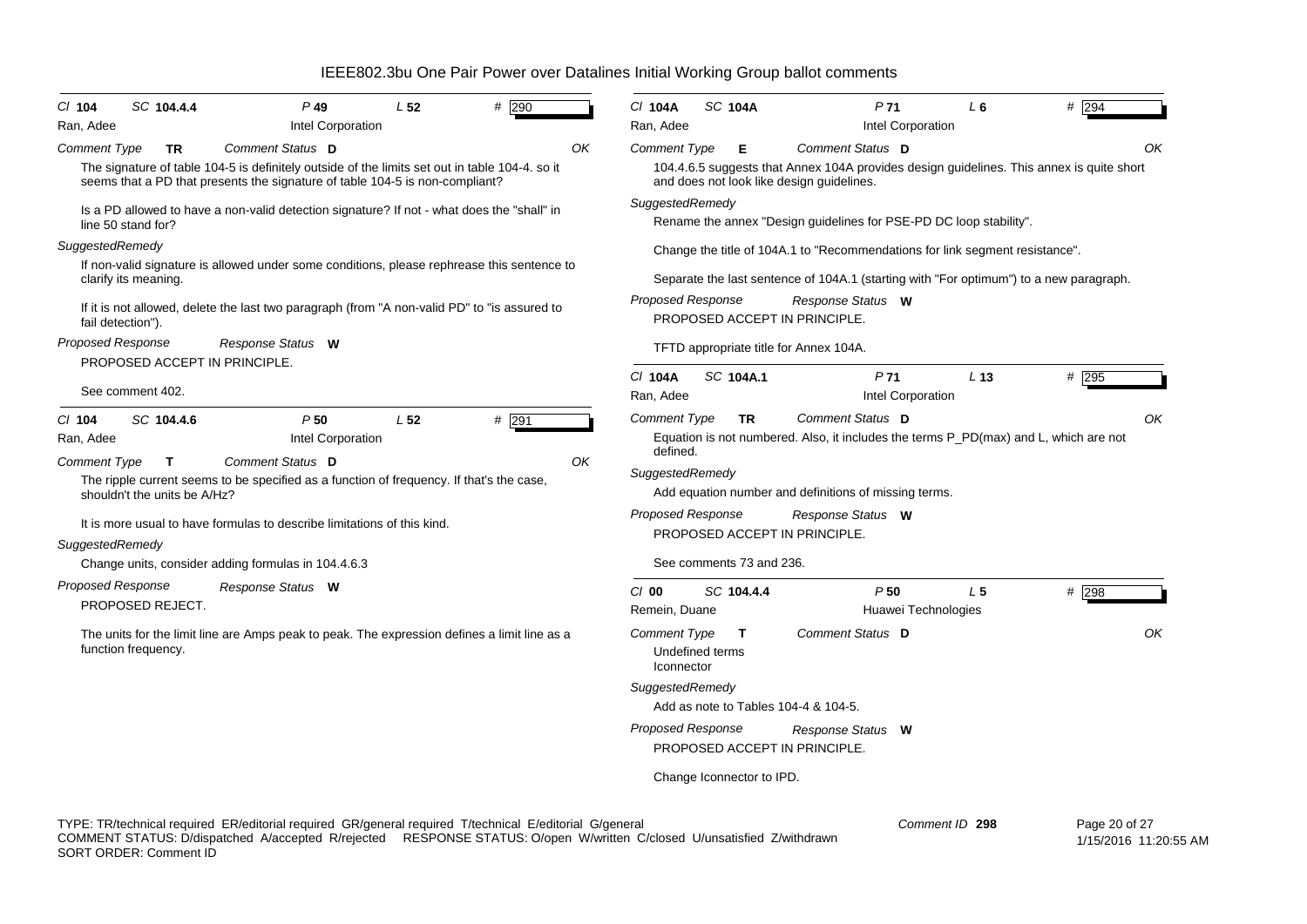| $CI$ 00                  | SC <sub>0</sub>                        | P28                                                                                                                                                                                                                                                                              | L47 | # 299 |    | $Cl$ 104                 | SC 104.2                         |              |                                                      | P35                 | L45                                                                   | # 305                                                                                                                                                                               |
|--------------------------|----------------------------------------|----------------------------------------------------------------------------------------------------------------------------------------------------------------------------------------------------------------------------------------------------------------------------------|-----|-------|----|--------------------------|----------------------------------|--------------|------------------------------------------------------|---------------------|-----------------------------------------------------------------------|-------------------------------------------------------------------------------------------------------------------------------------------------------------------------------------|
| Remein, Duane            |                                        | Huawei Technologies                                                                                                                                                                                                                                                              |     |       |    | Remein, Duane            |                                  |              |                                                      | Huawei Technologies |                                                                       |                                                                                                                                                                                     |
| <b>Comment Type</b>      | $\mathbf{T}$                           | Comment Status D                                                                                                                                                                                                                                                                 |     |       | OK | <b>Comment Type</b>      |                                  | <b>ER</b>    | Comment Status D                                     |                     |                                                                       | OK                                                                                                                                                                                  |
|                          | used by Cl 104.6.                      | The logical connection between Bit 12.0.2 and CI 104.6 seems to be missing.<br>If I go to CI 104.6 the terms "power classification", "enable" and "disable" are not present in<br>the sub-clause. I am left with a question then as to what this bit actually does and how it is |     |       |    | SuggestedRemedy          | footnotes and proper styles).    |              |                                                      |                     |                                                                       | Footnotes 1 & 2 do not appear to be attached to Table 104-1. (See IEEE Style Manual CI<br>14.4 Notes and footnotes to tables & 802.3 template for guidance on normative/informative |
|                          |                                        | The only instance of "power classification" in CI 104 is on pg 36 in 104.3 which seems a bit                                                                                                                                                                                     |     |       |    |                          |                                  |              |                                                      |                     |                                                                       |                                                                                                                                                                                     |
|                          | removed from 104.6.                    |                                                                                                                                                                                                                                                                                  |     |       |    | 45 tables.               |                                  |              |                                                      |                     |                                                                       | Align with proper style. I believe these are normative and should be a & b as is typical of CI                                                                                      |
| SuggestedRemedy          |                                        |                                                                                                                                                                                                                                                                                  |     |       |    | <b>Proposed Response</b> |                                  |              | Response Status W                                    |                     |                                                                       |                                                                                                                                                                                     |
|                          | variable name in the bit def in CI 45. | Establish an obvious logical connection between CI 45 and CI 104.6.<br>For example you could define a variable in 104.6 that reflects bit 12.0.2 and then ref the                                                                                                                |     |       |    |                          | PROPOSED ACCEPT. See 47.         |              |                                                      |                     |                                                                       |                                                                                                                                                                                     |
|                          |                                        | Other clauses also provide a cross reference list between normative variables and CI 45                                                                                                                                                                                          |     |       |    | $Cl$ 104                 |                                  | SC 104.4.3.6 |                                                      | $P$ 49              |                                                                       | # 309                                                                                                                                                                               |
|                          |                                        | register bit (ex see 82.3.1, 84.6, 85.6 and others).                                                                                                                                                                                                                             |     |       |    | Remein, Duane            |                                  |              |                                                      | Huawei Technologies |                                                                       |                                                                                                                                                                                     |
| <b>Proposed Response</b> |                                        | Response Status W                                                                                                                                                                                                                                                                |     |       |    | <b>Comment Type</b>      |                                  | <b>TR</b>    | Comment Status D                                     |                     |                                                                       | OK                                                                                                                                                                                  |
|                          |                                        | PROPOSED ACCEPT IN PRINCIPLE.<br>The variable that Bit 12.0.2 maps to is defined on page 37, line 23 in subclause 104.3.3.3.                                                                                                                                                     |     |       |    | Vpd,                     | Disconnect PD                    |              | The following SD variables are not formally defined. |                     |                                                                       |                                                                                                                                                                                     |
| $CI$ 104                 | SC 104.1.1                             | P33                                                                                                                                                                                                                                                                              | L26 | # 304 |    |                          |                                  |              | The following are not defined before use in a SD     |                     |                                                                       |                                                                                                                                                                                     |
| Remein, Duane            |                                        | Huawei Technologies                                                                                                                                                                                                                                                              |     |       |    |                          | Vsig_disable                     |              |                                                      |                     |                                                                       |                                                                                                                                                                                     |
| Comment Type             | <b>TR</b>                              | Comment Status D                                                                                                                                                                                                                                                                 |     |       | OK |                          | Vsig_enable                      |              |                                                      |                     |                                                                       |                                                                                                                                                                                     |
|                          | 104.1.1 Compatibility considerations   |                                                                                                                                                                                                                                                                                  |     |       |    | <b>VOn</b><br>VOff       |                                  |              |                                                      |                     |                                                                       |                                                                                                                                                                                     |
|                          |                                        | Your objectives state "Ensure compatibility with IEEE P802.3bp" yet in this para you don't                                                                                                                                                                                       |     |       |    | SuggestedRemedy          |                                  |              |                                                      |                     |                                                                       |                                                                                                                                                                                     |
|                          |                                        | mention any compatibility requirements with the P802.3bp PHY types.                                                                                                                                                                                                              |     |       |    |                          |                                  |              |                                                      |                     | Add definition or pointer to same in variables listing before the SD. |                                                                                                                                                                                     |
| SuggestedRemedy          |                                        |                                                                                                                                                                                                                                                                                  |     |       |    |                          |                                  |              |                                                      |                     |                                                                       |                                                                                                                                                                                     |
|                          |                                        | Clear state that PHYs incorporating PoDL are compatible with all 100BASE-T1 and<br>1000BASE-T1 PHYs (including those that do not support PoDL).                                                                                                                                  |     |       |    | <b>Proposed Response</b> |                                  |              | Response Status W<br>PROPOSED ACCEPT IN PRINCIPLE.   |                     |                                                                       |                                                                                                                                                                                     |
| <b>Proposed Response</b> | PROPOSED ACCEPT.                       | Response Status W                                                                                                                                                                                                                                                                |     |       |    |                          | Von, and Voff to SD definitions. |              |                                                      |                     |                                                                       | Editor given license to add definitions for Disconnect_PD, VPD, Vsig_disable, Vsig_enable,                                                                                          |
|                          | See comment 270.                       |                                                                                                                                                                                                                                                                                  |     |       |    |                          |                                  |              |                                                      |                     |                                                                       |                                                                                                                                                                                     |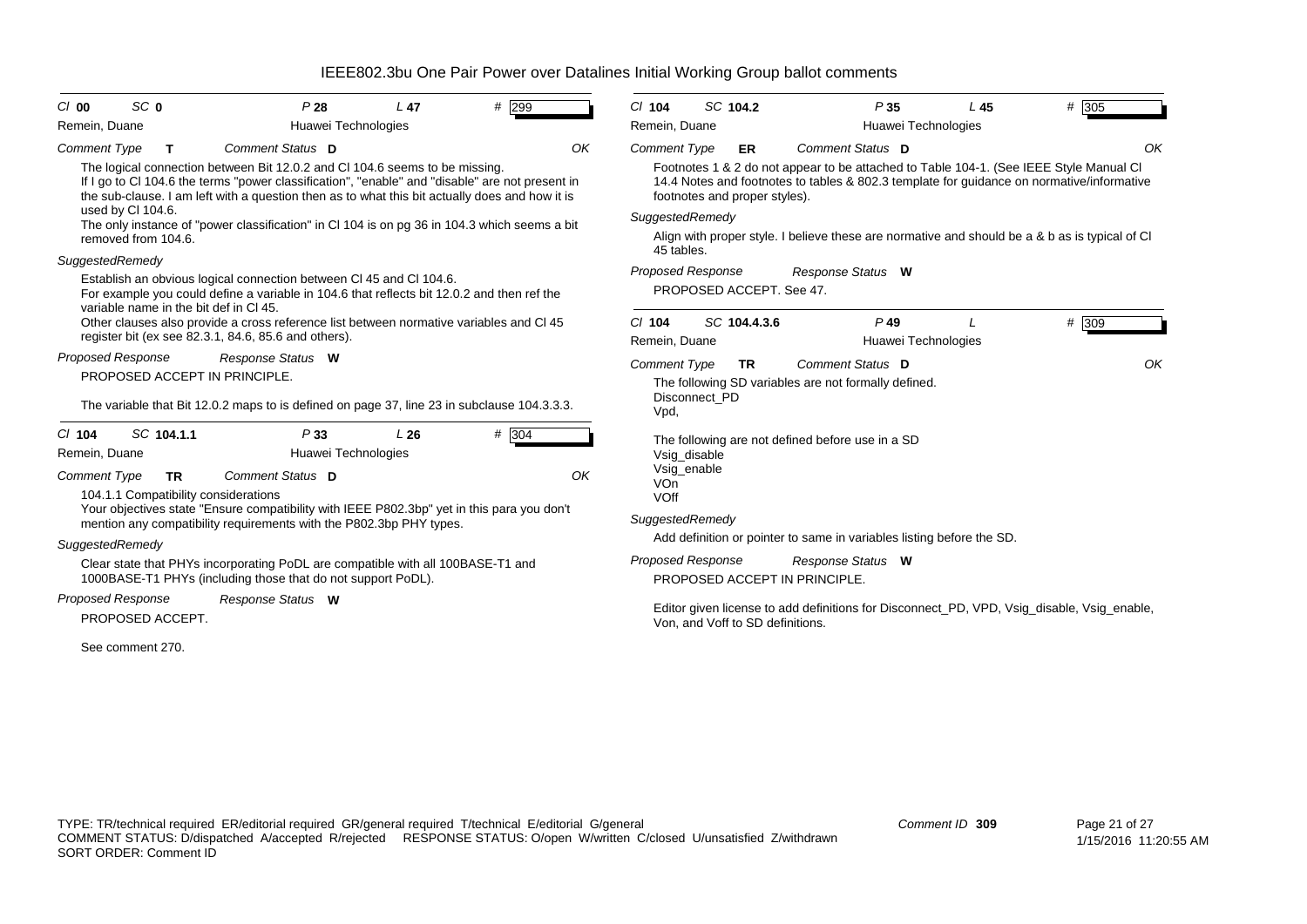| SC 104.4.4<br>CI 104<br>Remein, Duane                                                                                           | $P$ 49<br>Huawei Technologies                                                                     | L42  | # 310 |    | $Cl$ 45<br>Remein, Duane | SC 45.2.7a                                                  |                |                                                               | P28<br>Huawei Technologies | L <sub>1</sub>                                                                     | $# \overline{325}$                                                                                                                                                                   |
|---------------------------------------------------------------------------------------------------------------------------------|---------------------------------------------------------------------------------------------------|------|-------|----|--------------------------|-------------------------------------------------------------|----------------|---------------------------------------------------------------|----------------------------|------------------------------------------------------------------------------------|--------------------------------------------------------------------------------------------------------------------------------------------------------------------------------------|
| Comment Type<br>Е<br>Missing space in "Vsig_enable.When"                                                                        | Comment Status D                                                                                  |      |       | OK | <b>Comment Type</b>      |                                                             | <b>ER</b>      | Comment Status D<br>Clause 45.2.7a is already in use by EPoC. |                            |                                                                                    | OK                                                                                                                                                                                   |
| Stray comma in "Vsig_disable, a"<br>SuggestedRemedy<br>add space, remove comma.<br><b>Proposed Response</b><br>PROPOSED ACCEPT. | Response Status W                                                                                 |      |       |    | SuggestedRemedy          | Change headers to 45.2.1b<br>Change editing instruction to: |                |                                                               |                            | (10GPASS-XR receive MER measurement registers) added by P802.3bn.                  | "Insert the following subclauses for Power Unit Registers immediately after 45.2.7a.6<br>Coordinate numbering of Tables 45-211e through 45-211h with P802.3bn editors as well as     |
| SC 104.1.1<br>$CI$ 104<br>Remein, Duane                                                                                         | P33<br>Huawei Technologies                                                                        | L26  | # 317 |    |                          | to adjust table numbering.                                  |                | Change Editors note to include: " P802.3bq, bz, and bn "      |                            |                                                                                    | P802.3bq and bz clause editors. P802.3bn has currently assigned Table 45-211g (but<br>starts with 211a). P802.3bn will likely finish after bz/bq but before bu and we will both need |
| <b>Comment Type</b><br>$\mathbf{T}$<br>Where is this specified?                                                                 | Comment Status D<br>More of a question than a comment but what happens if two PSEs are connected? |      |       | OK | <b>Proposed Response</b> |                                                             |                | Response Status W<br>PROPOSED ACCEPT IN PRINCIPLE.            |                            |                                                                                    |                                                                                                                                                                                      |
| SuggestedRemedy                                                                                                                 |                                                                                                   |      |       |    |                          | TFTD subclause numbering.                                   |                |                                                               |                            |                                                                                    |                                                                                                                                                                                      |
| not it will happen).                                                                                                            | Might want to say something about the potential operating state (weather it is intentional or     |      |       |    | $CI$ 45                  |                                                             | SC 45.2.7a.2.1 |                                                               | P30                        | L26                                                                                | # 329                                                                                                                                                                                |
| <b>Proposed Response</b>                                                                                                        | Response Status W                                                                                 |      |       |    | Remein, Duane            |                                                             |                |                                                               | Huawei Technologies        |                                                                                    |                                                                                                                                                                                      |
| PROPOSED REJECT.                                                                                                                |                                                                                                   |      |       |    | <b>Comment Type</b>      |                                                             | <b>TR</b>      | Comment Status D                                              |                            |                                                                                    | OK                                                                                                                                                                                   |
| See 104.3.6, page 42 line 50.                                                                                                   |                                                                                                   |      |       |    |                          |                                                             |                | entirety and cannot be made mandatory.                        |                            |                                                                                    | The use of the term shall here implies CL 45 is mandated. Clause 45 is optional in it's<br>"This bit shall be set to one when the PSE state diagram (Figure 104-4) enters the state  |
| $Cl$ 104<br>SC 104.7.4.2                                                                                                        | P62                                                                                               | L 39 | # 319 |    |                          |                                                             |                |                                                               |                            |                                                                                    | 'ERROR.' The Power Denied bit shall be implemented with latching high behavior as                                                                                                    |
| Remein, Duane                                                                                                                   | Huawei Technologies                                                                               |      |       |    |                          | defined in 45.2."                                           |                |                                                               |                            |                                                                                    | Given that you've not opened the PICS for CI 45 I infer that you don't wish to include                                                                                               |
| <b>Comment Type</b><br><b>TR</b>                                                                                                | Comment Status D                                                                                  |      |       | OK |                          | normative language here.                                    |                |                                                               |                            |                                                                                    |                                                                                                                                                                                      |
|                                                                                                                                 | Missing status and support fields for PSE5 & PSE6                                                 |      |       |    | SuggestedRemedy          |                                                             |                |                                                               |                            |                                                                                    |                                                                                                                                                                                      |
| SuggestedRemedy<br>complete.<br>Proposed Response<br>PROPOSED ACCEPT.                                                           | Response Status W                                                                                 |      |       |    | 45.2."                   | above will read:                                            |                |                                                               |                            | "This bit is set to one when the PSE state diagram (Figure 104-4) enters the state | Change "shall be" to "is" in 12 places in 45.2.7a.2.x. For example the statements quoted<br>'ERROR.' The Power Removed bit is implemented with latching high behavior as defined in  |
| TFTD.                                                                                                                           |                                                                                                   |      |       |    | Proposed Response        |                                                             |                | Response Status W                                             |                            |                                                                                    |                                                                                                                                                                                      |
|                                                                                                                                 |                                                                                                   |      |       |    |                          |                                                             |                | PROPOSED ACCEPT IN PRINCIPLE.                                 |                            |                                                                                    |                                                                                                                                                                                      |
|                                                                                                                                 |                                                                                                   |      |       |    |                          |                                                             |                | TFTD the use of shall in Clause 45.                           |                            |                                                                                    |                                                                                                                                                                                      |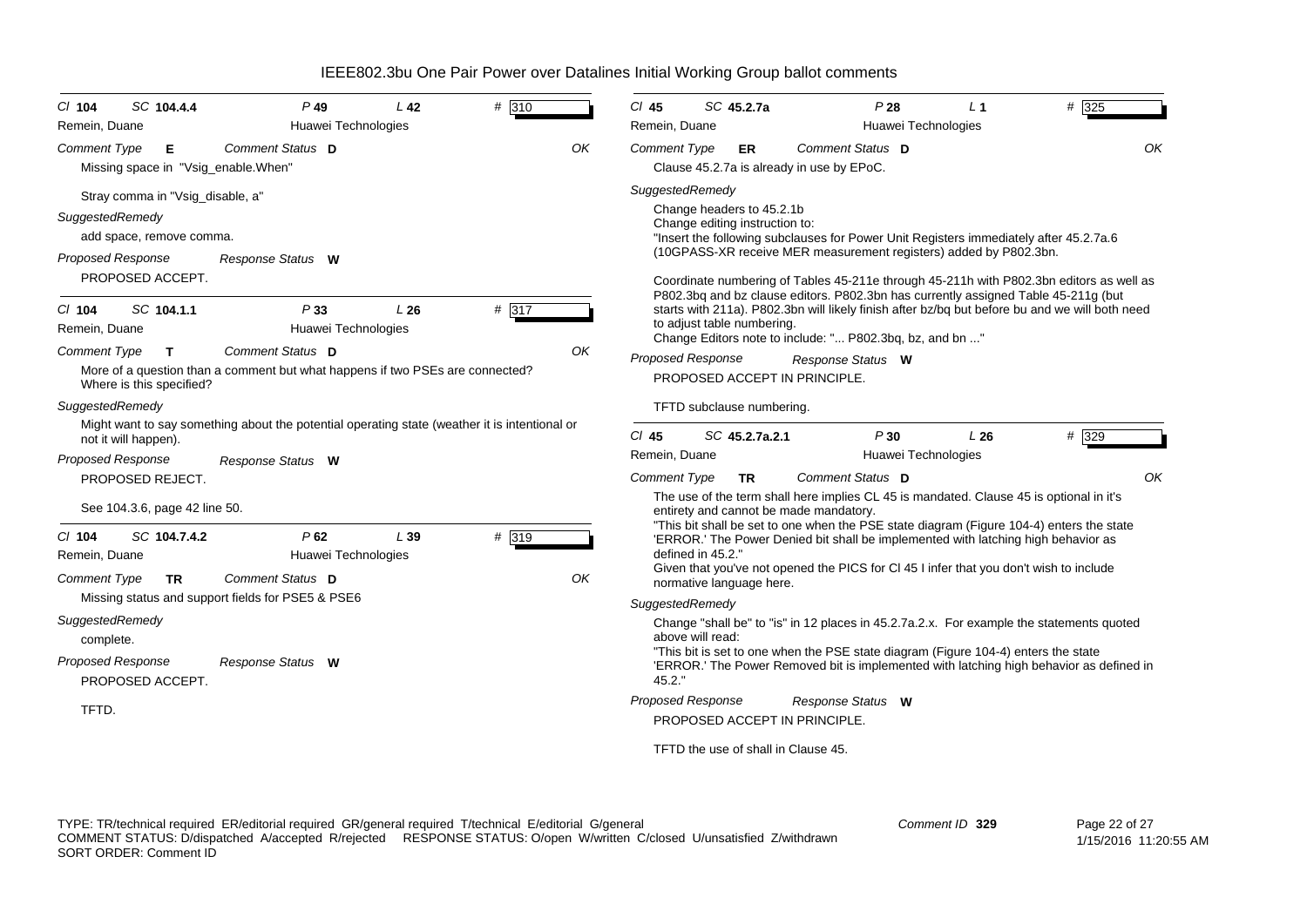| $CI$ 45             | SC 45.2.7a.2.2                                            | P30                                                                                                                                                                                    | L32 | # 331 |    | $CI$ 45                  |        | SC 45.2.7a.2.4                     | P30                                                                                                                                                                                                                                                              | L44 | $#$ 333 |
|---------------------|-----------------------------------------------------------|----------------------------------------------------------------------------------------------------------------------------------------------------------------------------------------|-----|-------|----|--------------------------|--------|------------------------------------|------------------------------------------------------------------------------------------------------------------------------------------------------------------------------------------------------------------------------------------------------------------|-----|---------|
| Remein, Duane       |                                                           | Huawei Technologies                                                                                                                                                                    |     |       |    | Remein, Duane            |        |                                    | Huawei Technologies                                                                                                                                                                                                                                              |     |         |
| <b>Comment Type</b> | <b>TR</b>                                                 | Comment Status D                                                                                                                                                                       |     |       | OK | <b>Comment Type</b>      |        | <b>TR</b>                          | Comment Status D                                                                                                                                                                                                                                                 |     | OK      |
|                     |                                                           | This is the only instance of "mr_valid_signature" in the draft.                                                                                                                        |     |       |    |                          |        |                                    | MDIO registers affected by SD's should clearly be tied to a variable in the SD and not                                                                                                                                                                           |     |         |
| SuggestedRemedy     |                                                           |                                                                                                                                                                                        |     |       |    |                          |        |                                    | set/reset by a state transition as in "shall be set to one when the PSE state diagram<br>(Figure 104-4) transitions directly from the                                                                                                                            |     |         |
|                     |                                                           | Please provide a cross reference to where this variable is defined.                                                                                                                    |     |       |    |                          |        |                                    | state CLASSIFICATION EVAL to RESTART"                                                                                                                                                                                                                            |     |         |
|                     | <b>Proposed Response</b><br>PROPOSED ACCEPT IN PRINCIPLE. | Response Status W                                                                                                                                                                      |     |       |    | 2:0.                     |        |                                    | This issue exists for the following bit definitions; 12.1.15, 14, 13, 12, 11, 10, 9:7, 6:3 and                                                                                                                                                                   |     |         |
|                     | See comment 140.                                          |                                                                                                                                                                                        |     |       |    | SuggestedRemedy          |        |                                    |                                                                                                                                                                                                                                                                  |     |         |
| $CI$ 45             | SC 45.2.7a.2.3                                            | P30                                                                                                                                                                                    | L38 | # 332 |    |                          |        | create it in the SD and xref here. | Provide a clear reference to a SD variable for bit 12.1.12. If one does not exist in the SD                                                                                                                                                                      |     |         |
| Remein, Duane       |                                                           | Huawei Technologies                                                                                                                                                                    |     |       |    | Proposed Response        |        |                                    | Response Status W                                                                                                                                                                                                                                                |     |         |
| <b>Comment Type</b> | <b>TR</b>                                                 | Comment Status D                                                                                                                                                                       |     |       | OK |                          |        |                                    | PROPOSED ACCEPT IN PRINCIPLE.                                                                                                                                                                                                                                    |     |         |
|                     |                                                           | One naturally assumes that a MDIO bit set in a SD reflects some variable in the SD. In this<br>case I see Fig 104-5 has valid_signature (which I would have thought corresponds to bit |     |       |    |                          |        |                                    | Bit 12.1.12 should reference the tclass_timer_done variable.                                                                                                                                                                                                     |     |         |
| not.                |                                                           | 12.1.14 but apparently does not) but is an inverted from of Valid Signature,  or maybe                                                                                                 |     |       |    | $Cl$ 104                 | SC 104 |                                    | P                                                                                                                                                                                                                                                                |     | # 339   |
| SuggestedRemedy     |                                                           |                                                                                                                                                                                        |     |       |    | Schicketanz, Dieter      |        |                                    | <b>Reutlingen University</b>                                                                                                                                                                                                                                     |     |         |
|                     |                                                           | Provide a clear reference to a SD variable for bit 12.1.13.                                                                                                                            |     |       |    | <b>Comment Type</b>      |        | т                                  | Comment Status D                                                                                                                                                                                                                                                 |     | OK      |
|                     | <b>Proposed Response</b>                                  | Response Status W                                                                                                                                                                      |     |       |    |                          |        |                                    | general: The power circuity loads the signal lines. I could not find in any place of the                                                                                                                                                                         |     |         |
|                     | PROPOSED ACCEPT IN PRINCIPLE.                             |                                                                                                                                                                                        |     |       |    |                          |        |                                    | document mentioning the necesary balance and acceptable load, The differential load<br>should by higher than 100 ohm, The common mode load more than 75 Ohm.                                                                                                     |     |         |
|                     |                                                           | Bit 12.1.13 should reference the tdet timer done variable.                                                                                                                             |     |       |    | SuggestedRemedy          |        |                                    |                                                                                                                                                                                                                                                                  |     |         |
|                     |                                                           |                                                                                                                                                                                        |     |       |    |                          |        |                                    | In clause 104.5 load balancing is missing. The MDI specifications are rathe low. Will the<br>CMC1 and L1 from page 8 do all the job? Then we need to specify it. Also a "floating" load<br>is not very realistic. Or are we leaving the job to the implementors? |     |         |
|                     |                                                           |                                                                                                                                                                                        |     |       |    | <b>Proposed Response</b> |        |                                    | Response Status W                                                                                                                                                                                                                                                |     |         |
|                     |                                                           |                                                                                                                                                                                        |     |       |    |                          |        | PROPOSED REJECT.                   |                                                                                                                                                                                                                                                                  |     |         |

No suggested remedy.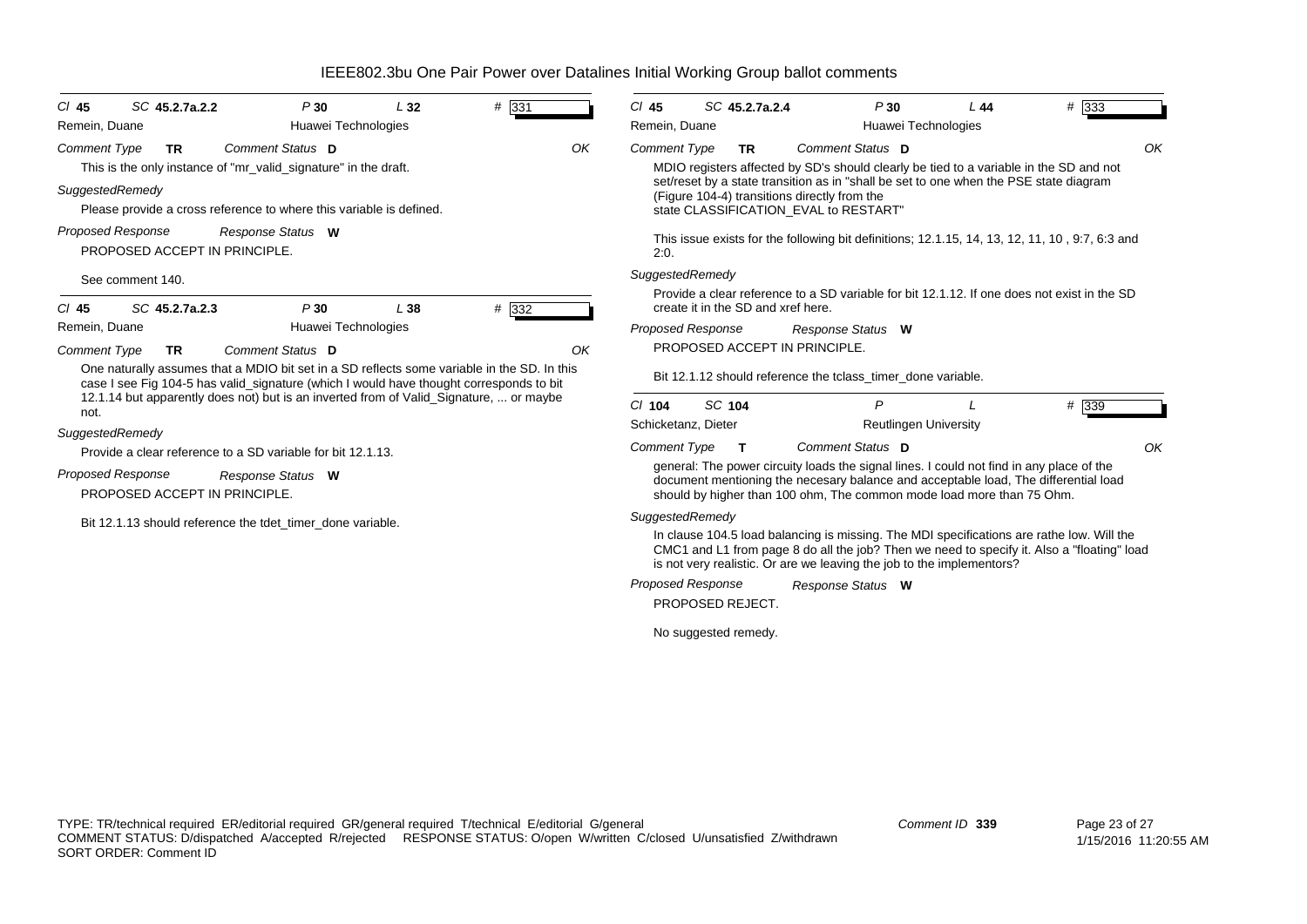| SC 104.4<br>$Cl$ 104<br>Schindler, Fred                                                                  | $P$ 46<br>Seen Simply                                                                                                                                                                                                                                                                                                                  | L <sub>15</sub> | # 343 |    | $Cl$ 104<br>Scruton, Peter                                |                   | SC 104.4.6.2              | P <sub>52</sub>                                                                                                                                                               | L <sub>19</sub><br>University of New Ham | # 350                                                                                                                                                                                 |
|----------------------------------------------------------------------------------------------------------|----------------------------------------------------------------------------------------------------------------------------------------------------------------------------------------------------------------------------------------------------------------------------------------------------------------------------------------|-----------------|-------|----|-----------------------------------------------------------|-------------------|---------------------------|-------------------------------------------------------------------------------------------------------------------------------------------------------------------------------|------------------------------------------|---------------------------------------------------------------------------------------------------------------------------------------------------------------------------------------|
| <b>Comment Type</b><br>ER<br>The existing text,<br>is not clear.<br>SuggestedRemedy                      | Comment Status D<br>"A device that is capable of becoming a PD may or may not have the ability to draw power<br>from an alternate power source and, if doing so, may or may not require power from the PI."                                                                                                                            |                 |       | OK | <b>Comment Type</b>                                       | 6, respectively." | Е<br>for at least TWakeup | Comment Status D<br>I think the reference to 104-4 is intended to be a reference to Vsleep in 104-3.                                                                          |                                          | OK<br>"A PD that requires detection and power-up shall draw current in the range of IWakeup_PD<br>PD when Vsleep_PD min < Vpd < Vsleep max as specified in Table 104-4 and Table 104- |
| assumtions lead to this potential solution,<br>require power from the PI."<br>Proposed Response          | The Task Force should discuss what the intent is and improve the sentence. My<br>"A device that is capable of becoming a PD may or may not have the ability to draw power<br>from an alternate power source. A PD using an alternate power source may or may not<br>Response Status W                                                  |                 |       |    | SuggestedRemedy<br>change to:                             | 6, respectively.  | for at least TWakeup      |                                                                                                                                                                               |                                          | A PD that requires detection and power-up shall draw current in the range of IWakeup_PD<br>PD when Vsleep_PD min < Vpd < Vsleep max as specified in Table 104-3 and Table 104-        |
| PROPOSED ACCEPT IN PRINCIPLE.<br>TFTD proposed wording.                                                  |                                                                                                                                                                                                                                                                                                                                        |                 |       |    | <b>Proposed Response</b>                                  |                   |                           | Response Status W<br>PROPOSED ACCEPT IN PRINCIPLE.                                                                                                                            |                                          |                                                                                                                                                                                       |
| SC 104.5<br>$Cl$ 104<br>Schindler, Fred<br><b>Comment Type</b><br><b>TR</b><br>The existing requirement, | P <sub>53</sub><br>Seen Simply<br>Comment Status D<br>"A PD shall provide DC isolation between all accessible external conductors, including                                                                                                                                                                                           | L <sub>18</sub> | # 344 | OK | $Cl$ 104<br>Scruton, Peter<br><b>Comment Type</b>         | See comment 76.   | SC 104.4.6.1<br>ER        | P <sub>52</sub><br>Comment Status D<br>"The PD shall turn off at a voltage greater than or equal to VOff."                                                                    | L <sub>4</sub><br>University of New Ham  | # 356<br>OK                                                                                                                                                                           |
| SuggestedRemedy<br>suggestion. replace the text with,<br>least a 2V source voltage."                     | frame ground (if any), and all MDI leads." is not complete.<br>The Task Force should sort out the appropriate isolation resistance. I have provide a<br>"A PD shall provide at least 100 k-ohms DC isolation between all accessible external<br>conductors, including frame ground (if any), and all MDI leads, when measured using at |                 |       |    | SuggestedRemedy<br>change to:<br><b>Proposed Response</b> |                   |                           | I think this is supposed to be less than or equal to.<br>The PD shall turn off at a voltage less than or equal to VOff.<br>Response Status W<br>PROPOSED ACCEPT IN PRINCIPLE. |                                          |                                                                                                                                                                                       |
| Proposed Response<br>PROPOSED ACCEPT.<br>See 173.                                                        | Response Status W                                                                                                                                                                                                                                                                                                                      |                 |       |    |                                                           |                   |                           |                                                                                                                                                                               |                                          | The correct wording should be "The PD shall turn off at a voltage greater than VOff min."                                                                                             |
|                                                                                                          |                                                                                                                                                                                                                                                                                                                                        |                 |       |    |                                                           |                   |                           |                                                                                                                                                                               |                                          |                                                                                                                                                                                       |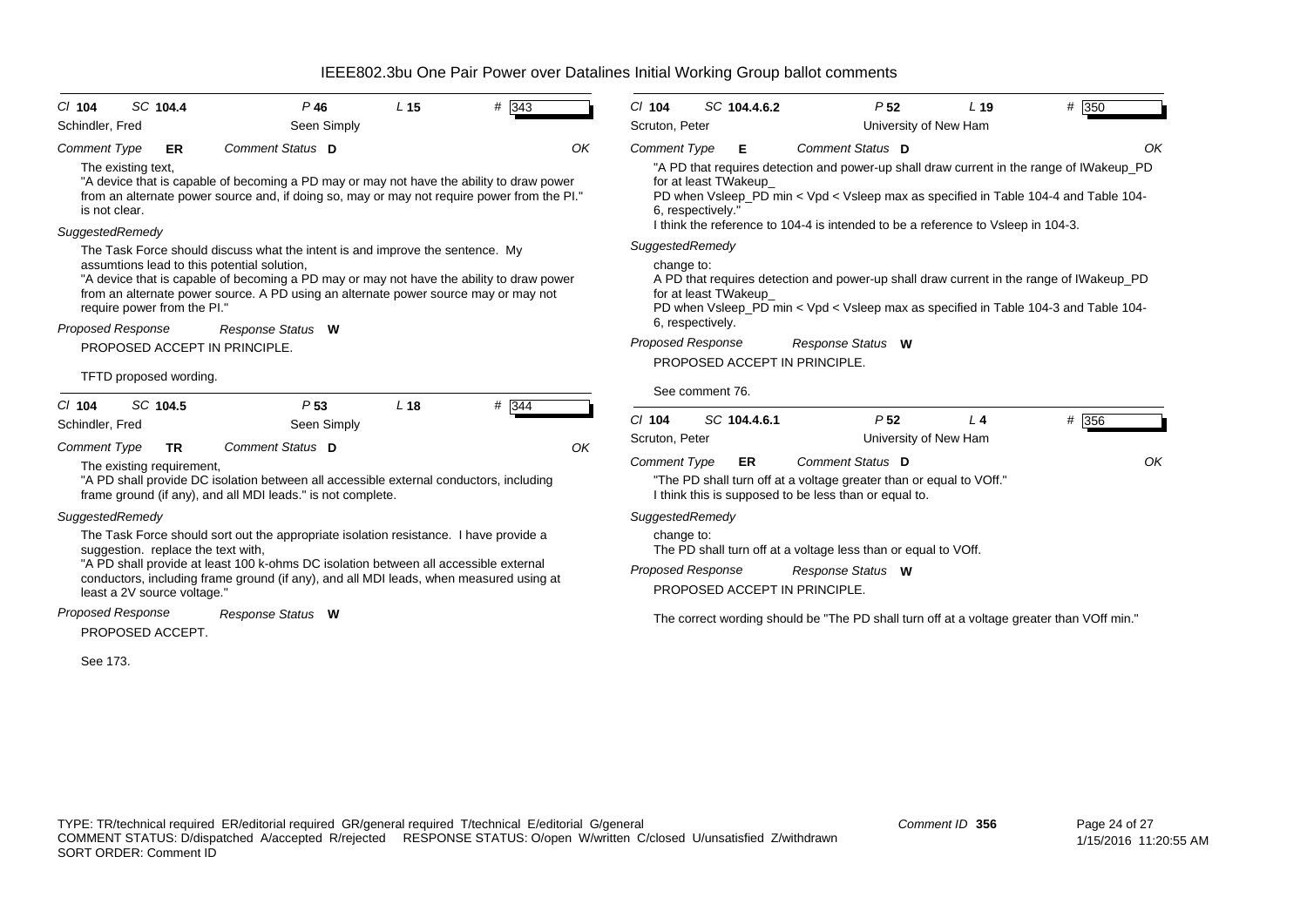| SC 104.6.4.4<br>P 59<br>$CI$ 104<br>L 35                                                                                                                            | # 361 | CI <sub>1</sub>               | SC 1.4.5   | $P$ 16                                                                                                                                                                                                                              | L <sub>19</sub> | # 371 |
|---------------------------------------------------------------------------------------------------------------------------------------------------------------------|-------|-------------------------------|------------|-------------------------------------------------------------------------------------------------------------------------------------------------------------------------------------------------------------------------------------|-----------------|-------|
| Scruton, Peter<br>University of New Ham                                                                                                                             |       | Thompson, Geoff               |            | GraCaSI S.A.                                                                                                                                                                                                                        |                 |       |
| Comment Status D<br><b>Comment Type</b><br>$\mathbf{T}$                                                                                                             | OK    | <b>Comment Type</b>           | ER         | Comment Status D                                                                                                                                                                                                                    |                 | OK    |
| Table 104-8-CLASS_TYPE_INFO Register Table                                                                                                                          |       |                               |            | The label "Type A+B PoDL System" is clumsy and sort of indicates lower status than Type<br>A or Type B. I would hope that this type would be the designpoint of the future and that                                                 |                 |       |
| Missing Type A+B                                                                                                                                                    |       |                               |            | any future PHY work should be directed at the encompassing spec.                                                                                                                                                                    |                 |       |
| SuggestedRemedy                                                                                                                                                     |       | SuggestedRemedy               |            |                                                                                                                                                                                                                                     |                 |       |
| Insert new mapping below Type B<br>WXYZb - Type A+B                                                                                                                 |       |                               |            | I strongly suggest that you relabel the "universal" PoDL system as "Type C PoDL System"<br>in the hope that it will become the more widely known and enduring label. Also, change<br>elsewhere throughout the draft as appropriate. |                 |       |
| where WXYZ equals one of the 14 reserved 4-bit values.                                                                                                              |       | <b>Proposed Response</b>      |            | Response Status W                                                                                                                                                                                                                   |                 |       |
| <b>Proposed Response</b><br>Response Status W                                                                                                                       |       | PROPOSED ACCEPT IN PRINCIPLE. |            |                                                                                                                                                                                                                                     |                 |       |
| PROPOSED ACCEPT.                                                                                                                                                    |       |                               |            |                                                                                                                                                                                                                                     |                 |       |
| 1011 will be assigned Type AB.                                                                                                                                      |       | See comment 184.              |            |                                                                                                                                                                                                                                     |                 |       |
|                                                                                                                                                                     |       | $Cl$ 104                      | SC 104     | P33                                                                                                                                                                                                                                 | L <sub>1</sub>  | # 373 |
| $CI$ 104<br>SC 104.3.3.3<br>P 37<br>L <sub>15</sub>                                                                                                                 | # 365 | Thompson, Geoff               |            | GraCaSI S.A.                                                                                                                                                                                                                        |                 |       |
| Slavick, Jeff<br>Avago Technologies                                                                                                                                 |       | <b>Comment Type</b>           | Е          | Comment Status D                                                                                                                                                                                                                    |                 | OK    |
| Comment Status D<br><b>Comment Type</b><br>ER                                                                                                                       | ΟK    |                               |            | The clause title is not descriptive of the technology. The title as stated could describe                                                                                                                                           |                 |       |
| mfvs_valid uses the defintion in 104.3.7.1 which comes after it's use in state diagrams and                                                                         |       |                               |            | power over a single pair for (e.g.) 100BASE-T.                                                                                                                                                                                      |                 |       |
| variable defintions                                                                                                                                                 |       | SuggestedRemedy               |            |                                                                                                                                                                                                                                     |                 |       |
| SuggestedRemedy                                                                                                                                                     |       |                               |            | Change the clause title to be: "Power over Single-Pair Data Lines (PoDL)                                                                                                                                                            |                 |       |
| Add pointer to 104.3.7 to the mfs_valid definition to link the condition of when it's<br><b>TRUE/FALSE</b>                                                          |       | <b>Proposed Response</b>      |            | Response Status W                                                                                                                                                                                                                   |                 |       |
|                                                                                                                                                                     |       | PROPOSED ACCEPT IN PRINCIPLE. |            |                                                                                                                                                                                                                                     |                 |       |
| <b>Proposed Response</b><br>Response Status W                                                                                                                       |       |                               |            |                                                                                                                                                                                                                                     |                 |       |
| PROPOSED ACCEPT IN PRINCIPLE.                                                                                                                                       |       |                               |            | TFTD clause title change. Apply global search and replace for any change.                                                                                                                                                           |                 |       |
| See comment 275.                                                                                                                                                    |       | $Cl$ 104                      | SC 104.3.6 | $P$ 43                                                                                                                                                                                                                              | L35             | # 380 |
| $P$ 48<br>$CI$ 104<br>SC 104.4.3.4<br>L48                                                                                                                           | # 368 | Trowbridge, Steve             |            | Alcatel-Lucent                                                                                                                                                                                                                      |                 |       |
| Slavick, Jeff<br>Avago Technologies                                                                                                                                 |       | Comment Type                  | E          | Comment Status D                                                                                                                                                                                                                    |                 | OK    |
|                                                                                                                                                                     |       |                               |            | Rows where the "Type" field is left blank (rows 5-20 of Table 104-3 and rows 4a-13 of                                                                                                                                               |                 |       |
| Comment Status D<br><b>Comment Type</b><br>TR.                                                                                                                      | OK    |                               |            | Table 104-6) presumably apply to both Type A and B                                                                                                                                                                                  |                 |       |
| sccp_watchdog_timer is missing a duration                                                                                                                           |       | SuggestedRemedy               |            |                                                                                                                                                                                                                                     |                 |       |
| SuggestedRemedy                                                                                                                                                     |       |                               |            | Change the blank cells in these rows to "A or B" or "A, B". Could merge groups of cells                                                                                                                                             |                 |       |
| Add a timer duration of appropriate length                                                                                                                          |       |                               |            | vertically to not make this too repetitions                                                                                                                                                                                         |                 |       |
| <b>Proposed Response</b><br>Response Status W                                                                                                                       |       | <b>Proposed Response</b>      |            | Response Status W                                                                                                                                                                                                                   |                 |       |
| PROPOSED ACCEPT IN PRINCIPLE.                                                                                                                                       |       | PROPOSED ACCEPT IN PRINCIPLE. |            |                                                                                                                                                                                                                                     |                 |       |
| Max time for valid classification sequence is ~131ms. Propose adding a spec for<br>sccp_watchdog_timer max and min of 200ms and 150ms, respectively to Table 104-6. |       | See comment comment 371.      |            |                                                                                                                                                                                                                                     |                 |       |

TYPE: TR/technical required ER/editorial required GR/general required T/technical E/editorial G/general COMMENT STATUS: D/dispatched A/accepted R/rejected RESPONSE STATUS: O/open W/written C/closed U/unsatisfied Z/withdrawn SORT ORDER: Comment ID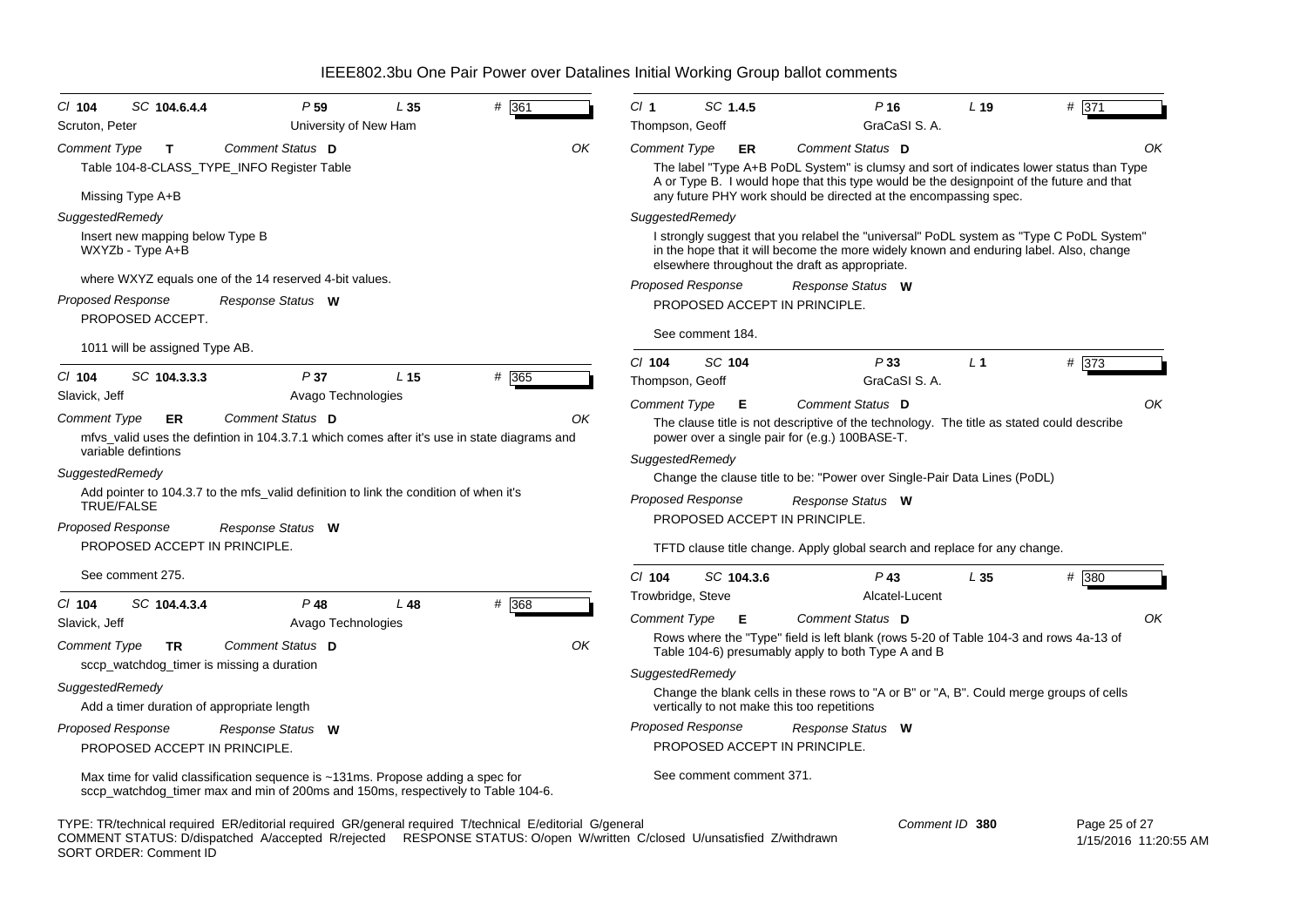| $CI$ 45             | SC 45.2.7a                    | P28                                                                                                                                                                            | $L_4$ | # 388   | $CI$ 104            | SC 104.3.4.3                          | $P$ 42                                                                                                                                                                                     | L <sub>25</sub> | # 396 |
|---------------------|-------------------------------|--------------------------------------------------------------------------------------------------------------------------------------------------------------------------------|-------|---------|---------------------|---------------------------------------|--------------------------------------------------------------------------------------------------------------------------------------------------------------------------------------------|-----------------|-------|
|                     | Zimmerman, George             | CME Consulting/LTC                                                                                                                                                             |       |         |                     | Zimmerman, George                     | CME Consulting/LTC                                                                                                                                                                         |                 |       |
| <b>Comment Type</b> | - E                           | Comment Status D                                                                                                                                                               |       | OK      | <b>Comment Type</b> | $\mathbf{T}$                          | Comment Status D                                                                                                                                                                           |                 | OK    |
| 211b.               |                               | IEEE 802.3bq and bz insert tables have been renumbered - the last one they insert is 45-                                                                                       |       |         |                     |                                       | Confusing & possibly contractory: "when those link segments exhibit any of the following<br>characteristics with a probe current, as specified in Table 104-2 and Table 104-5" -           |                 |       |
| SuggestedRemedy     |                               |                                                                                                                                                                                |       |         |                     |                                       | language appears that the the tables refer to the specification so the current, Ivalid (104-2)<br>and Iconnector (104-5). Iconnector is not defined elsewhere in the document. If I assume |                 |       |
|                     | through 45-211h               | Change editor's note and track tables from 802.3bq (don't worry about bz since PoDL is<br>ahead of bz). Change table numbering to begin at 45-211c and renumber tables 45-211e |       |         |                     | reference to Table 104-2 unnecessary. | Iconnector is the current at the connector, it would be the same refernce as Ivalid and the<br>specification of Table 104-5 is then a superset of Table 104-2 Ivalid, which makes the      |                 |       |
|                     | Proposed Response             | Response Status W                                                                                                                                                              |       |         | SuggestedRemedy     |                                       |                                                                                                                                                                                            |                 |       |
|                     |                               | PROPOSED ACCEPT IN PRINCIPLE, See 325.                                                                                                                                         |       |         | in 104.4.4          |                                       | Delete reference to Table 104-2, and define Iconnector as the current at the PD connector                                                                                                  |                 |       |
| $CI$ 104            | SC 104.3.3.4                  | P 38                                                                                                                                                                           | L29   | $#$ 393 |                     | <b>Proposed Response</b>              | Response Status W                                                                                                                                                                          |                 |       |
|                     | Zimmerman, George             | <b>CME Consulting/LTC</b>                                                                                                                                                      |       |         |                     | PROPOSED ACCEPT IN PRINCIPLE.         |                                                                                                                                                                                            |                 |       |
| Comment Type        | - E                           | Comment Status D                                                                                                                                                               |       | OK      |                     |                                       |                                                                                                                                                                                            |                 |       |
|                     | would help the reader.        | A reference to either the duration of the timers or where the value of the timer is defined                                                                                    |       |         |                     | deleted instead?                      | Shouldn't the reference to Table 104-2 be retained and the reference to Table 104-5 be                                                                                                     |                 |       |
| SuggestedRemedy     |                               | Add See (104.x.y.z) cross references to each timer's definition.                                                                                                               |       |         |                     |                                       | Change Iconnector to IPD in Table 104-5.                                                                                                                                                   |                 |       |
|                     | Proposed Response             | Response Status W                                                                                                                                                              |       |         | $Cl$ 104            | SC 104.3.6                            | $P$ 43                                                                                                                                                                                     | L <sub>19</sub> | # 399 |
|                     | PROPOSED ACCEPT IN PRINCIPLE. |                                                                                                                                                                                |       |         | <b>Comment Type</b> | Zimmerman, George<br><b>TR</b>        | CME Consulting/LTC<br>Comment Status D                                                                                                                                                     |                 | OK    |
|                     | See comment 275.              |                                                                                                                                                                                |       |         |                     |                                       | Power feeding ripple and noise are defined as a function of frequency, but the units are                                                                                                   |                 |       |
|                     |                               |                                                                                                                                                                                |       |         |                     |                                       | specified as Vp-p, and no bandwidth for the measurmeent is defined. Need to specify what                                                                                                   |                 |       |
| $CI$ 104            | SC 104.5.3                    | P <sub>53</sub>                                                                                                                                                                | L32   | # 394   |                     |                                       | filter bandwidth this Vpp is over. Same applies to item 3 in Table 104-6.                                                                                                                  |                 |       |
|                     | Zimmerman, George             | CME Consulting/LTC                                                                                                                                                             |       |         | SuggestedRemedy     |                                       |                                                                                                                                                                                            |                 |       |
| <b>Comment Type</b> | TR                            | Comment Status D                                                                                                                                                               |       | OK      |                     |                                       | Change units to Vp-p/Hz. (sorry - don't know how many Hz were meant).                                                                                                                      |                 |       |
|                     |                               | This section only defines the MDI return loss. It doesn't define any other electrical                                                                                          |       |         |                     | Proposed Response                     | Response Status W                                                                                                                                                                          |                 |       |
|                     | can be eliminated.            | characteristics of the MDI nor does it describe test fixtures for PHYs. The header section                                                                                     |       |         |                     | PROPOSED REJECT.                      |                                                                                                                                                                                            |                 |       |
| SuggestedRemedy     |                               |                                                                                                                                                                                |       |         |                     | TFTD. Can we do a FFT on a scope?     |                                                                                                                                                                                            |                 |       |
|                     |                               | Delete 104.5.3 (lines 32 to 37), and promote 104.5.3.1 to 104.5.3.                                                                                                             |       |         |                     |                                       |                                                                                                                                                                                            |                 |       |
|                     | Proposed Response             |                                                                                                                                                                                |       |         |                     |                                       |                                                                                                                                                                                            |                 |       |
|                     | PROPOSED ACCEPT IN PRINCIPLE. | Response Status W                                                                                                                                                              |       |         |                     |                                       |                                                                                                                                                                                            |                 |       |
|                     |                               |                                                                                                                                                                                |       |         |                     |                                       |                                                                                                                                                                                            |                 |       |
|                     | 100BASE-T1 to 104.5.3.        | See comment 110 which proposes adding a a test fixture and transmitter droop spec for                                                                                          |       |         |                     |                                       |                                                                                                                                                                                            |                 |       |